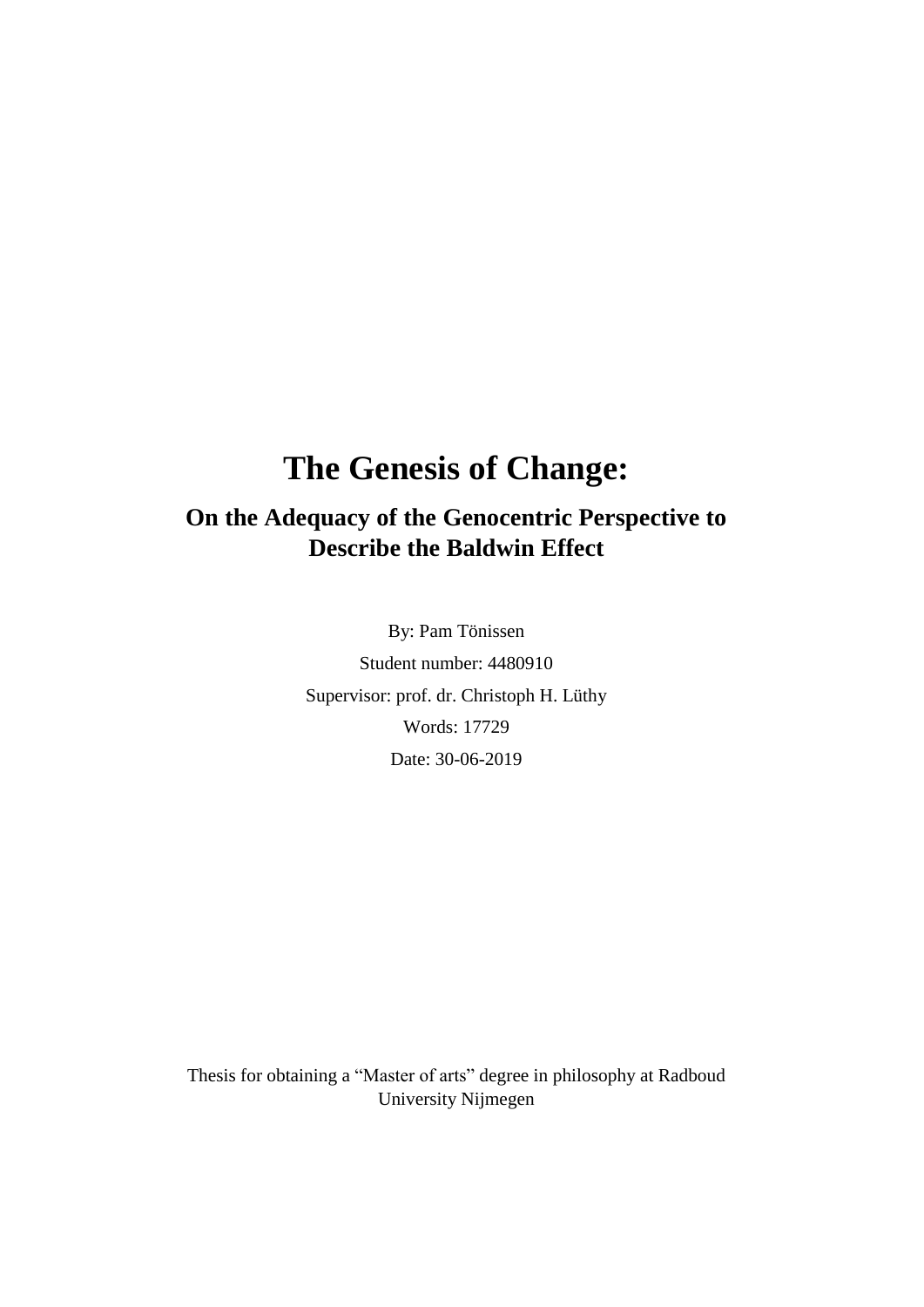I hereby declare and assure that I, Pam Tönissen, have drafted this thesis independently, that no other sources and/or means other than those mentioned have been used and that the passages of which the text content or meaning originates in other works - including electronic media - have been identified and the sources clearly stated.

Place: Nijmegen – Date: 30-06-2019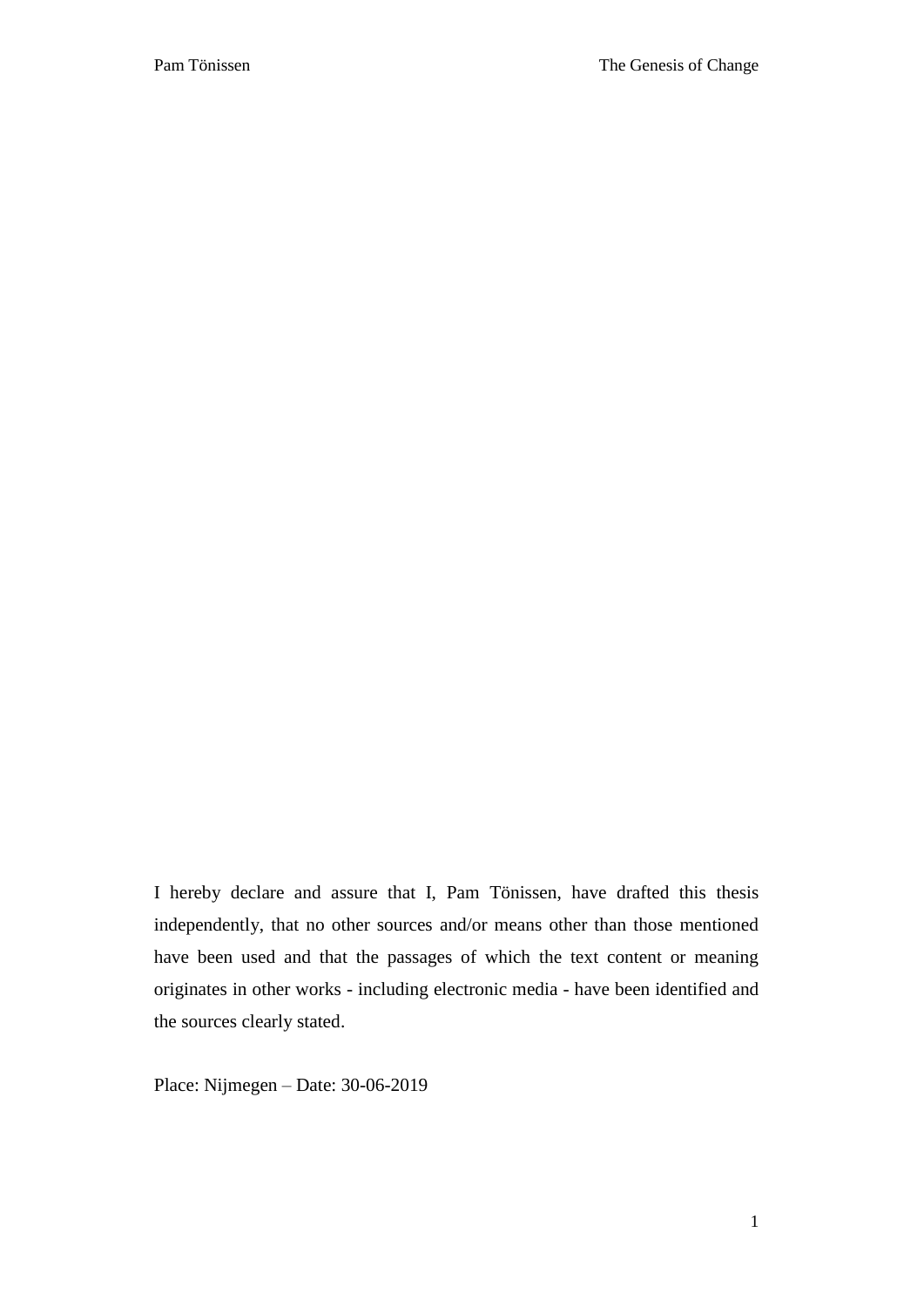## **Abstract**

The aim of this thesis is to examine the tension between the different roles that the individual plays in the Baldwin Effect – introduced by James Mark Baldwin as 'organic selection' – and the Genocentric Perspective – described through the work of Richard Dawkins. In order to analyse this tension, the question whether the Genocentric Perspective is sufficient to describe the Baldwin Effect is considered. Firstly, Baldwin's original ideas are described, after which they are combined with two modern notions of 'genetic assimilation'. This combination provides a connection with the Genocentric Perspective, as the latter understands the Baldwin Effect as equivalent to one of these two forms of genetic assimilation. The legitimacy of this understanding is then judged, and the central question answered.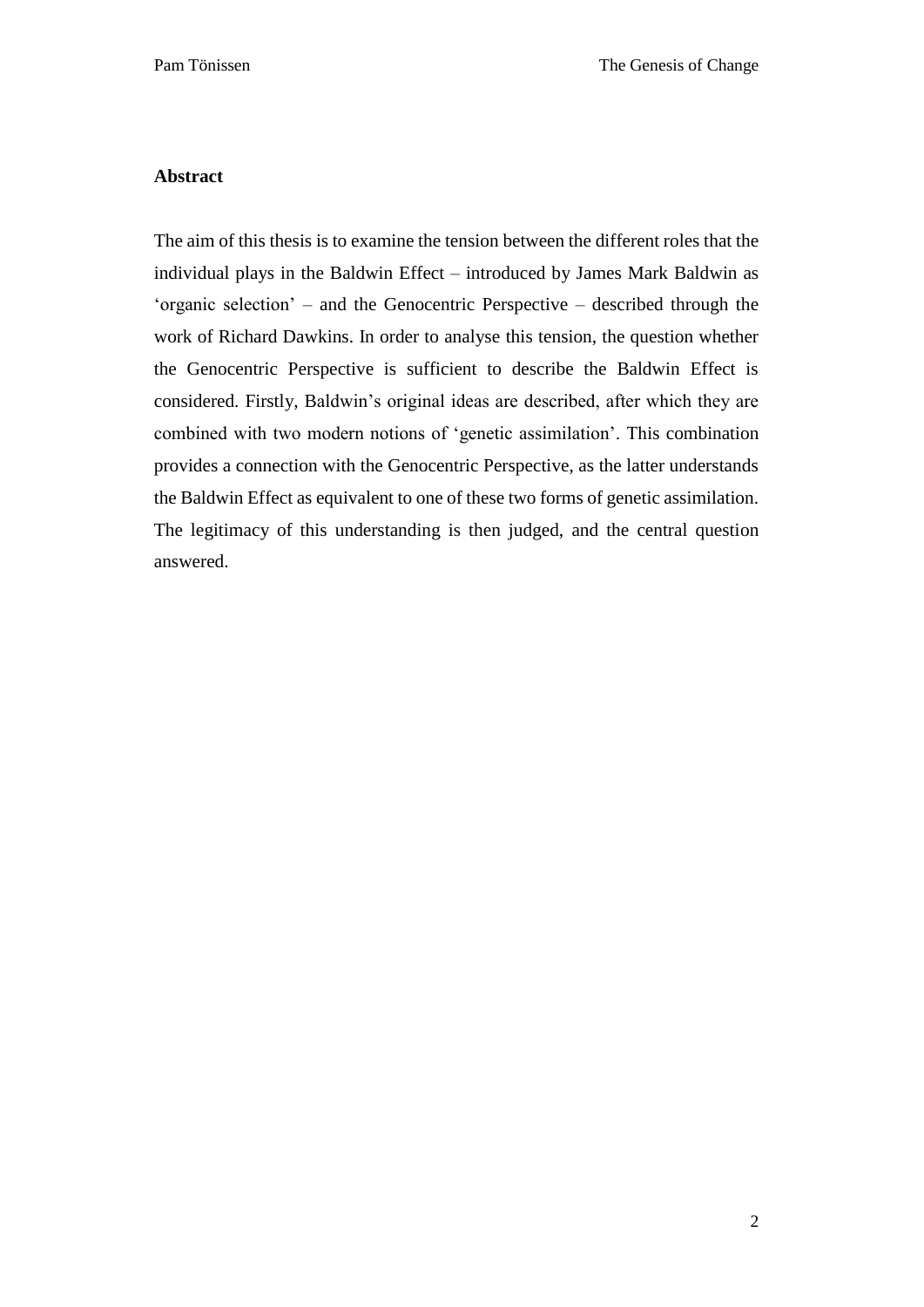## **Table of Contents:**

| <b>Plasticity and Genetic Fixation: How the Baldwin Effect Relates to Genetic</b> |  |
|-----------------------------------------------------------------------------------|--|
| The Genocentric Perspective: What the Baldwin Effect Looks Like Through the       |  |
|                                                                                   |  |
|                                                                                   |  |
|                                                                                   |  |
|                                                                                   |  |
|                                                                                   |  |
|                                                                                   |  |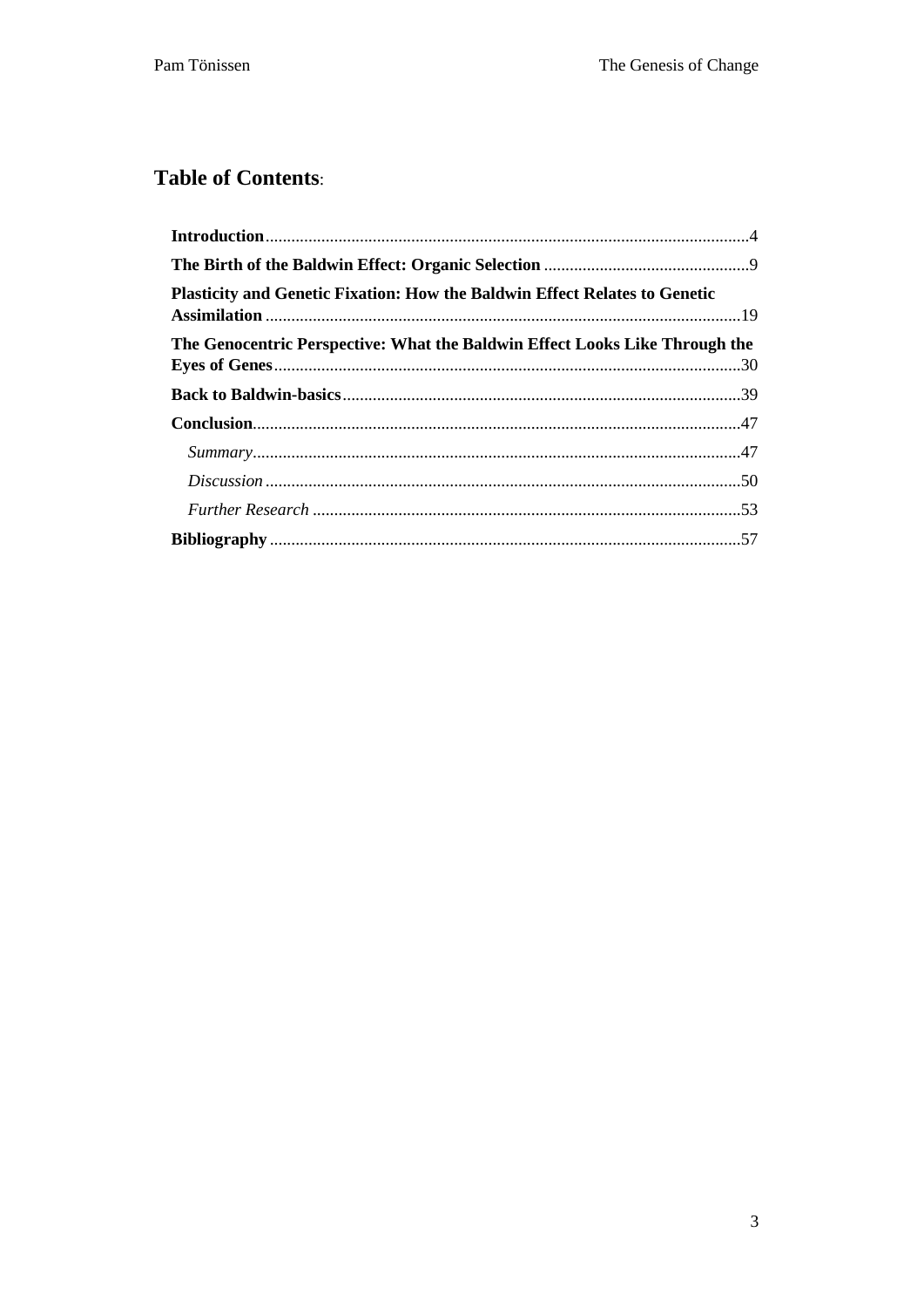## <span id="page-4-0"></span>**Introduction**

 $\ddot{\phantom{a}}$ 

As a young child, I played a lot of basketball. This caused me to develop a layer of callus on my fingertips, something that worried me considerably. I imagined that my own future children would be born with these same calluses and that, if they decided to play basketball themselves, their children were in turn to be born with even thicker calluses. In my mind's eye, I could already picture my greatgreat-grandchildren: how would they ever be able to dribble, draw, write or even eat with their grotesque paws full of calluses as thick as mattresses? Was I not obliged to keep the thickening of my calluses to a minimum, so that my progeny would not turn out severely disabled?

In retrospect, I can recognize the profoundly Lamarckian nature of this way of thinking. Just as the French biologist Jean-Baptiste Lamarck had done in the early  $19<sup>th</sup>$  century, I had supposed that acquired characteristics – in my case calluses – could be directly inherited.<sup>1</sup> A further supposition that logically followed from this, is that the evolutionary development of a species could be steered through the accumulation of changes that occurred during the lifetimes of individuals. Largely thanks to Darwin's theory of evolution by natural selection, however, we now know that this is not how evolution works: a species evolves gradually through the differential survival and reproduction of individual organisms, and not because of the way individuals adapt to their surroundings during their lifetimes. Lamarckism quickly fell out of favour as Darwinism gained more and more ground.

However, the American psychologist James Mark Baldwin was dissatisfied with the idea that the theory of natural selection on congenital variations was enough to explain the progressive nature of a species' evolutionary development.<sup>2</sup> He observed that individual organisms are not just the passive

<sup>1</sup> *Biology Online Dictionary*, s.v. "Lamarckian Theory," accessed 12-06-2019, URL: [https://www.biology-online.org/dictionary/Lamarckian\\_theory.](https://www.biology-online.org/dictionary/Lamarckian_theory)

<sup>2</sup> James Mark Baldwin, *Mental Development in the Child and the Race: Methods and Processes* (New York: Kessinger Publishing, 1906), 193-194.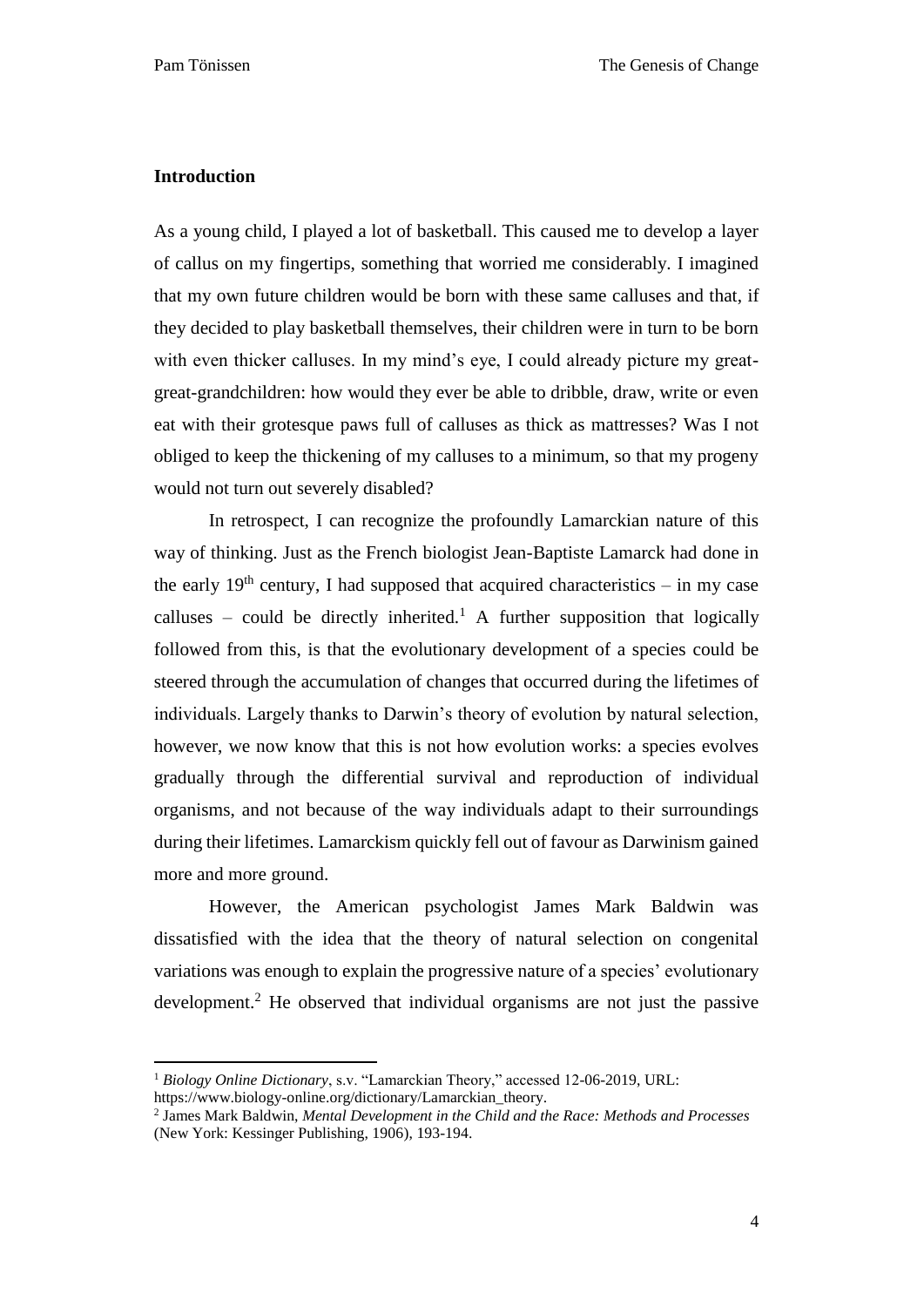$\overline{a}$ 

puppets of natural selection, but that they often have the ability to adapt to extreme environmental changes during their own lifetimes. This gave them an advantage in the struggle for survival. As a consequence, the advantageous individual adaptation could later be mimicked, amplified or confirmed by congenital variations occurring in subsequent generations.<sup>3</sup> An acquired characteristic could thus, over time, become hereditary after all.

At first glance, this idea may seem like a blunt return to Lamarckian inheritance of acquired characteristics. However, Baldwin did not suppose that the acquired characteristics *themselves* were directly passed down. Instead, he argued that it is possible for organisms to influence the workings of natural selection through their ability to modify their own forms and functions, and so direct the course of evolution to a certain extent. Baldwin thus claimed that acquired characteristics *did* deserve a place within Darwinian evolution, without falling back onto Lamarckian inheritance. His theorem is nowadays referred to as the 'Baldwin Effect', and has in recent years been employed within the context of computational cognitive science and bio-semiotics. It has also often been understood, notably by theorists like Daniel Dennett and Terence Deacon, as a mechanism that speeds up evolution and that can help to account for the emergence of human consciousness and language. At its conception, however, Baldwin's idea mainly signified speculation about the influence of learned behaviour on evolution.<sup>4</sup>

As Baldwin developed this modified version of the inheritance of acquired characteristics, Gregor Mendel's work on the laws of inheritance – which would later form the basis for modern genetics – was well underway. With the introduction of genetics into Darwinian evolutionary theory – a combination that resulted in the paradigm we now know as the 'Modern Synthesis' –, the once so

<sup>&</sup>lt;sup>3</sup> Adam C. Scarfe, "James Mark Baldwin with Alfred North Whitehead on Organic Selectivity: the "Novel" Factor in Evolution," *Cosmos and History: The Journal of Natural and Social Philosophy* 5, no. 2 (2009): 52.

<sup>4</sup> Bruce H. Weber and David J. Depew, "Preface," in *Evolution and Learning: The Baldwin Effect Reconsidered*, eds. Bruce H. Weber and David J. Depew (Cambridge, Massachusetts: The MIT Press, 2007), ix-x.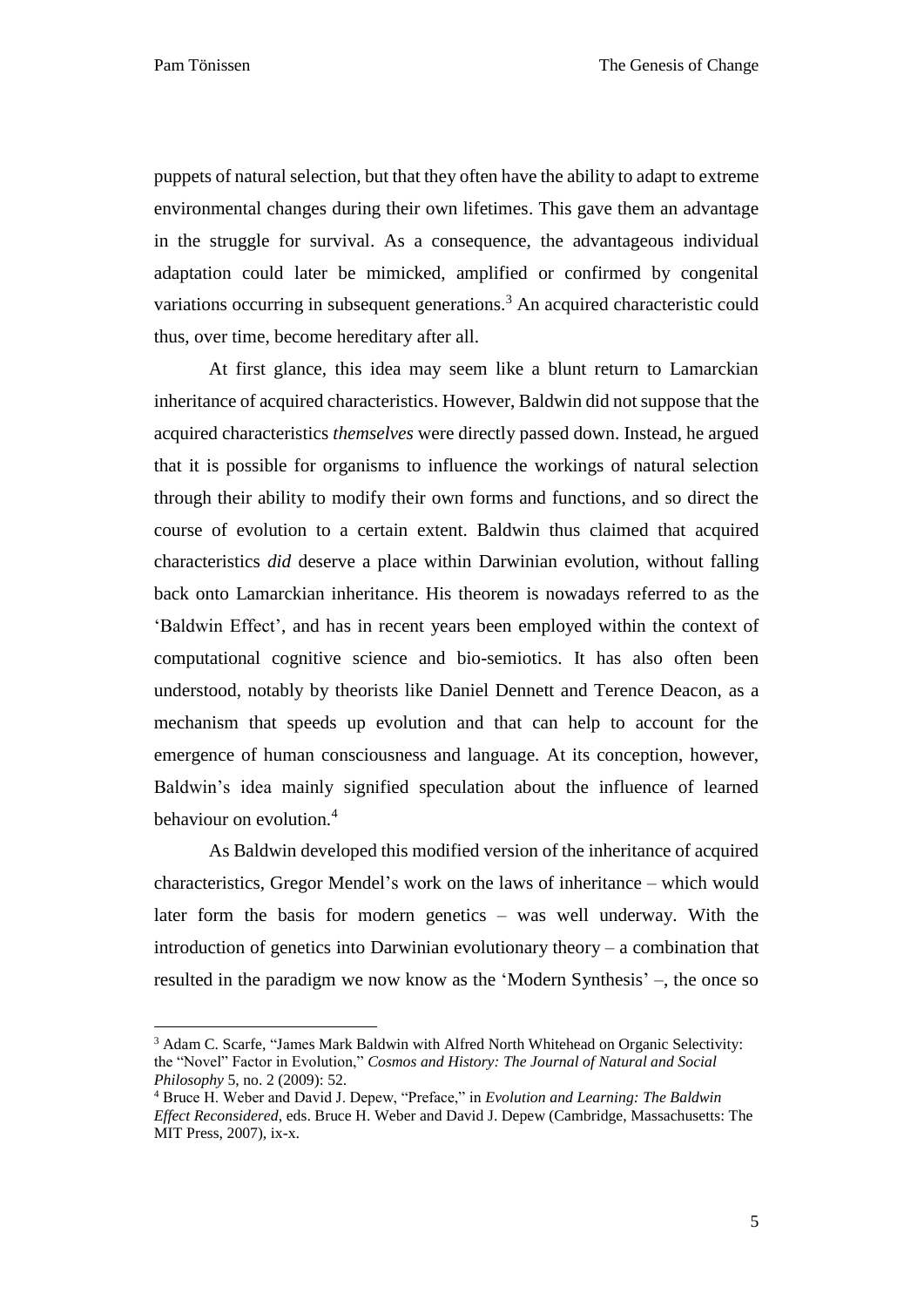mysterious mechanisms of heredity were illuminated; it became widely accepted that it is not a characteristic itself that is inherited, but the genes that encode for that characteristic. <sup>5</sup> Because acquired characteristics lack this genetic foundation, they cannot be directly passed down. The idea of Lamarckian inheritance of acquired characteristics was thus dealt the final blow.

The Modern Synthesis is not plainly incompatible with the Baldwin Effect. However, the considerable degree of causal influence that Baldwin allocates to organisms appears to be tricky, since the introduction of genetics into evolutionary biology caused biologists to question the central position of the individual within evolutionary theory. The uncovering of the underlying units of heredity meant that it was no longer obvious to see the individual organism as the undisputed target of natural selection. It now became a crucial question as to whether we should not think about evolution by natural selection in terms of the differential survival of genes instead of organisms, since it is actually always a genetic tendency that is passed down.

Around the turn of the  $20<sup>th</sup>$  century, we can detect the first clear signs that the pendulum was swinging away from an organism-centred biology. In his book *Creative Evolution*, the French philosopher Henri Bergson depicts the evolution of life in the following manner:

*[…] life is like a current passing from germ to germ through the medium of a developed organism.* It is as if the organism itself were only an excrescence, a bud caused to sprout by the former germ endeavouring to continue itself in a new germ. The essential thing is the continuous progress indefinitely pursued, an invisible progress, on which each visible organism rides during the short interval of time given it to live.<sup>6</sup>

 $\ddot{\phantom{a}}$ 

<sup>5</sup> *Dictionary*, s.v. "Modern Synthesis," accessed 12-06-2019, URL:

https://www.dictionary.com/browse/modern-synthesis.

<sup>6</sup> Henri Bergson, *Creative Evolution*, trans. Arthur Mitchell (New York: Random House Publishers, 1944), 32.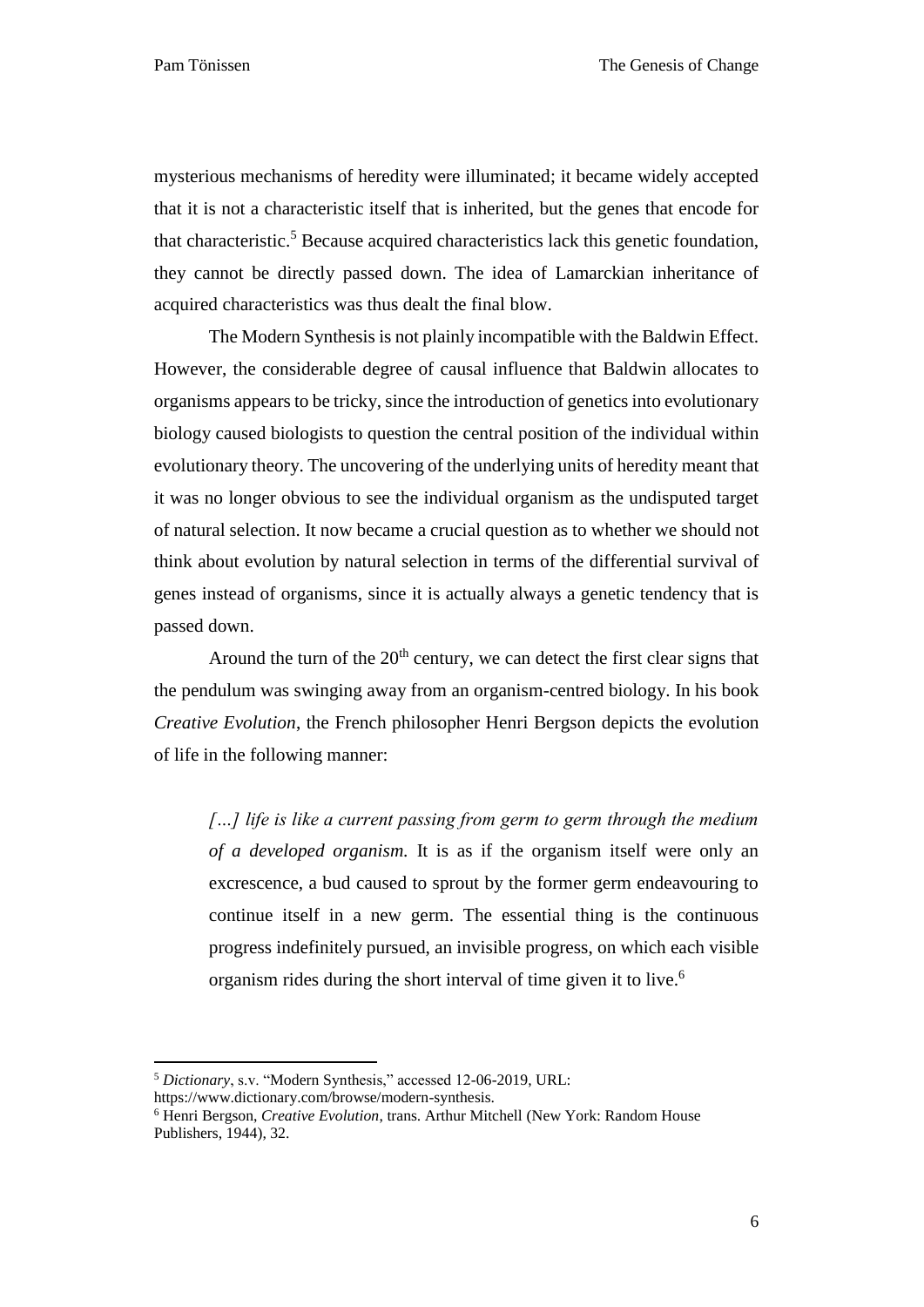$\ddot{\phantom{a}}$ 

In this passage, the organism is not only discarded as the fundamental evolving entity, but reduced to a medium of which germs – which we can retrospectively identify as genes – can make use in their journey down life's current. During the following decades, this idea slowly grew into an explicitly gene-centred view of evolution, until it was prominently put on the map through the work of Richard Dawkins in the 1970s. In his account of the so-called 'Genocentric Perspective' on evolution, organisms are identified as the passive vehicles for genes. If we want to understand any given adaptive trait we may observe in an individual, Dawkins argues, we should ask ourselves how this trait's existence helps its underlying genes to survive and replicate. From the Genocentric Perspective, the selection of genes is thus the ultimate cause of evolutionary development, while the organism is merely a short-lived and inconsequent result of it.<sup>7</sup>

Here, a certain tension seems to emerge between the Genocentric Perspective and the Baldwin Effect: according to the latter, the organism is to be seen as an entity with actual causal power in directing the evolutionary development of its species, while the former results in an understanding of the organism as a mere result of selection at the genetic level. In short, the tension that emerges here concerns the role that the individual organism is to play in a species' evolution. In this thesis, I will analyse this tension, and examine whether it can be nullified by uniting the Baldwin Effect with the Genocentric Perspective. To find this out, I will consider whether Baldwin's ideas can, with hindsight, be integrated into the Genocentric Perspective on evolution, or whether this modern viewpoint

<sup>&</sup>lt;sup>7</sup> It should be noted that Dawkins developed his version of the Genocentric Perspective at a time when considerably less was known about genetics, heredity, ontogenetic development and the relationships between them. Within our current time of extensive research into the compositions of genomes and especially into epigenetic factors, it can be doubted whether the somewhat simplistic ontological idea of the gene as the 'basic unit of selection' is still as plausible as it was in the 1970s. In this thesis, however, I will consider the refined and modified version of Dawkins' ideas, in which he has attempted to deal with some of the most prominent criticisms. The core of the Genocentric Perspective on evolution, however, has remained roughly unchanged and continues to draw heavy fire. Here, I will not discuss whether this is legitimate or not, nor will I consider if and how the most recent developments in epigenetics and related fields should be integrated into the Genocentric Perspective. Instead, I will regard Dawkins' latest version of the this perspective as a valuable and influential position, regardless of the objection that parts of it may nowadays be viewed as obsolete.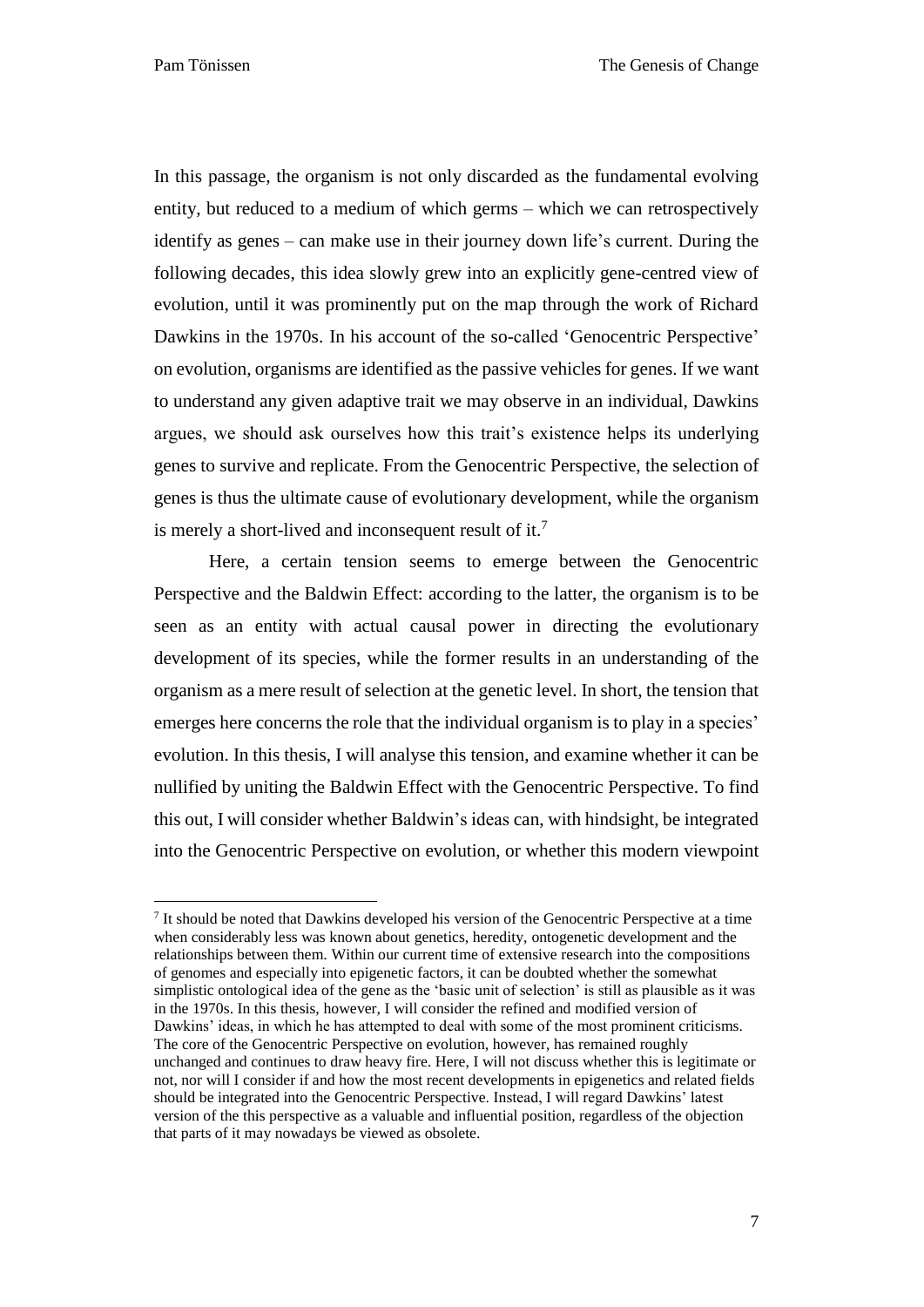$\overline{a}$ 

is conceptually insufficient to deal with Baldwin's old observations. The central question on which I shall focus, can thus be formulated as follows: *to what extent can the Genocentric Perspective on evolution be considered sufficient to describe the Baldwin Effect?*

In order to answer this question, the most important aspects of both the Baldwin Effect and the Genocentric Perspective will have to be clearly defined and thoroughly examined. In the first chapter, I will start this examination by returning to the time when the term 'Baldwin Effect' had not yet been coined. The process Baldwin originally described was called 'organic selection', and it only came to be known as the Baldwin Effect after the renowned palaeontologist George Gaylord Simpson named it thus in one of his articles, over half a century later.<sup>8</sup> Since Baldwin's theory of organic selection predates the integration of genetics into evolutionary biology, the first chapter will be exclusively written from a pre-genetic point of view. In the second chapter, we will enter a scientific discourse in which genetics has claimed a prominent place, and complement our theoretical framework with a more modern biological vocabulary. Two distinct concepts of 'genetic assimilation' will be introduced, both of which have at times been understood as equivalent to the Baldwin Effect. This equalization provides us with a way to introduce the Genocentric Perspective into our inquiry, as this perspective defines the Baldwin Effect as equivalent to one of the two forms of genetic assimilation. In the third chapter, we will consider why this interpretation of the Baldwin Effect naturally results from the Genocentric Perspective. In doing so, the most fundamental aspects of the Genocentric Perspective will be illuminated. In the fourth and final chapter, we will return to Baldwin's original theorem, and consider how the two forms of genetic assimilation that were distinguished relate to it. This will enable us to draw a conclusion regarding the extent to which the Genocentric interpretation of the Baldwin Effect suffices to give a comprehensive description of Baldwin's original theorem. After this

<sup>8</sup> David J. Depew, "Baldwin and His Many Effects," in *Evolution and Learning: The Baldwin Effect Reconsidered*, eds. Bruce H. Weber and David J. Depew (Cambridge, Massachusetts: The MIT Press, 2007), 3.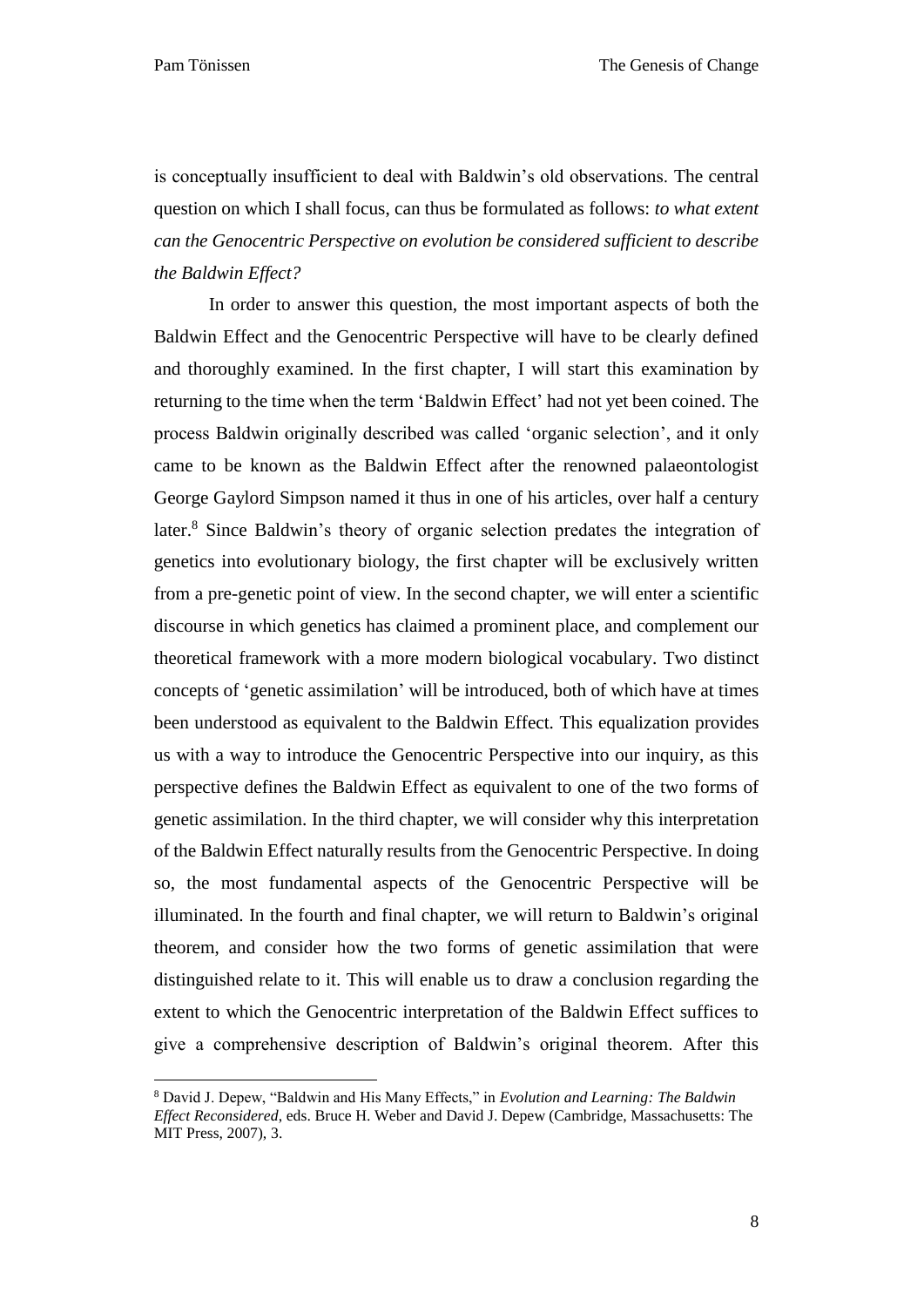$\ddot{\phantom{a}}$ 

conclusion has been drawn, we will briefly consider how it should be interpreted in the discussion. Our inquiry will come to a close with the suggestion of two possible opportunities for further research.

## <span id="page-9-0"></span>**The Birth of the Baldwin Effect: Organic Selection**

Before we can begin our investigation into the Baldwin Effect and the Genocentric Perspective, it must be noted that both Darwin and Baldwin were unfamiliar with the notion of genes. Although Gregor Mendel's discovery of the laws of heredity in 1865 – which laid the basis for modern genetics – took place within the lifetimes of both Darwin (1809-1882) and Baldwin (1861-1934), neither of them ever read his work.<sup>9</sup> Mendel's findings only began to be noticed by other scholars within the field of evolutionary biology at the beginning of the  $20<sup>th</sup>$  century.<sup>10</sup> To understand the context in which Darwin, Baldwin and their contemporaries worked, we thus have to go back to the period before genes first entered the scene, when naturalists had to make do with directly observable phenomena. It was in this context that Darwin wrote his immensely influential *On the Origin of Species*, a work which quickly became the foundation upon which countless naturalists built their own theories. Since Baldwin was one of these naturalists, it is with Darwin's theory that any comprehensive account of the Baldwin Effect must begin.

In brief, Darwin observed the following: organisms within a given population all have certain defining characteristics, but in each population there exists variety among individuals. The individuals best adapted to their environment have a higher chance of surviving and will therefore produce more offspring than their less adapted peers. Generally, more offspring is produced in each new generation than can possibly survive. The offspring of well-adapted

<sup>9</sup> Richard Dawkins, *The Selfish Gene: 40th Anniversary Edition* (Oxford: Oxford Landmark Science, 2016), 43.

<sup>&</sup>lt;sup>10</sup> Gregory Carey, *Human Genetics for the Social Sciences* (Thousand Oaks: Sage Publications, 2003), 148.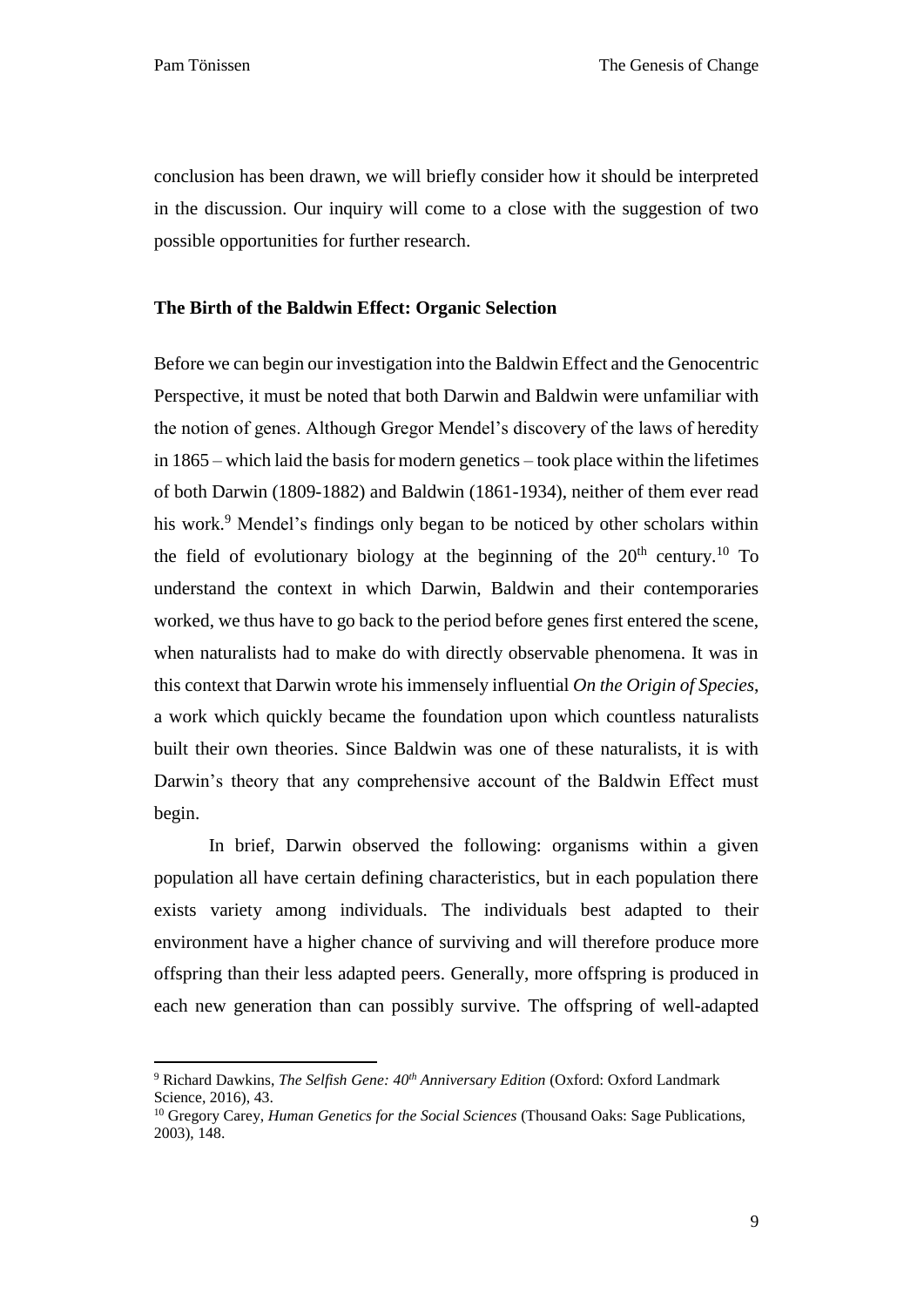Pam Tönissen The Genesis of Change

individuals will inherit their parents' adaptive characteristics, which increases the number of well-adapted individuals within the population over the subsequent generations. However, a particular individual is not identical to its offspring; due to the mixing of organisms' characteristic traits in reproduction, variety between individuals keeps re-emerging in each new generation. Because of this reoccurring variety, the species never reaches a point at which all individuals are equally welladapted. Instead, better adapted individuals will continue to prosper, while less adapted individuals will continue to be penalized. Through this process, organisms of a given species get more and more adapted to their ever changing environments. As Darwin pointed out, it is as if a conscious breeder ceaselessly selected the best individuals for breeding, until the optimally adapted individual would emerge. Darwin's revolutionary insight was that the natural struggle for survival could fulfil the role of an unconscious, blind selector. Hence, he adequately coined this process 'natural selection'.<sup>11</sup>

Natural selection is as powerful a process as it is ruthless, especially when interpreted in the manner of many neo-Darwinian naturalists who came shortly after Darwin. These naturalists – already familiar with August Weismann's empirical evidence for the falsity of Lamarckian inheritance of acquired characteristics – supposed that evolutionary change was solely based on natural selection, and that natural selection in turn was solely based on inheritance of congenital characteristics.<sup>12</sup> This idea of 'the survival of the fittest' evokes a rather gruesome image: a pile of passive creatures that are completely at the mercy of the deadly scythe of natural selection, powerless to do anything but wait to either receive its devastating blow, or to feel it pass just over their heads.<sup>13</sup> Less metaphorically, this interpretation of Darwinism is consistent with the idea of natural selection as a purely negative force, causing species to gradually evolve adaptations by simply removing all maladaptive variants.

 $\ddot{\phantom{a}}$ 

<sup>11</sup> Charles Darwin, *On the Origin of Species by Means of Natural Selection* (New York: D. Appleton and Company, 1859), 61.

<sup>&</sup>lt;sup>12</sup> Depew, "Baldwin and His Many Effects," 8-9.

 $13$  Ibid.,  $13$ .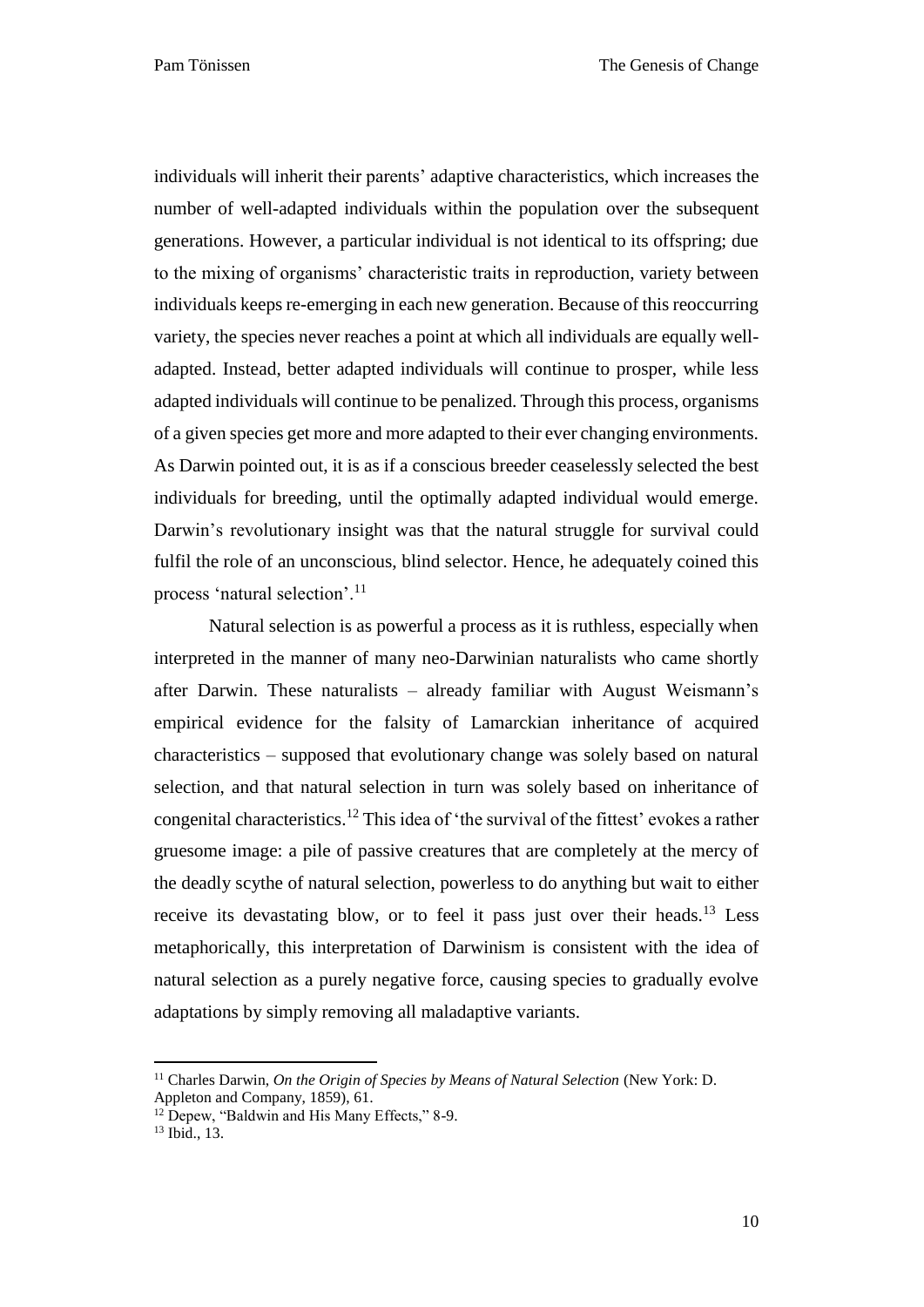The – in his opinion – disproportional attention that naturalists payed to this element of Darwin's theory, prompted Baldwin to take action. In his paper "A New Factor in Evolution," published in 1896, he challenged those neo-Darwinians who thought this purely negative force was enough to account for the adaptive direction in which species tend to evolve.<sup>14</sup> He noted that natural selection is simply a description of what happens when organisms are not sufficiently welladapted to survive within their given circumstances, and that it is therefore inadequate to clarify how the organisms that *do* survive develop their adaptations in the right place and at the right time. <sup>15</sup> In other words, while natural selection can describe which organisms die, it cannot define positively the qualifications which enable organisms to live.<sup>16</sup> To provide a more comprehensive account of a species' evolutionary development, Baldwin argued that the emphasis should not only be laid on natural selection, but also on the variation among individuals and especially on how this variation comes about. Variation, Baldwin stressed, is not simply a given, because organisms can – to a certain extent – adapt to their circumstances *during their lifetimes*, and so actively influence the range of variations that are available to natural selection. Emphasizing this positive side of Darwinism would enable naturalists to apply Darwin's theory not only to what organisms are, but also to *what they can do*. 17

In order to construe this more inclusive way of employing Darwinism, Baldwin introduced the concept of 'organic selection'. He did not coin this term as a replacement of natural selection, but rather as complementary to it. Just as Darwin had done, Baldwin set out by observing the enormous amount of variety between individual organisms, but his attention was particularly drawn to the flexible nature of this variety; organisms were not just born with a static set of characteristics, but could acquire new characteristics if sufficiently pressured by

<sup>&</sup>lt;sup>14</sup> Scarfe, "James Mark Baldwin," 51.

<sup>15</sup> James Mark Baldwin, "A New Factor in Evolution," *The American Naturalist* 30, no. 354

<sup>(1896): 3.</sup>

<sup>&</sup>lt;sup>16</sup> Ibid., 11.

 $17$  Ibid.,  $12$ .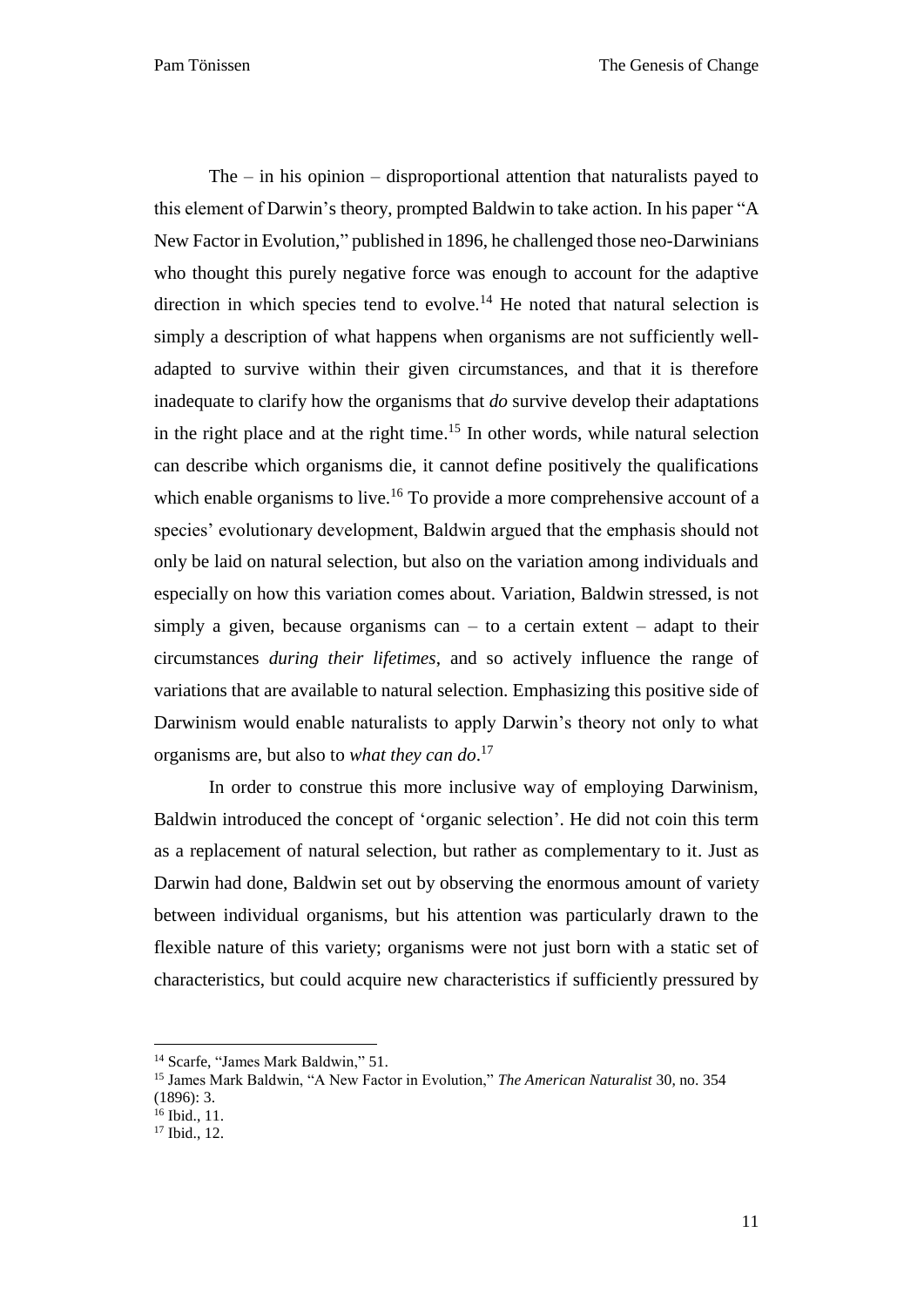their environments. The present-day philosopher Adam Scarfe nicely captures the gist of this idea:

[...] especially in times of environmental duress, members of a species may manage to make accommodations to their dominant modes of behaviour, developing and selecting new habits or functions which allow them to adapt to their conditions and keep themselves temporarily alive.<sup>18</sup>

By producing new variations during their own developmental history, some organisms manage to delay the blow of natural selection's scythe, or even to avoid it altogether. Baldwin called these developmental variations *ontogenetic variations*, as opposed to *phylogenetic variations*. The latter refers to the raw material that is involved in the evolutionary development of a species from generation to generation.<sup>19</sup> In contrast to this, the raw material of organic selection consists of variations acquired during ontogenetic development. Here, it must be noted that the 'genetic' within the words 'ontogenetic' and 'phylogenetic' does not yet refer to our word 'gene', which was only coined in 1909.<sup>20</sup> The word 'genetic' as used in the  $19<sup>th</sup>$  century is linked to the word 'genesis' and was commonly understood to mean 'pertaining to origins', although Darwin used it as 'resulting from common origin'.<sup>21</sup> In what is to follow, I will clearly mark the moment at which I will first use the word 'genetic' as linked to our contemporary word 'gene'.

There are three distinct forces which can influence an organism in the course of its life, each giving rise to a different kind of ontogenetic accommodation, namely 'mechanical', 'neurological' and 'intelligent'. The individual features in an increasingly active role in each of these types of

<sup>18</sup> Scarfe, "James Mark Baldwin," 51-52.

<sup>&</sup>lt;sup>19</sup> Baldwin, "A New Factor," 1-3.

<sup>20</sup> Ananya Mandal, "Gene History," *News Medical Life Sciences*, last modified 22-04-2019, URL: [https://www.news-medical.net/life-sciences/Gene-History.aspx.](https://www.news-medical.net/life-sciences/Gene-History.aspx)

<sup>21</sup> *Online Etymology Dictionary*, s.v. "Genetic," accessed 10-06-2019, URL: https://www.etymonline.com/search?q=genetic.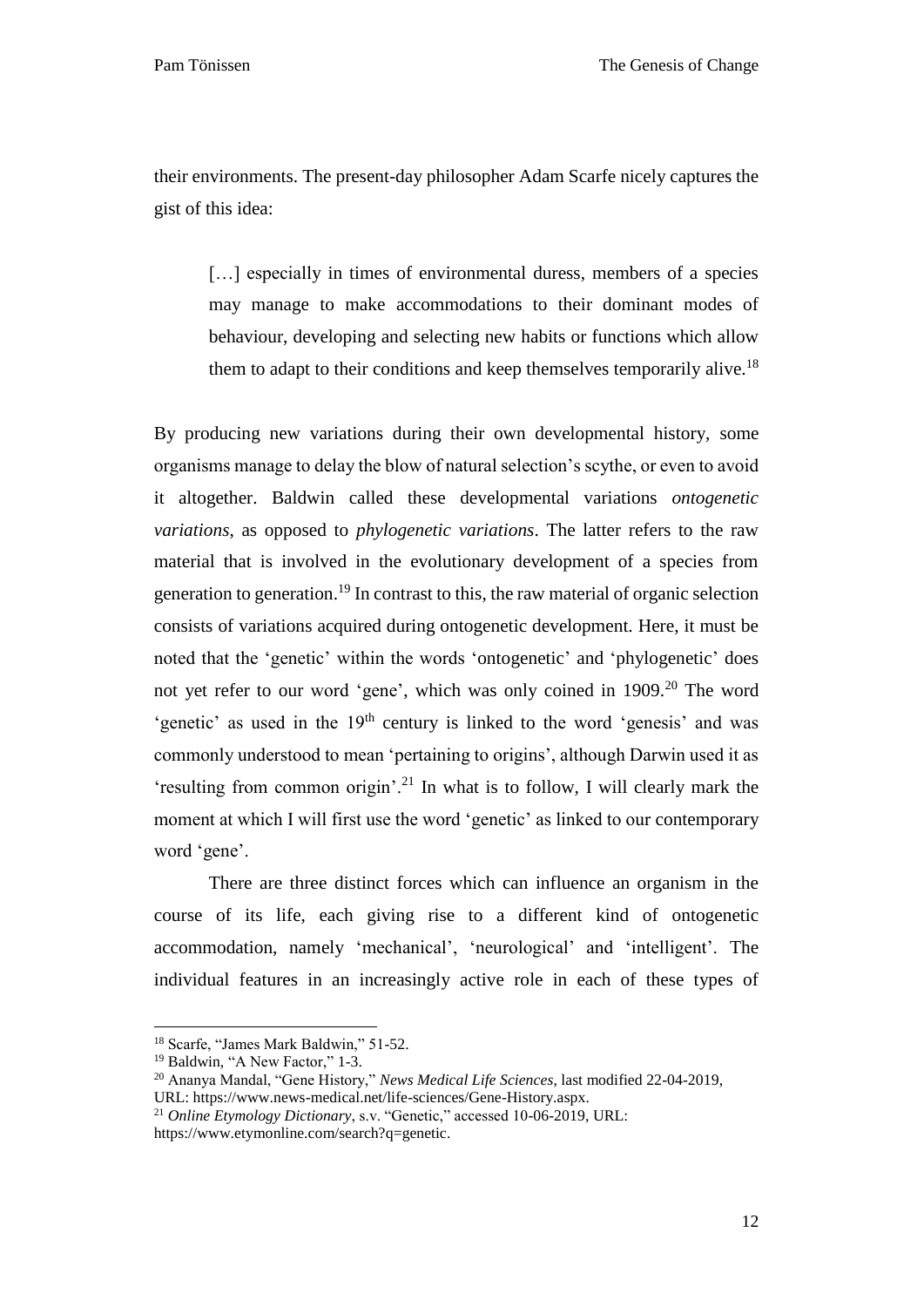accommodation. Firstly, an individual may be caused to make accommodations due to physical, environmental influences, such as temperature changes, contact with other individuals, chemical agents, and growth hindrances. These influences are external to the individual, and since Baldwin considered them to be accidental – the individual 'happens' to be confronted with them –, he also called the consequent accommodations they induce 'accidental', or 'fortuitous'.<sup>22</sup> Although Baldwin does not provide concrete examples of any of his three proposed classes of accommodation, we can assume that words like 'fortuitous' and 'accidental' are in this context to be understood as opposed to 'directed'; an organism *inadvertently* and mechanically modifies its congenital form or functions, in reaction to contingent features of the environment. I would propose the following example of such an accommodation: suppose a certain plant thrives in a shady environment, because this allows it to open its flowers which would otherwise wither in the sun. Since plants of this kind normally grow in places where the sun cannot singe them, their flowers are typically opened all day. The large tree shading one particular plant now happens to fall down, allowing the sunrays to reach the flowers. The plant is thus induced to adapt to this new circumstance by opening its flowers at a later time of the day, when the sun is once again blocked by lower vegetation. This change in its normal function allows it to survive.

Of course, the plant itself does not deliberately initiate the change in its congenital function. Instead, an external trigger induces the fortuitous accommodation to occur; had the trigger not been there, the accommodation would not have been induced. We may indeed consider this an ontogenetic modification of the plant's normal characteristics, even if we presume that the capacity to accommodate is already present in the plant's congenital constitution; were the plant to reproduce, its offspring would not directly inherit the deviant timing of its parent, although they might in turn adapt to changes in the amount of sunlight they themselves receive. Only the potential to accommodate is thus inherited, not the accommodation itself. Baldwin used the term *physico-genetic* to

 $\ddot{\phantom{a}}$ 

<sup>22</sup> Baldwin, "A New Factor," 2.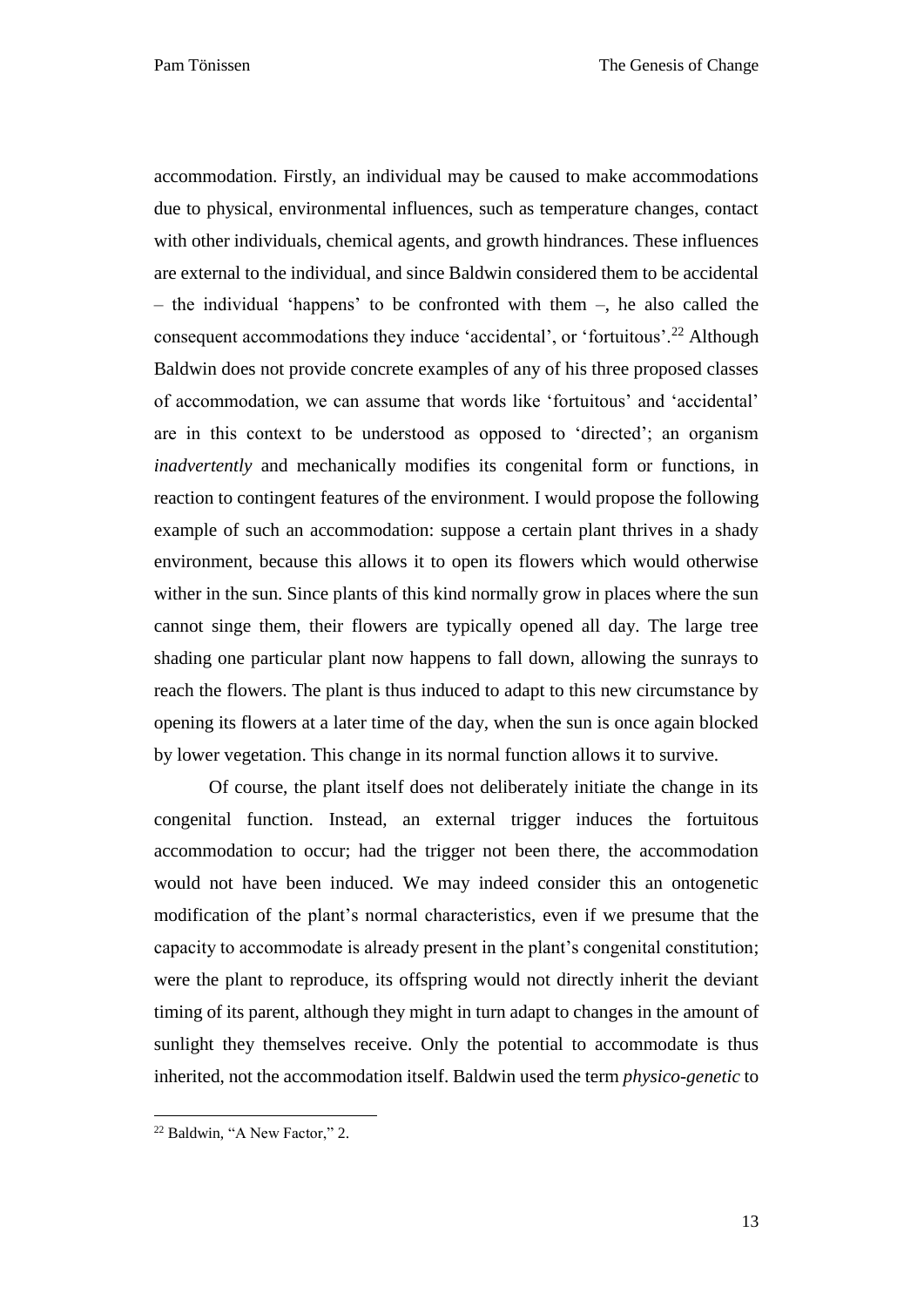describe these ontogenetic accommodations, in reference to the physical forces which induce them.<sup>23</sup> Although the ability to make such mechanical accommodations does not elevate individuals from their passive role, it does enable them – up to a certain degree – to counteract the immediate workings of natural selection.

The second class of accommodations Baldwin distinguishes are not solely induced by external influences – although environmental duress does promote their occurrence –, but spring from spontaneous, neurologically induced activities the individual itself performs in carrying out its normal functions. These accommodations thus rely more upon the individual as an active agent that deals with changing circumstances. An example of this could supposedly be a lioness that instinctively hunts with her body held very low to the ground, to avoid being spotted by her prey on the open plains of the savannah. Should this lioness suddenly find herself in a dense forest, she may spontaneously take on a more upright hunting-posture in order to better track her prey. Since the chances of losing sight of the prey will increase in a wooded area, and the dense vegetation will likely prevent the prey from spotting the lioness, changing her normal hunting-posture would be advantageous to the lioness. This new hunting-posture may grow out into a habit if it continues to benefit the lioness, at which point a new accommodation will have been developed. Here too, we can speak of an ontogenetic accommodation, since the lioness' offspring will not be born with an instinct to adopt this new hunting-habit when they are only confronted with normal circumstances. Yet it differs from a physico-genetic accommodation, since the occurrence of the external environmental trigger is not sufficient – although it is necessary – to induce a specific accommodation. The lioness' own actions, which are constituted by neurological processes, are needed as a mediator between the external trigger and the accommodation that is initiated in reaction to this trigger. In reference to the 'selective property' of organisms' nervous systems – that is to say, the neurological selection of some movements, postures, actions and

 $\ddot{\phantom{a}}$ 

<sup>&</sup>lt;sup>23</sup> Baldwin, "A New Factor," 2.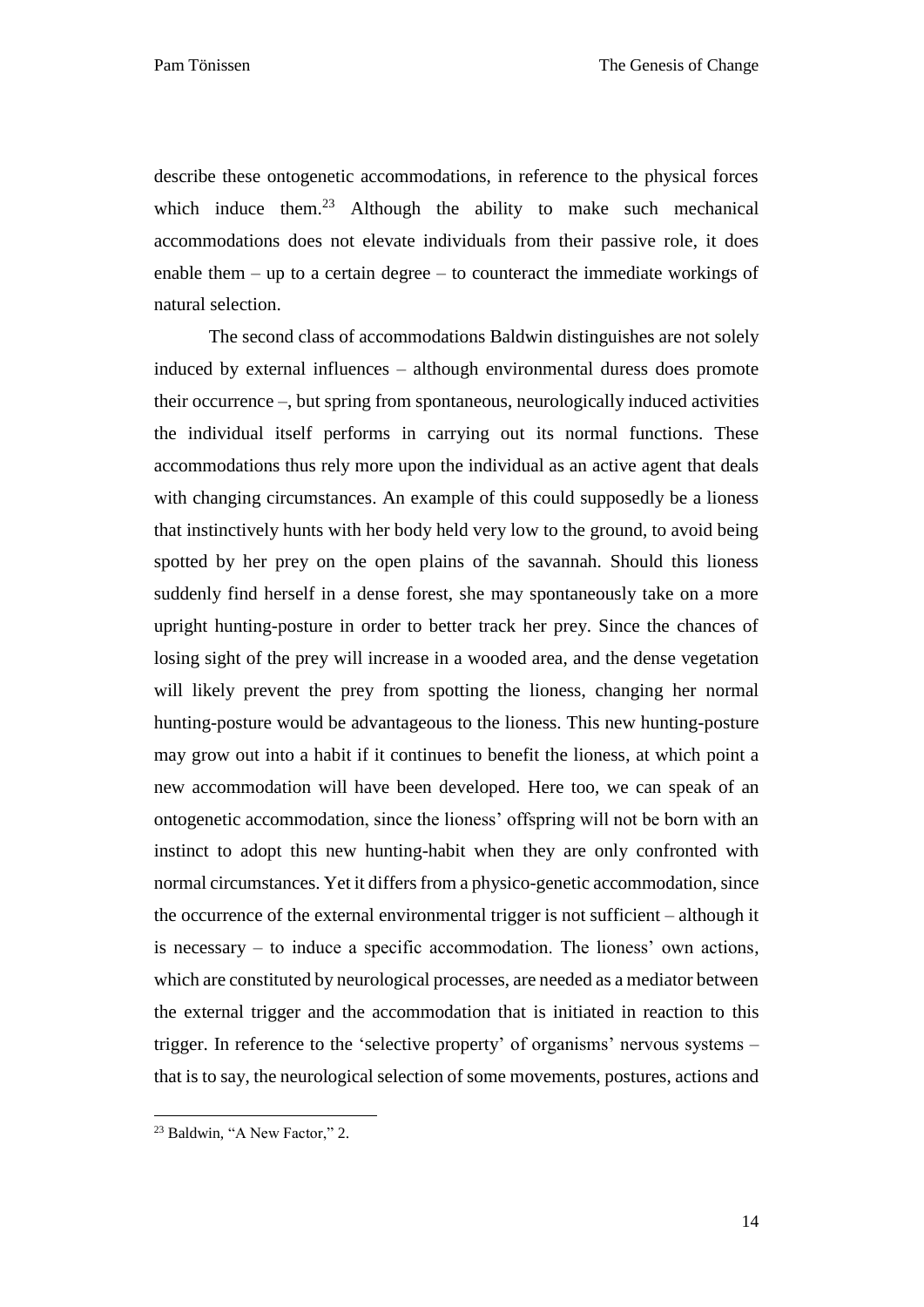consequential habits over others –, Baldwin called these modifications *neurogenetic*. 24

It is with the third class of ontogenetic accommodations that the individual graduates to *deliberate* agent, selecting consciously – to a greater or lesser extent – which modifications to make. Accommodations of this kind may be induced by various different influences, which can be put together under the word 'intelligent'. An organism may for instance be induced to accommodate by a simple process of trial and error, but we may also think of imitation, social learning and even of reasoning from means to ends as potential triggers. Take the case of a starling that discovers how to open the lid of a milk bottle. Via a process of trial and error, the starling will gradually modify this new skill and in time master it completely. Other starlings may imitate this new skill, which will therefore spread through the then living population. Yet the starlings' chicks will in due course have to acquire the skill anew, potentially via parental instruction or imitation. Accommodations of this type differ from physico-genetic ones, since the environmental change alone is insufficient to mechanically produce the accommodation. They differ from neuro-genetic ones in that they are not thoughtless, spontaneous actions and movements but *deliberations* that rely upon a highly developed capacity to recognize patterns, and remember previous experiences. After all, without the ability to recount the results of previous – spontaneous – actions, a process of trial and error could not arise, let alone the capacity to connect cause and effect. Baldwin called this last group of adaptations *psycho-genetic*. 25

All in all, the gist of Baldwin's distinction between the three kinds of ontogenetic accommodation, is the following: physico-genetic accommodations are changes that *happen to the individual*. They are accidental in the sense that the individual *happens* to come into contact with some environmental trigger and inadvertently and mechanically adapts to them. Neuro-genetic accommodations

<sup>&</sup>lt;sup>24</sup> Baldwin, "A New Factor," 2.

<sup>25</sup> Ibid., 2.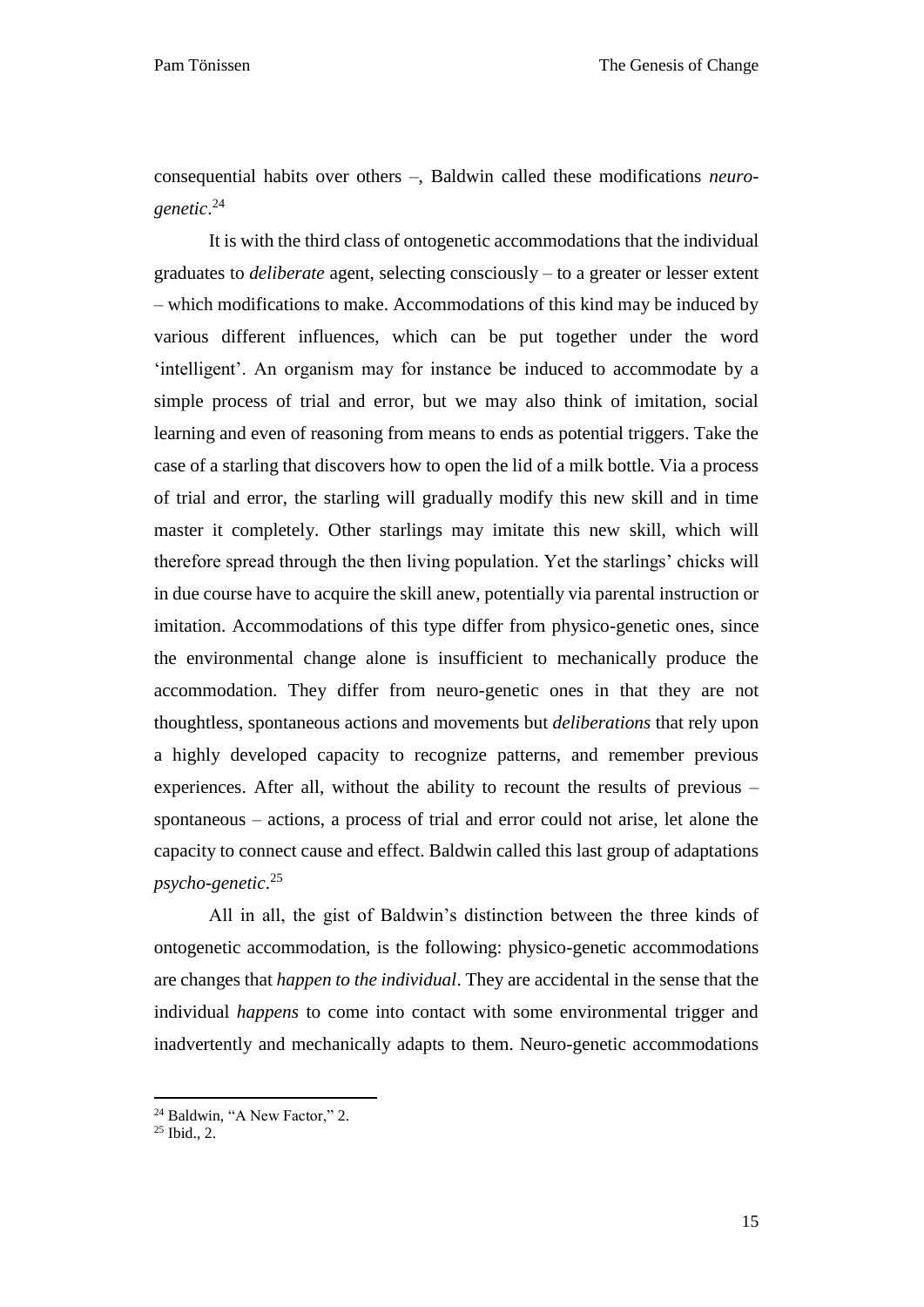$\overline{a}$ 

are changes that are *initiated by the individual* through its own spontaneous actions in the face of changing circumstances. They are dependent upon the individual's initiative, in the sense that without its actions, the change would not be initiated. Psycho-genetic accommodations are also changes that are *initiated by the individual*, but in this case through actions that are  $-$  to a greater or lesser extent – *consciously directed* towards coping with certain changing circumstances, and can potentially spread through the population socially. In that sense they not only depend upon the individual's initiative, but also on its *deliberations*. 26

Taken together, these three types of ontogenetic accommodation form the raw material on which organic selection works. Once more, the analogy with natural selection is plain: both processes rely upon the initial production of variants, and just as some congenital characteristics are selected because they simply work better, some acquired characteristics are selected because they allow the organism that acquired them to survive.<sup>27</sup> The one important difference is the nature of the force driving the selection in each respective process, a difference to which Baldwin refers when he explains his choice of the term 'organic selection':

[t]he use of the word "Organic" in the phrase was suggested from the fact that *the organism itself cooperates* [emphasis mine] in the formation of the adaptations which are effected, and also from the fact that, in the results, the organism is itself selected; since those organisms which do not secure the adaptations fall by the principle of natural selection. And the word

<sup>&</sup>lt;sup>26</sup> Note that these classes should not be thought of as clear-cut categories. Instead, they should be considered as arbitrary classes, described as clearly outlined types of accommodations for the sake of convenience. The factual differences between them, however, are a matter of degree. We will revisit this point in the discussion.

<sup>&</sup>lt;sup>27</sup> Celia L. Moore, "Evolution, Development, and the Individual Acquisition of Traits: What We've Learned Since Baldwin," in *Evolution and Learning: The Baldwin Effect Reconsidered*, eds. Bruce H. Weber and David J. Depew (Cambridge, Massachusetts: The MIT Press, 2007), 115.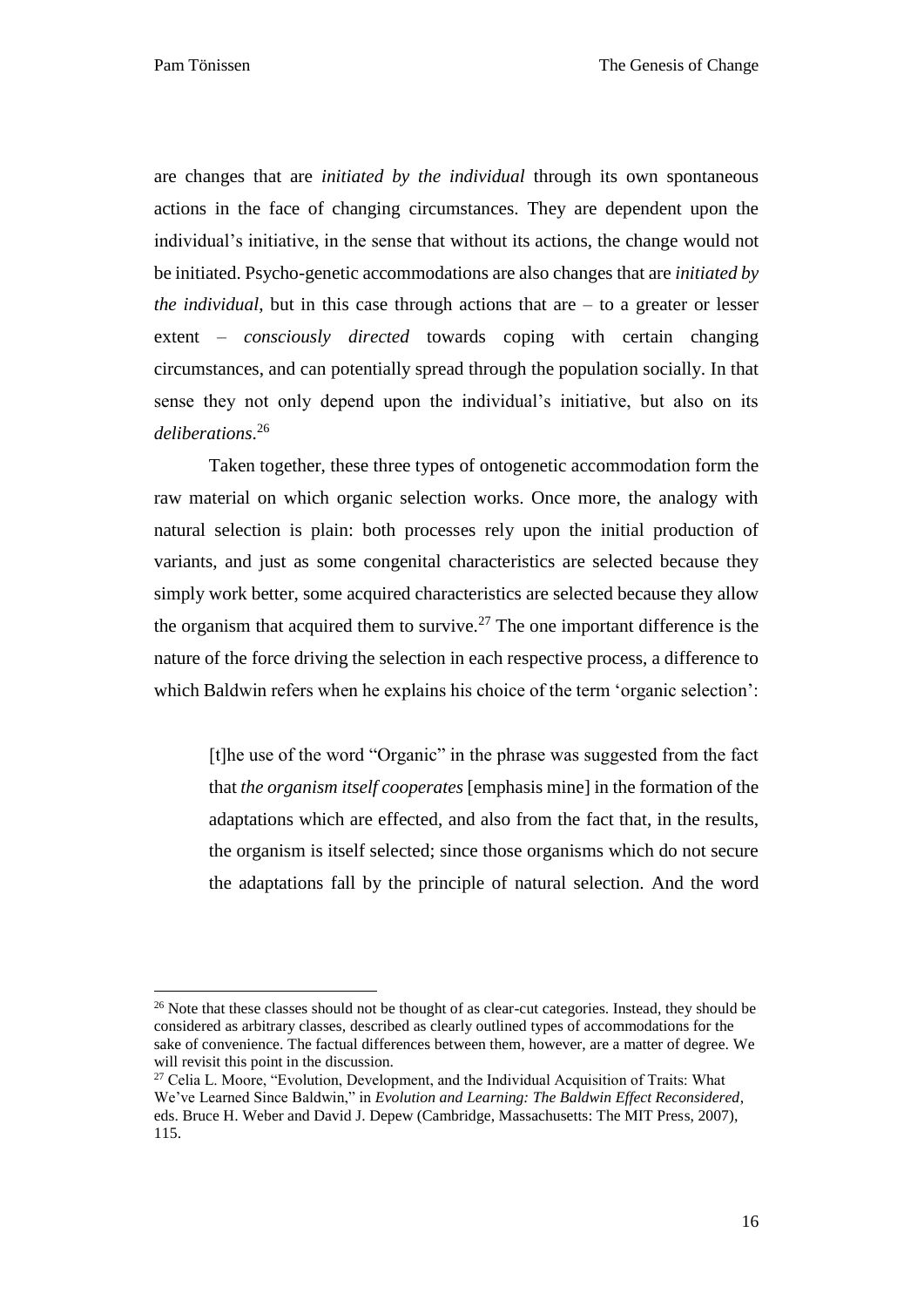"Selection" used in the phrase is appropriate for just the same two reasons.<sup>28</sup>

The concept of organic selection thus incorporates the organism as a force of selection in its own right, while at the same time it emphasizes that the effects of organic selection influence the mechanism of natural selection.<sup>29</sup> Baldwin goes on to highlight several of these effects as particularly important steps in the transition from individual adaptations to the evolution of a whole species.

In the first place, as has already become apparent in the above, the foremost effect of securing ontogenetic adaptations is that the individual is kept alive, even in the face of changing circumstances.<sup>30</sup> This first effect may seem trivial, but it does form the very foundation of the bridge between ontogeny and phylogeny: those phylogenetic traits that are open to mechanical, neurological or intelligent modification are kept in existence, because the modifying individual itself is kept in existence. These modifiable traits will consequently 'stay in the game' for a longer period, perhaps even long enough to be passed down to the next generation. In this manner, ontogenetic modification helps determine the phylogenetic variation that will stay available to natural selection during a species' evolutionary development.<sup>31</sup>

An indirect but crucial consequence of the spread of modifiable traits through a population, is that this population potentially gains breathing space to further evolve and secure these traits. This effect accompanies all ontogenetic modifications, but is especially strong when psycho-genetic modifications are

 $29$  As was stated at the outset of this chapter, Baldwin did not agree with some of his neo-Darwinian contemporaries, who held that natural selection was sufficient to account for Darwinian evolution. However, it must be noted that Darwin himself was quite open to the idea that changing conditions of life could induce modifications in individual organisms. For this, see: Scarfe, "James Mark Baldwin," 53. Nor did he dismiss the notion that intelligent actions could, after being handed down socially from generation to generation, become hereditary and turn into instincts. Baldwin's introduction of organic selection was not meant to criticize a faulty aspect of Darwin's original ideas, but merely as an appropriate supplement to a sound theory that he felt had been interpreted in too narrow a manner by many of his contemporaries.

<sup>28</sup> Baldwin, "A New Factor," 13.

<sup>30</sup> Baldwin, "A New Factor," 2.

 $31$  Ibid., 3.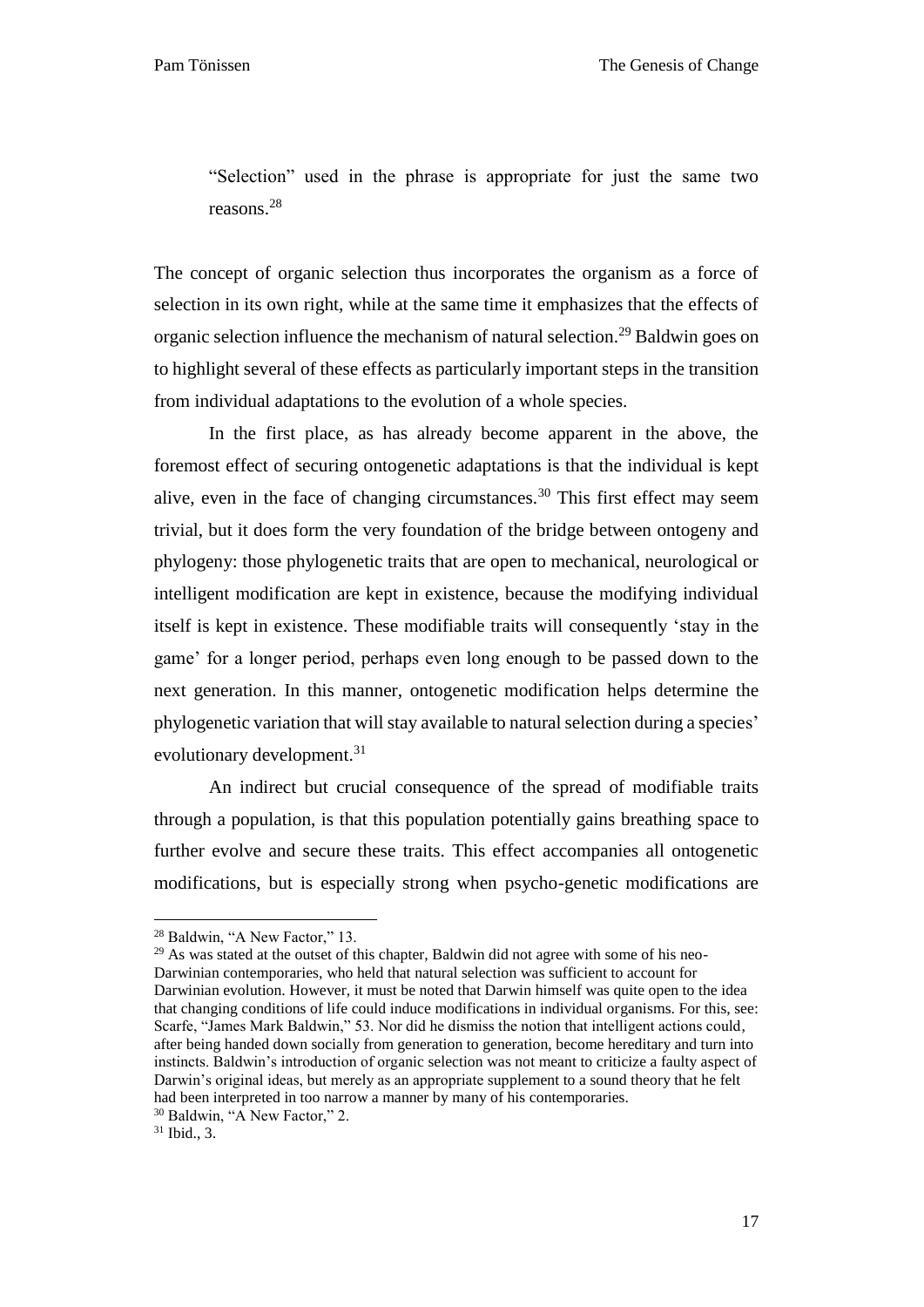Pam Tönissen The Genesis of Change

involved, since these may be maintained in a population over a long period through imitation and social heredity. It is quite conceivable that a beneficial trait that initially has to be learned with each new generation gives this population enough time to develop – via the normal process of reproduction and natural selection – new phylogenetic, hereditary variants that confirm and coincide with the ontogenetic trait. A trait that starts out as an individual adaptation can thus over time lose its dependency upon learning processes and environmental triggers, and become hereditarily fixed.<sup>32</sup> These effects of organic selection embody a potential way around Weismann's idea that all inheritable characteristics are carried in the germ plasm and acquired characteristics cannot be inherited in any way.<sup>33</sup> Moreover, they adequately provide the positive side of Darwinism that Baldwin was looking for: instead of only stating which organisms have what it takes to survive from the get-go, a process had now been postulated that provides a more inclusive account of how the qualifications needed for survival might emerge and how initially individual modifications could mature into full-fledged Darwinian adaptations.

The combination of organic selection and its effects have now become commonly known as the Baldwin Effect, even though Baldwin was only one among several authors who, more or less simultaneously, described the same phenomena.<sup>34</sup> Modern accounts of the Baldwin Effect are, however, far from uniform.<sup>35</sup> Although most accounts take organic selection to be the first step in the Baldwin Effect, there is less agreement about the nature of the accommodations on which this selection works. Nor is there consensus as to what place the effects of organic selection should be assigned, or how they relate to each other; it may at times be quite difficult to define exactly where one of these effects stops and another begins. I would therefore argue that the effects of organic selection should

<sup>32</sup> Depew, "Baldwin and His Many Effects," 6-7.

<sup>33</sup> *Dictionary*, s.v. "Weismannism," accessed 11-06-2019, URL:

https://www.dictionary.com/browse/weismannism.

<sup>&</sup>lt;sup>34</sup> Depew, "Baldwin and His Many Effects," 3-4.

 $35$  To take stock of the many ways the Baldwin Effect has been understood by different scholars, see: Depew, "Baldwin and His Many Effects," 3-31.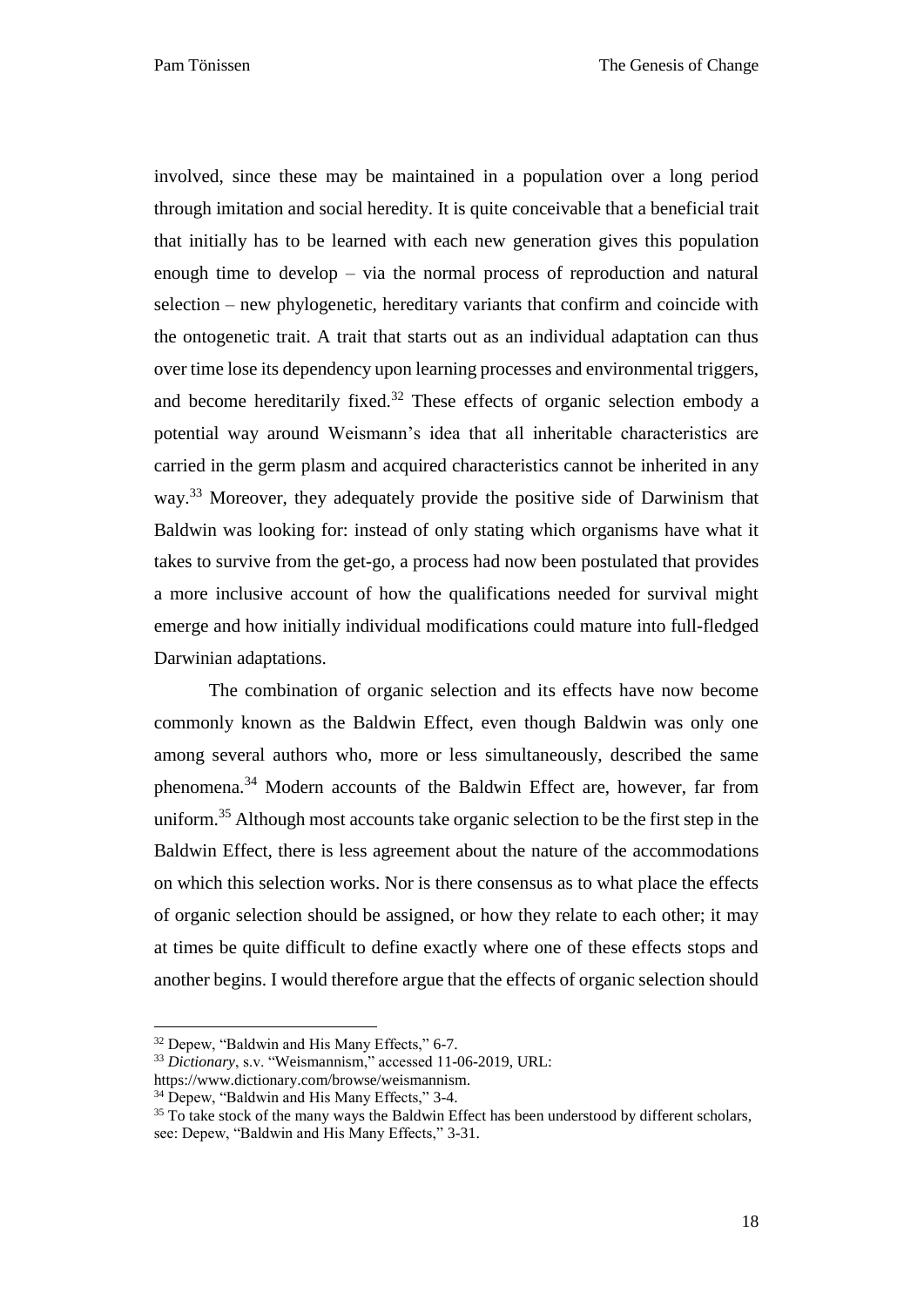$\overline{a}$ 

be seen as successive steps on a continuous path that starts with the occurrence of flexibility in a certain trait, and eventually leads to the increased inflexibility – or fixation – of this trait. This path could equally well be described as connecting individual development to the development of a whole population or species.

The arbitrary points of departure and arrival of this path coincide with the two 'transitions' that Peter Godfrey-Smith has identified as the most fundamental elements in any proper account of the Baldwin Effect: the first revolves around *plasticity*, the other around *genetic fixation*. 36, 37, 38 It is at this point in our inquiry that I will begin to use the word 'genetic' as referring to our contemporary word 'gene'. Before Godfrey-Smith's two transitions can be further explained, it is therefore helpful to equip ourselves with a more modern vocabulary and to deal with the incorporation of genetics into evolutionary biology. To obtain a better understanding of both plasticity and genetic fixation – and thus of the transition from ontogenetic to hereditary characteristics –, the mechanisms that underly heredity must be uncovered. It is to modern genetics that we must therefore now turn.

## <span id="page-19-0"></span>**Plasticity and Genetic Fixation: How the Baldwin Effect Relates to Genetic Assimilation**

The concept of heredity is so thoroughly integrated within both Darwin's theory of evolution by natural selection and the Baldwin Effect, that it is dangerously

<sup>36</sup> Peter Godfrey-Smith, "Between Baldwin Skepticism and Baldwin Boosterism," in *Evolution and Learning: The Baldwin Effect Reconsidered*, eds. Bruce H. Weber and David J. Depew (Cambridge, Massachusetts: The MIT Press, 2007), 54.

<sup>&</sup>lt;sup>37</sup> Because the term 'plasticity' will prove to be a multi-faced concept in what is to follow, I will at this point not explicate whether it is to be understood as something that emerges as a reaction to environmental change, or as the basis for the very possibility of accommodations. The difference between these two possible interpretations of the word 'plasticity' will become apparent in the next chapter.

 $38$  Godfrey-Smith does not use the term 'genetic fixation' to describe the second transition. Instead, he uses the term 'genetic assimilation'. This term, however, has been used by many authors to refer to a range of slightly diverging phenomena and will be employed for different ends in the next chapter. To minimize confusion, I have therefore chosen a different name for Godfrey-Smith's second transition. This difference, however, is merely syntactic and not semantic: my 'genetic fixation' and Godfrey-Smith's 'genetic assimilation' refer to the same transition.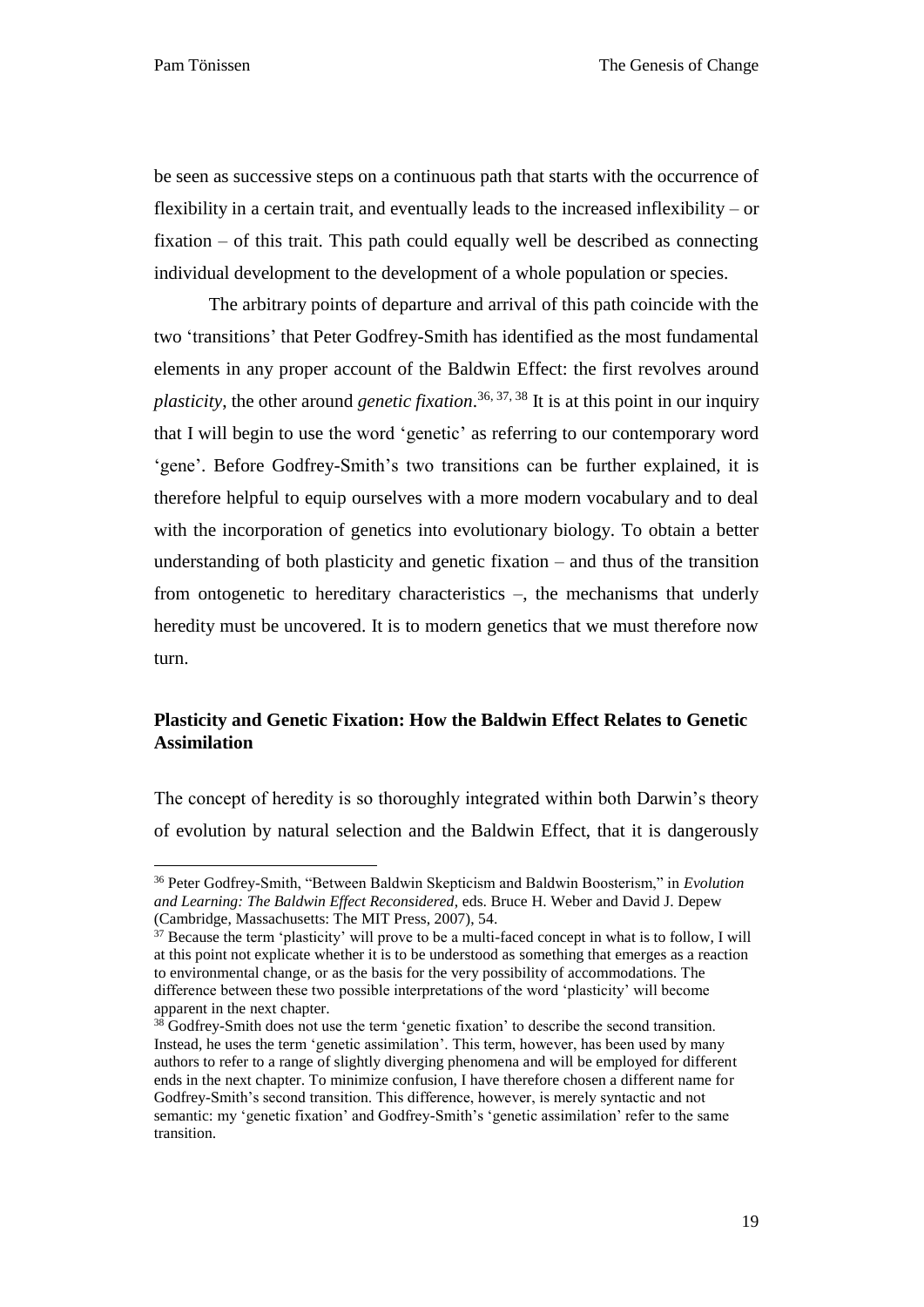easy to forget that neither Darwin nor Baldwin were equipped with most of the basic conceptual tools to understand how this process works. Although much about it is still unknown, biologists can nowadays hardly think of the word 'heredity' without immediately picturing a gene. Genes, however, do have an obvious disadvantage: we cannot directly observe them. What we see are only their effects on the bodies and behaviour of relatively large organisms. Without including the hereditary nature of these effects, the idea of natural selection would simply not have been viable. Heredity thus had to be postulated, even though its underlying laws and mechanisms remained unknown. In *On the Origin of Species*, Darwin himself recognized that the mystery surrounding heredity formed a formidable lacuna in evolutionary theory:

[t]he laws governing inheritance are quite unknown; no one can say why the same peculiarity in different individuals of the same species, and in individuals of different species, is sometimes inherited and sometimes not so  $[...]^{39}$ 

When one can exclusively draw from observable varieties within populations, it is indeed hard to imagine why certain characteristics are inherited from mother to daughter, while others may at times skip several generations or never reoccur at all. To discover any useful patterns in this apparently capricious set of occurrences, a distinction between observable characteristics and some kind of additional 'underlying heredity-property' seems necessary. This is exactly the distinction that surfaces in Mendel's work on the laws of heredity.

Mendel was one of the first evolutionary theorists who thought of heredity in terms of discrete inherited units that give rise to observable physical characteristics. In postulating these units, he laid the foundation for one of the most fundamental distinctions in contemporary evolutionary biology: the distinction between the  $-$  to him still quite mysterious  $-$  units storing hereditary

 $\ddot{\phantom{a}}$ 

<sup>39</sup> Darwin, *On the Origin of Species*, 21-22.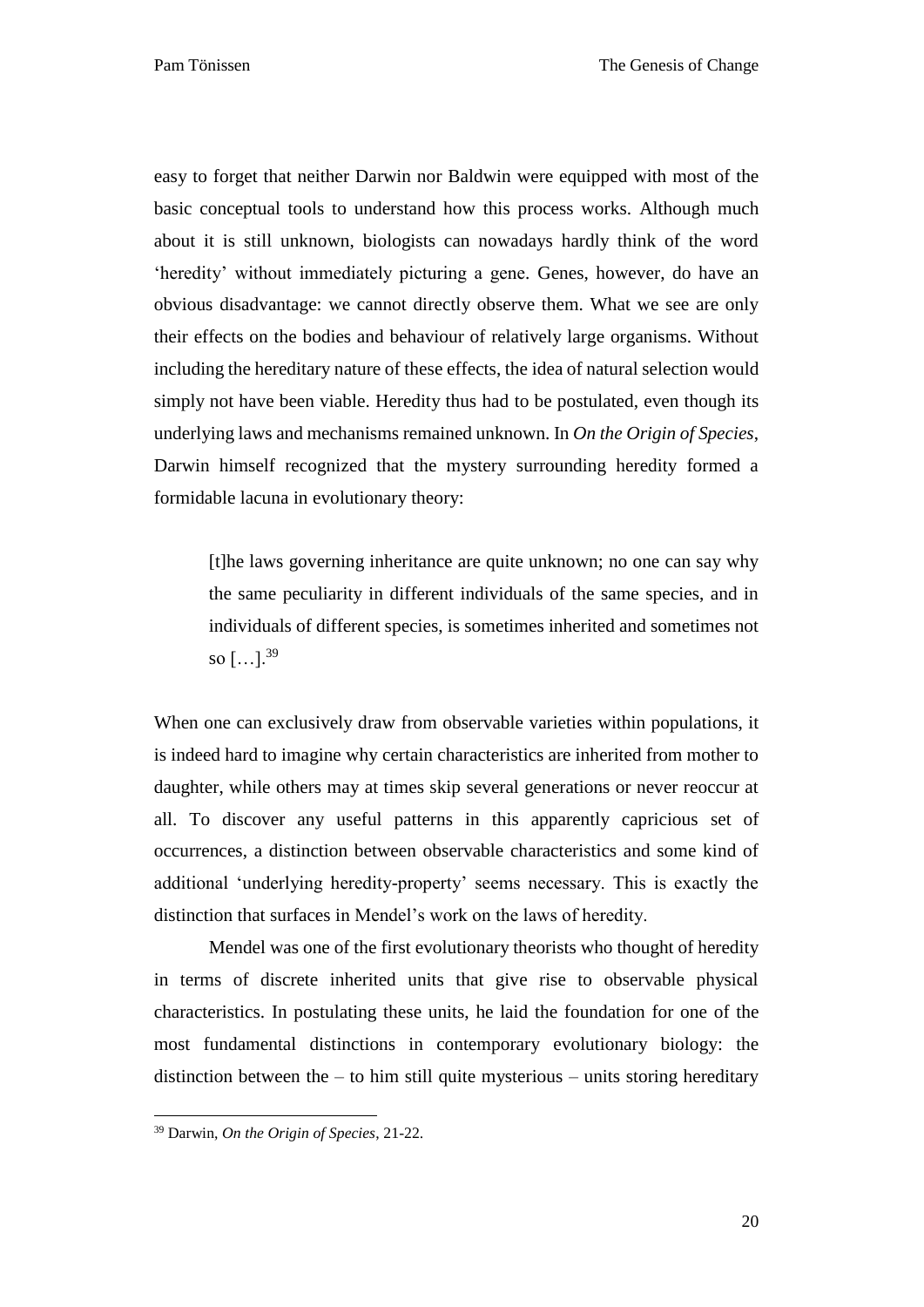information, and the actual bodily expression of this information. Today, these different categories are respectively referred to as 'genotype' and 'phenotype'. Through a series of experiments, Mendel uncovered a numerical lawfulness in the inheritance of observable traits. This led him to the supposition that 'hereditary factors', or what we now call 'genes', underlie these observable characteristics.<sup>40</sup> This supposition would later play a crucial role in enabling other authors to explain why Lamarckian inheritance of acquired characteristics cannot work: if an individual acquires a certain characteristic or skill during its lifetime with which it was not born – say it learns to respond to a command or it loses a toe –, this trait will not be passed down to the individual's offspring, due to the lack of the necessary hereditary factors that underlie it. In contemporary terms, it is not a phenotypic trait that is hereditary, but its genetic foundation. It follows that those genes that encode for beneficial phenotypic traits are favoured by natural selection, while those genes that do not, will perish.

To understand how some genes can be favoured by natural selection at the expense of others, it is important to realize that a gene, according to today's understanding, has two fundamental and intimately intertwined characteristics: firstly, it makes copies of itself during reproduction and secondly, it controls the production of proteins. By means of proteins – via an immensely complex process which biologists and geneticists have only just begun to uncover  $-$  a gene is able to control chemical reactions within cells and thus guide the manufacture and conservation of a body.<sup>41</sup> In other words, the second important thing a gene does, is influence an organism's phenotype. This second defining characteristic is crucial, for without it a gene would be invisible to natural selection. Thanks to technological advancements, we are now able to observe that the bits of DNA hidden away within cell cores are all inconveniently similar. Without taking into account their phenotypic effects, there simply is not enough variety for natural selection to work on. A gene is thus favoured or penalized by natural selection on

<sup>40</sup> Carey, *Human Genetics*, 148.

<sup>41</sup> Dawkins, *The Selfish Gene*, 28-29.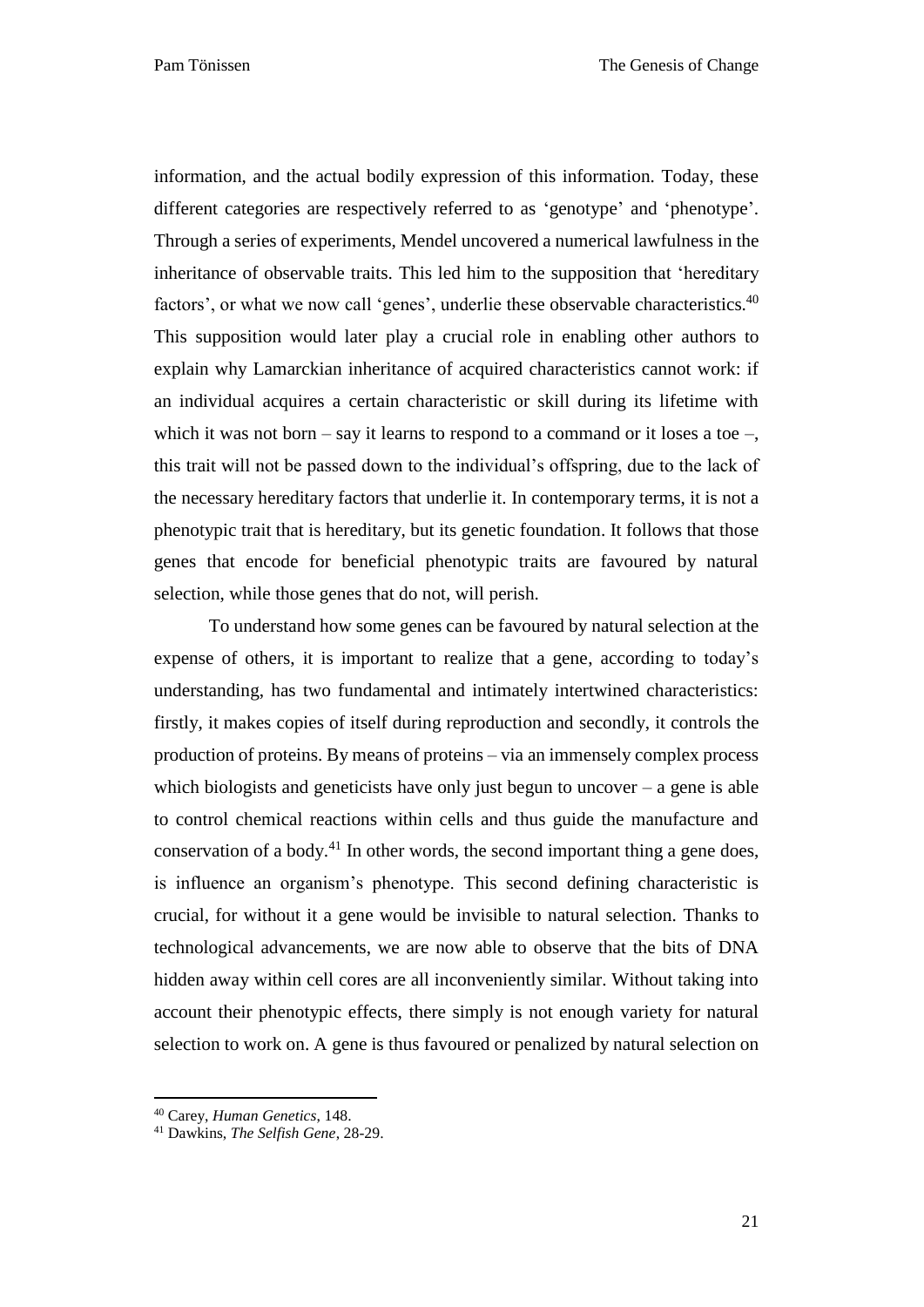account of its effects, not its intrinsic properties, and is successful if it manages to bring about beneficial effects.<sup>42</sup> These effects are not limited to the physical body of the organism, but also extend to its most intricate behavioural patterns: whether it is eye-colour or an instinct to hunt at night, any congenital characteristic we may observe in an organism is indirectly caused by its genes.

Distinguishing between an individual's genotype and phenotype also enables one to explain the above-mentioned observation that congenital traits sometimes skip several generations. The genetic tendency to develop a certain trait may be present, but this does not have to result in any phenotypic expression of these genes. Recessive genes, as opposed to dominant ones, can lay dormant within the body of an organism without losing their ability to be passed on.<sup>43</sup> If a dominant and a recessive gene carry hereditary information concerning the same phenotypic characteristic, the dominant gene will be phenotypically expressed at the expense of the recessive one. Moreover, even for a dominant gene there is no guarantee that it will ever make it into the phenotype, because this largely depends on environmental factors as well. If, for instance, a person possesses a dominant gene that makes her skin particularly prone to developing a tan in the sun, this in no way means she will actually develop a tan in her lifetime: were she to spend her whole life indoors, her skin would obviously remain pale and the genes for tanning would stay dormant. This flexible nature of phenotypic expression is actually implied by the definition of the word 'phenotype', given in the Merriam-Webster dictionary: *"*the observable properties of an organism that are produced by the interaction of the genotype and the environment.*"* <sup>44</sup> This definition exclusively highlights the importance of the interaction with the environment, because it only mentions the organism's *whole* genotype. However, once we look at the potential expression of one particular gene – be it of the recessive or dominant kind –, it becomes clear that its interaction with the other genes within

<sup>42</sup> Dawkins, *The Selfish Gene*, 303-304.

<sup>43</sup> Ibid., 32.

<sup>44</sup> *Merriam Webster*, s.v. "Phenotype," accessed 07-03-2019, URL: https://www.merriamwebster.com/dictionary/phenotype.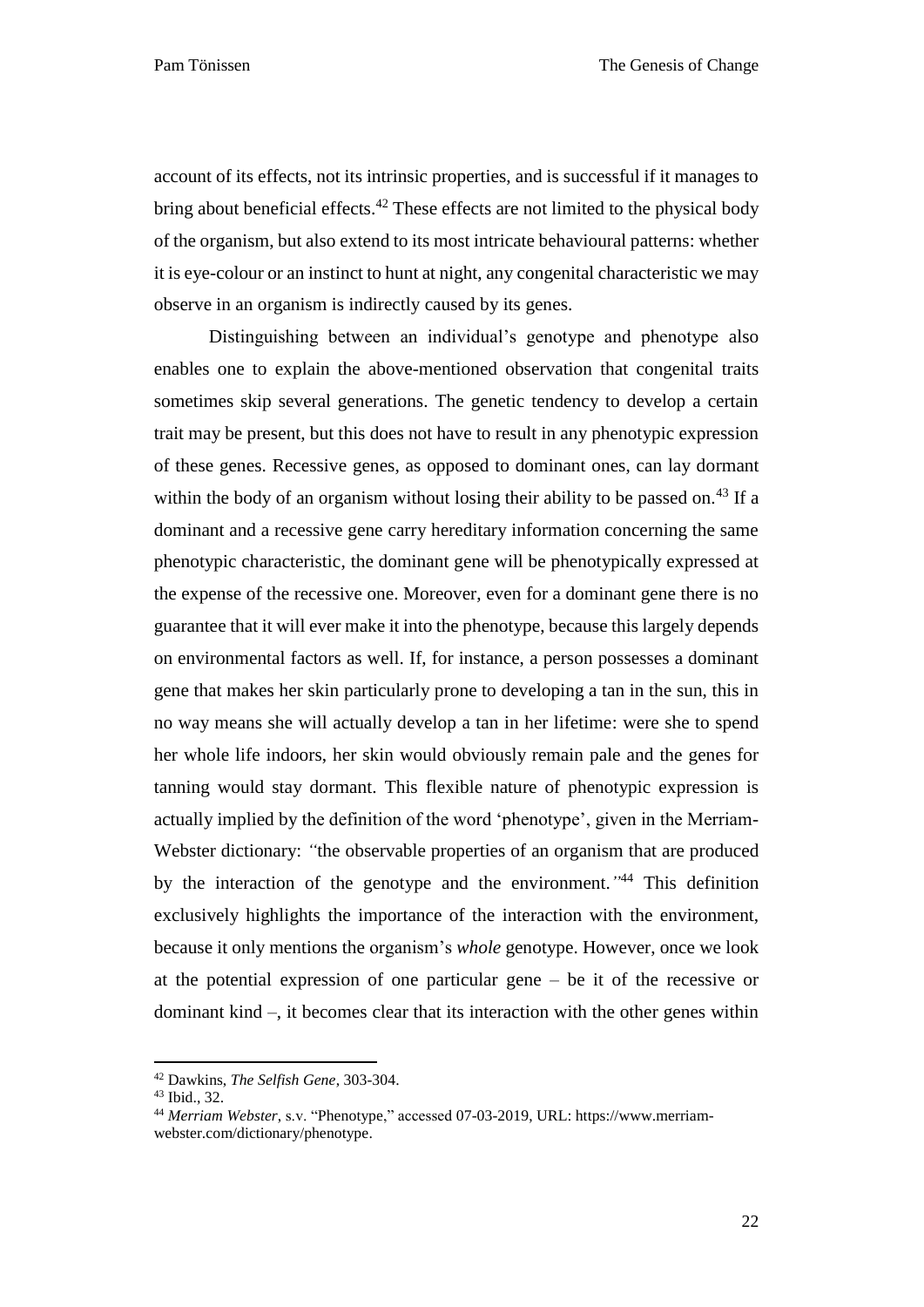the genotype is just as relevant. These two interactions combined explain why some traits can seemingly skip several generations. Note, however, that the terms and distinctions used in the previous sections do not directly derive from Mendel: he only described the regularities he observed in the inheritance of phenotypic characteristics, and deduced hypothetical hereditary units from these observations. This notwithstanding, his work *did* provide several basic insights into the workings of heredity, which in turn has elegantly complimented and reinforced the theory of evolution by natural selection.

Now that our vocabulary has been enriched, we can take a closer look at the aforementioned two transitions that Godfrey-Smith has identified as fundamental in describing the Baldwin Effect. The first transition takes place when certain individuals are confronted with environmental change and start to make phenotypic accommodations as a consequence. Crudely stated, this is a transition from a static to a plastic condition, which takes place at the level of the individual organism. It is thus referred to as *plasticity*. The second transition takes place when a new phenotypic trait becomes fixed within the genotypes of individuals in later generations and thus loses its dependency upon environmental inducement or learning processes. This is referred to as *genetic fixation*, and can be thought of as a reverse transition from a plastic to a static condition, with the difference that this transition takes place over multiple generations and not at the level of a single individual.<sup>45</sup>

As was already mentioned, both of Godfrey-Smith's transitions are included in the notion of the Baldwin Effect. There are, however, at least two other processes that encompass a similar set of transitions, and which have for this reason occasionally been equated with the Baldwin Effect. To make matters even more confusing, these two alternative processes have both been referred to as 'genetic assimilation', which gravely obscures the fact that they differ from one another. The upshot of this is that the term 'Baldwin Effect' can nowadays refer to at least three theorems: to Baldwin's original theory of organic selection and its

<sup>45</sup> Godfrey-Smith, "Between Baldwin Skepticism," 55.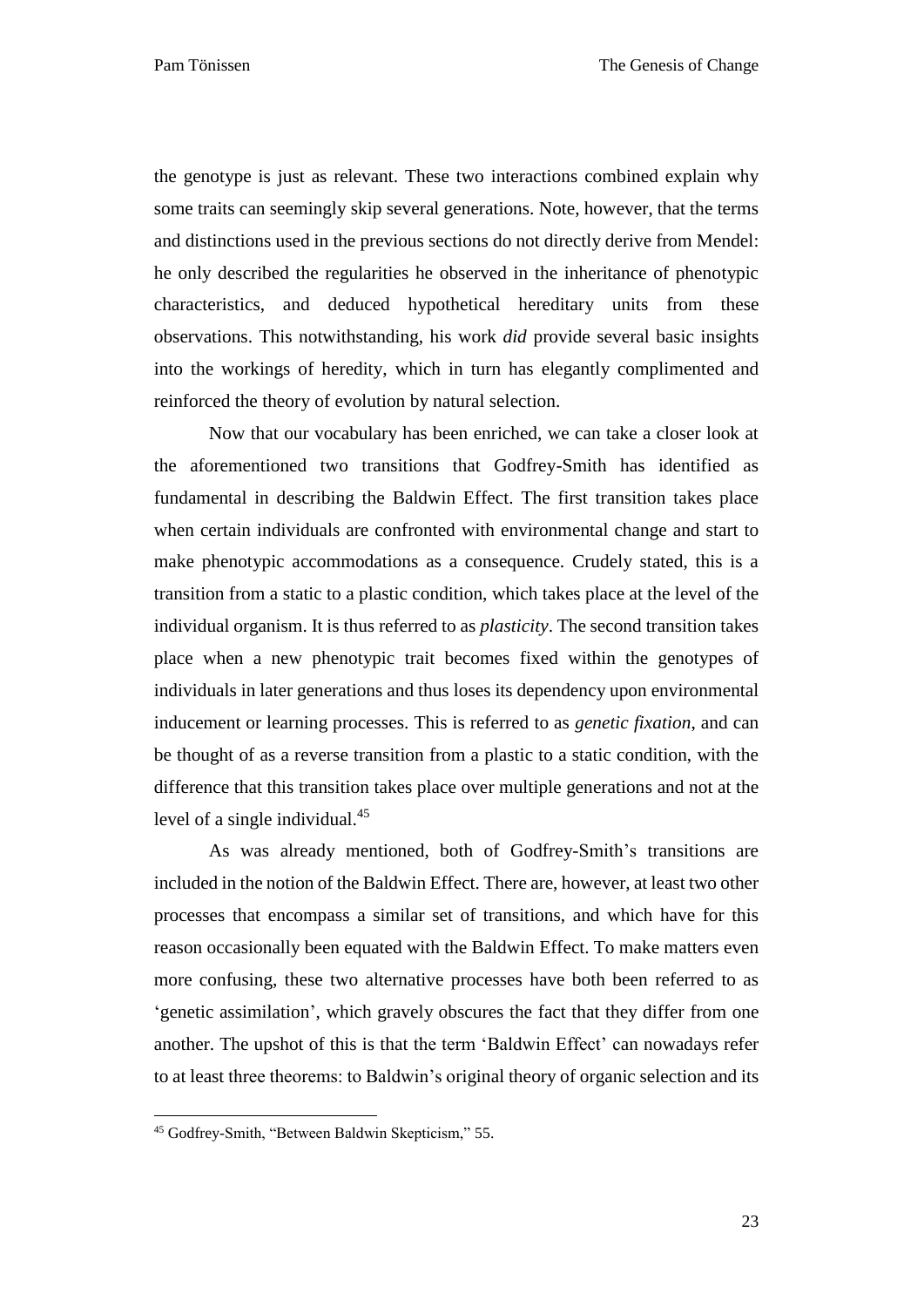$\overline{a}$ 

effects, and additionally to either one of two distinct understandings of genetic assimilation.<sup>46</sup> To disembroil this tangle of terms, I will first introduce both conceptions of genetic assimilation. These conceptions will then be linked to Godfrey-Smith's two transitions, which will uncover that they both entail somewhat different understandings of these transitions. This is what makes both types of genetic assimilation relevant to our current inquiry: identifying the Baldwin Effect with the first type, will elucidate several crucial aspects of Baldwin's ideas, but it will leave others quite underexposed. Diving into the second type, however, will clarify these other aspects, which will supplement the clarifications derived from our consideration of the first type. The combination of the two types of genetic assimilation will thus provide us with a comprehensive description of the Baldwin Effect in modern terms, which will in due course enable us to compare Baldwin's original ideas with the modern Genocentric Perspective. Since genetic assimilation was originally introduced by Conrad Hal Waddington in 1953, his conception of it will be first in line.<sup>47</sup>

According to Waddington, genetic assimilation entails the loss of an acquired trait's dependency on environmental triggers. He advanced the view that there exists variety in an organism's genotype, which renders some individuals more prone than others to express this variety in their phenotypes under the right set of conditions. When an organism is exposed to the right environmental 'trigger' during its development, a trait that was at first only present potentially can become present actually. Natural selection can then favour the previously unexpressed genetic variety, which will eventually result in the spread of this variety through the population.

To test his hypothesis, Waddington exposed a strain of fruit flies to severe heat shock. Under normal circumstances, these flies develop cross-veins in their

<sup>46</sup> Stephen M. Downes, "Baldwin Effects and the Expansion of the Explanatory Repertoire in Evolutionary Biology," in *Evolution and Learning: The Baldwin Effect Reconsidered*, eds. Bruce H. Weber and David J. Depew (Cambridge, Massachusetts: The MIT Press, 2007), 40.

<sup>&</sup>lt;sup>47</sup> J. Masel, "Genetic Assimilation Can Occur in the Absence of Selection for the Assimilating Phenotype, Suggesting a Role for the Canalization Heuristic," *Journal of Evolutionary Biology* 17, no. 5 (2004): 1106.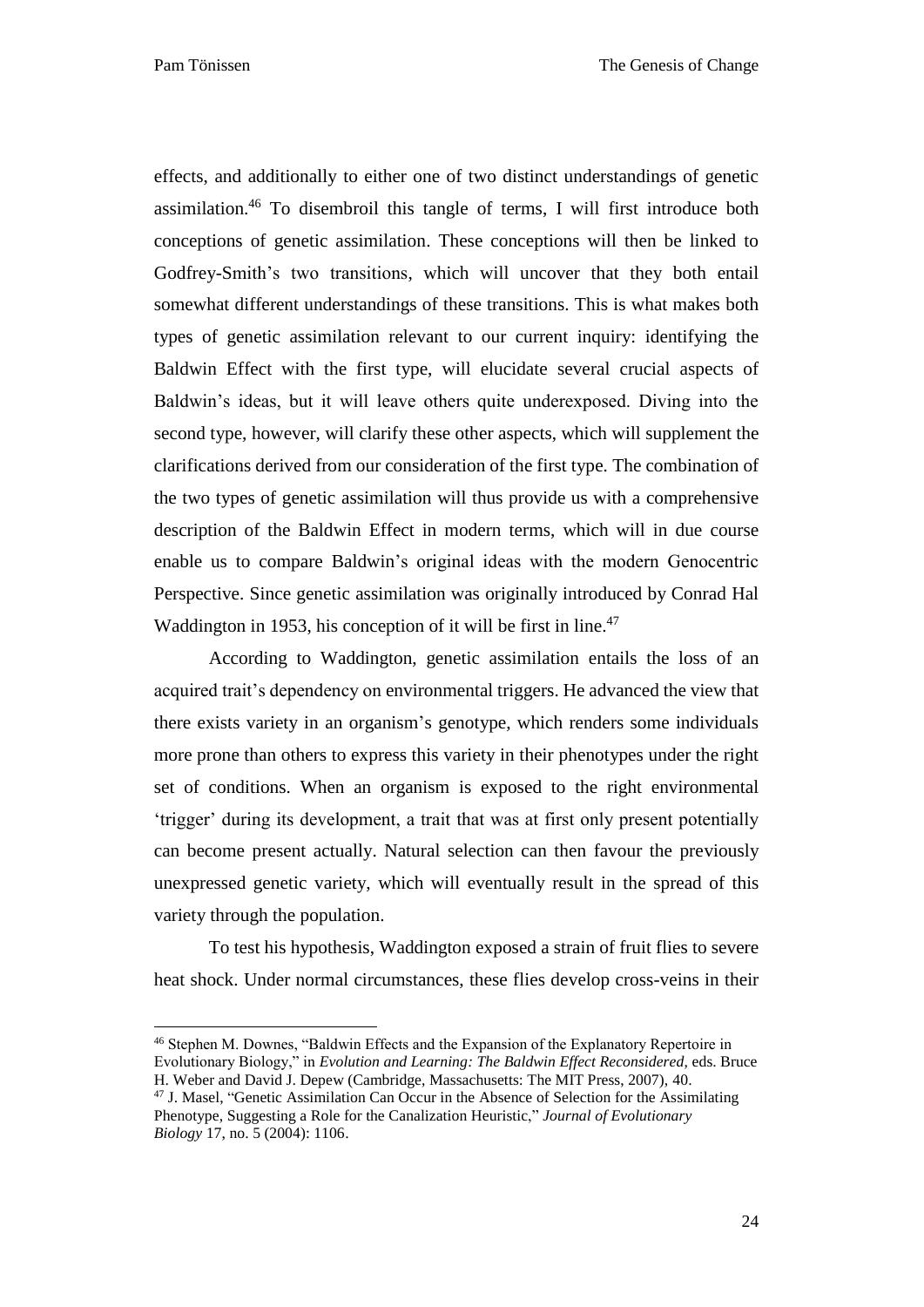Pam Tönissen The Genesis of Change

wings, connecting the larger veins to one another. When exposed to heat shock, however, some 40% of the flies developed a cross-veinless phenotype. Waddington then selected for cross-veinless phenotypes under heat shock conditions, with the result that the percentage of flies that developed a crossveinless phenotype under heat shock rose with each generation. After several generations, cross-veinless phenotypes started to appear without the occurrence of heat shock; the phenotypic accommodation – which we would call an ontogenetic accommodation if we projected Baldwin's terms onto Waddington's observations – had lost its dependency upon its environmental trigger and had become wholly integrated within the set of congenital characteristics of the relevant strain of flies.<sup>48</sup>

Waddington explained the emergence of cross-veinless phenotypes under normal circumstances in the following manner: he figured that the hidden genetic basis for the development of a cross-veinless phenotype had to consist of a multitude of genes, all contributing to the occurrence of this phenotypic effect.<sup>49</sup> Moreover, in order to be phenotypically expressed, a certain frequency of these contributing genes had to be present. Under normal circumstances, this frequency did not reach the threshold for expression to occur. During heat shock, however, the threshold for expression was lowered. As a result, a lower frequency of genes now sufficed to cause the phenotypic accommodation. Subsequent selection of those flies that developed cross-veinless phenotypes under heat shock conditions then increased the frequency of cross-veinless genes in the population. This continued for several generations, until the frequency was high enough to breach the higher threshold for the development of a cross-veinless phenotype in individuals that were only exposed to normal conditions. Genetic assimilation had

<sup>48</sup> Masel, "Genetic Assimilation," 1106.

<sup>49</sup> Brian K. Hall, "Baldwin and Beyond: Organic Selection and Genetic Assimilation," in *Evolution and Learning: The Baldwin Effect Reconsidered*, eds. Bruce H. Weber and David J. Depew (Cambridge, Massachusetts: The MIT Press, 2007), 146.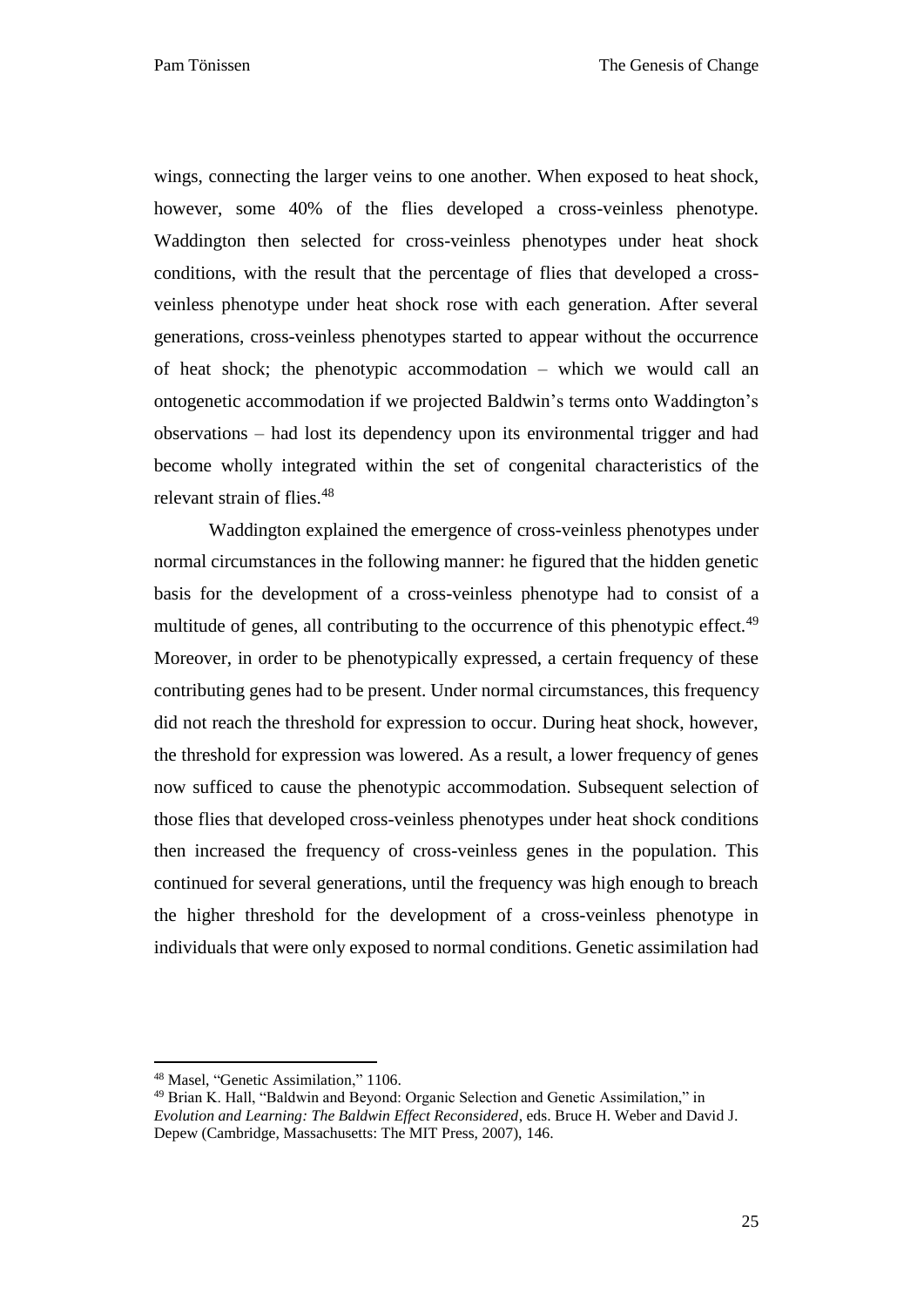taken place.<sup>50</sup> With reference to its originator, I will call this theorem *Waddington's Genetic Assimilation*.

The second conception of genetic assimilation is quite different: on this view, genetic assimilation takes place as a result of fortuitous genetic mutations that confirm purely phenotypic traits that originally had to be learned or otherwise triggered.<sup>51</sup> Because these traits, as long as they are sufficiently beneficial, can be maintained within the population through social learning or imitation, the population is potentially provided with enough time to 'hit upon the right mutation'. Genetic assimilation of a particular trait would in this case occur when new genes are produced that encode for said trait.<sup>52</sup> In other words, a so-called 'genocopy' of a phenotypic trait has to be produced. Selection then favours this genocopy, which spreads through the population until the once purely phenotypic trait no longer has to be environmentally induced or learned. Genetic assimilation will then have taken place. I will call this, for want of a more catchy term, *Mutation-based Genetic Assimilation*. 53

Plasticity and genetic fixation are present in both forms of genetic assimilation, but they do differ from each other in the two particular cases. For starters, the forms of plasticity involved in Waddington's Genetic Assimilation and Mutation-based Genetic Assimilation are not equivalent. As Godfrey-Smith himself notes: "the kinds of plasticity involved in the early rounds of Waddington's experiments have only a very superficial analogy with the mechanisms enabling adaptive plasticity of the kind seen in learning." 54 Waddington's experiments uncovered an already present genetic tendency as the

<sup>50</sup> Masel, "Genetic Assimilation," 1106.

 $51$  Note that, although authors such as D. C. Dennett, G Hinton and S. Nowlan have appealed to this alternative understanding of genetic assimilation it in their work, it does not originate from Waddington's own writings.

<sup>52</sup> Downes, "Baldwin Effects," 41.

<sup>&</sup>lt;sup>53</sup> It should be noted that the boundary between these two kinds of genetic assimilation may not always be clear, mainly due to the fact that many traits are developed under the direction of many genes. This caveat will be discussed further in the discussion, along with the observation that Baldwin's categories may blend into each other. For now, however, all these somewhat arbitrary categories can help us to work towards a substantive conclusion. <sup>54</sup> Godfrey-Smith, "Between Baldwin Skepticism," 59.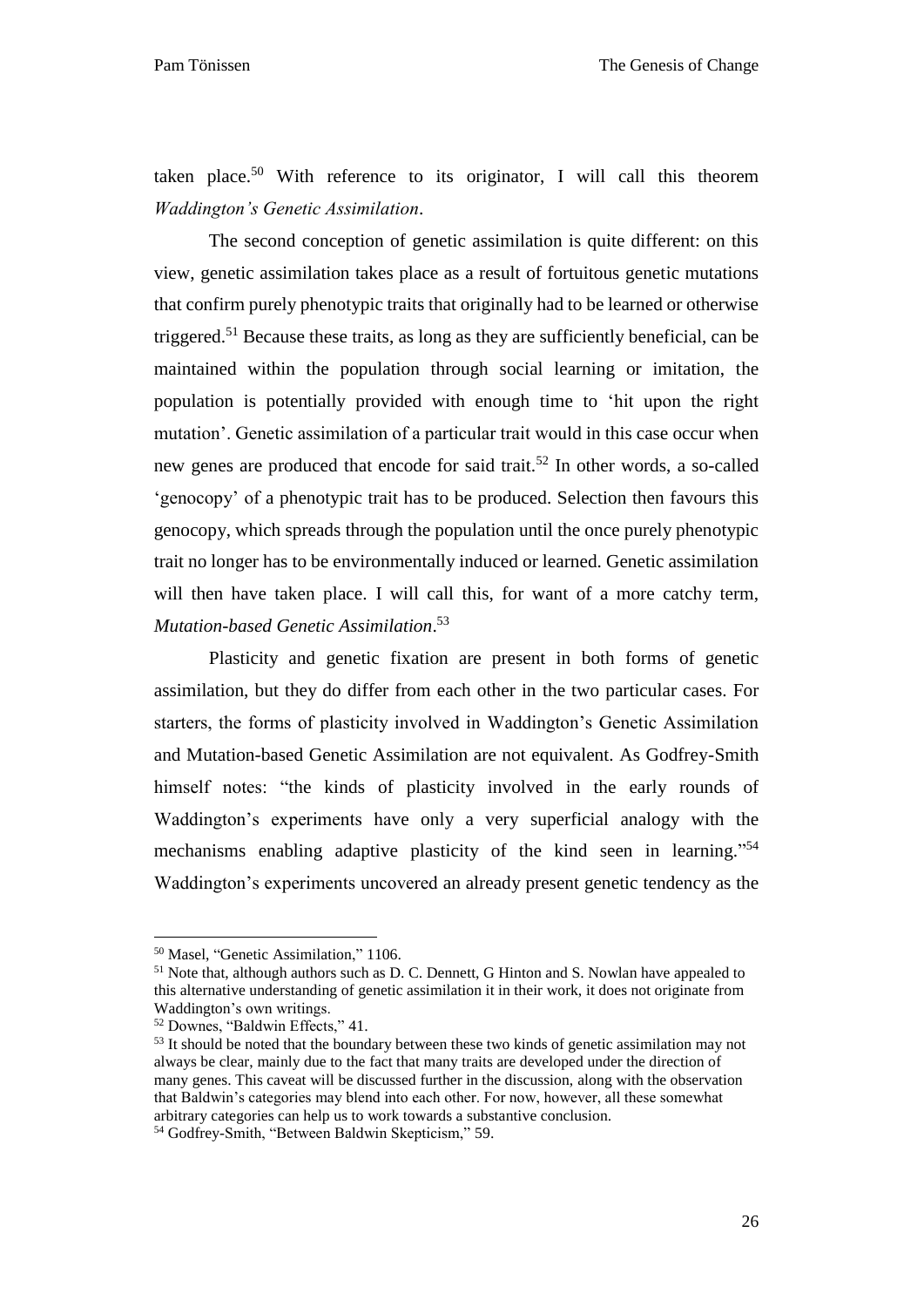origin of the acquired traits that were being genetically fixed in later stages.<sup>55</sup> The plasticity that forms the basis of Mutation-based Genetic Assimilation does not amount to the uncovering of such a genetic tendency, for it includes a wide range of accommodations that are not genetically based. The social inheritance of traits and the emergence of new habits through the performance of contingent actions by individuals presuppose a plasticity of a completely different order.

Because both conceptions of genetic assimilation start out from a different kind of plasticity, the way the subsequent genetic fixation takes place also differs in the two cases. When the genes that encode for a certain trait are already present in dormant form, as is the case with Waddington's Genetic Assimilation, natural selection can favour these genes once they have been brought out into the phenotype. The continuation of this process then increases the frequency of these genes, until genetic fixation has taken place. In the case of Mutation-based Genetic Assimilation, however, genetic fixation rather depends upon a genetic basis 'catches up' in later generations with the already established accommodations, in the form of a genocopy. Only once this genocopy has been produced does natural selection get a chance to favour the trait. Considering this difference in the second transition, it might be argued that the term 'genetic fixation' is much more applicable to the second phase of Waddington's Genetic Assimilation than to the second phase of Mutation-based Genetic Assimilation. After all, in the former case, the traits are truly being genetically 'fixed' in the sense that their basis will surely result into phenotypic expression, the possible absence of environmental inducement notwithstanding. In the case of Mutation-based Genetic Assimilation, genetic *acquirement* might actually be a better word, since the genetic basis only first originates during the second transition. Not only the trait, but also the genes needed for its fixation are quite literally acquired when the right mutation occurs. Nevertheless, I will maintain the established terminology in order to avoid needless complications.

<sup>55</sup> Downes, "Baldwin Effects," 40.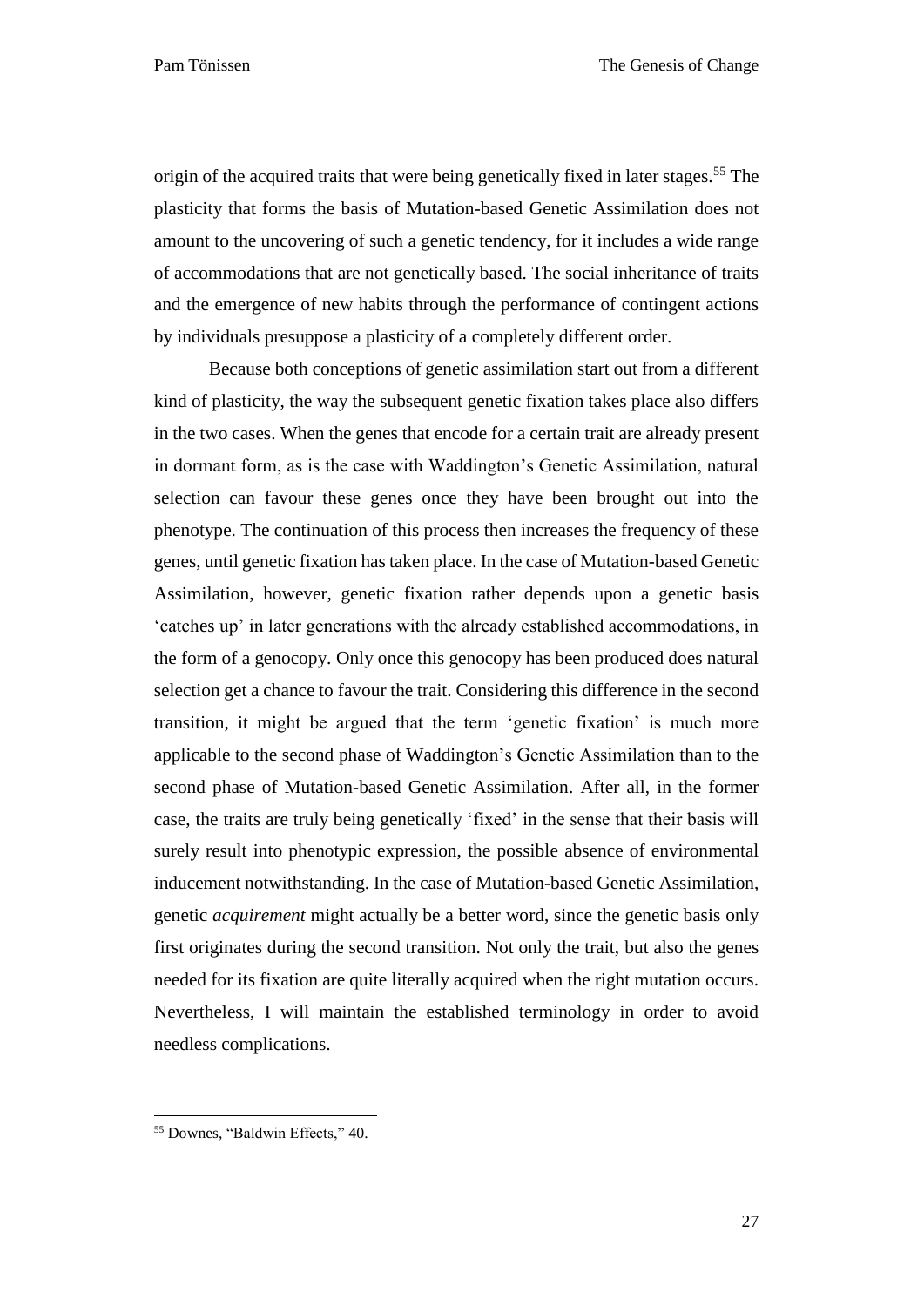All in all, when Godfrey-Smith's two transitions involved in the Baldwin Effect are combined with the two conceptions of genetic assimilation, the following scheme can be composed:

|                                 | <b>Waddington's Genetic</b> | <b>Mutation-based Genetic</b> |
|---------------------------------|-----------------------------|-------------------------------|
|                                 | <b>Assimilation</b>         | <b>Assimilation</b>           |
| <b>Transition 1: Plasticity</b> | Environmental trigger       | Individual makes              |
| Takes place within an           | causes an already present   | phenotypic                    |
| individual organism's           | genetic variety to be       | accommodation that is not     |
| lifetime (ontogeny)             | expressed in the            | genetically based, which      |
|                                 | individual's phenotype      | can be passed on via non-     |
|                                 |                             | genetic routes like           |
|                                 |                             | imitation or social learning  |
| <b>Transition 2: Genetic</b>    | Natural selection favours   | The phenotypic                |
| fixation                        | genes that enable           | accommodation is kept in      |
| Takes place over the span       | individuals to make the     | existence via non-genetic     |
| of multiple generations         | phenotypic                  | routes, providing time for    |
| (phylogeny)                     | accommodation when the      | the occurrence of             |
|                                 | environmental trigger is    | fortuitous mutations within   |
|                                 | present, causing the        | the population that lead to   |
|                                 | frequency of these genes to | the same phenotypic           |
|                                 | rise within the population  | accommodation without         |
|                                 | until the threshold for     | the need for environmental    |
|                                 | phenotypic expression       | trigger or learning. This     |
|                                 | under normal conditions is  | 'genocopy' is then            |
|                                 | breached. The trigger is    | favoured by natural           |
|                                 | then no longer needed.      | selection and spreads         |
|                                 |                             | through the population.       |

Hitherto I have only analyzed the Baldwin Effect – and processes closely resembling it –, whilst avoiding any mention of my research question's second prominent component: the Genocentric Perspective. The distinctions made in the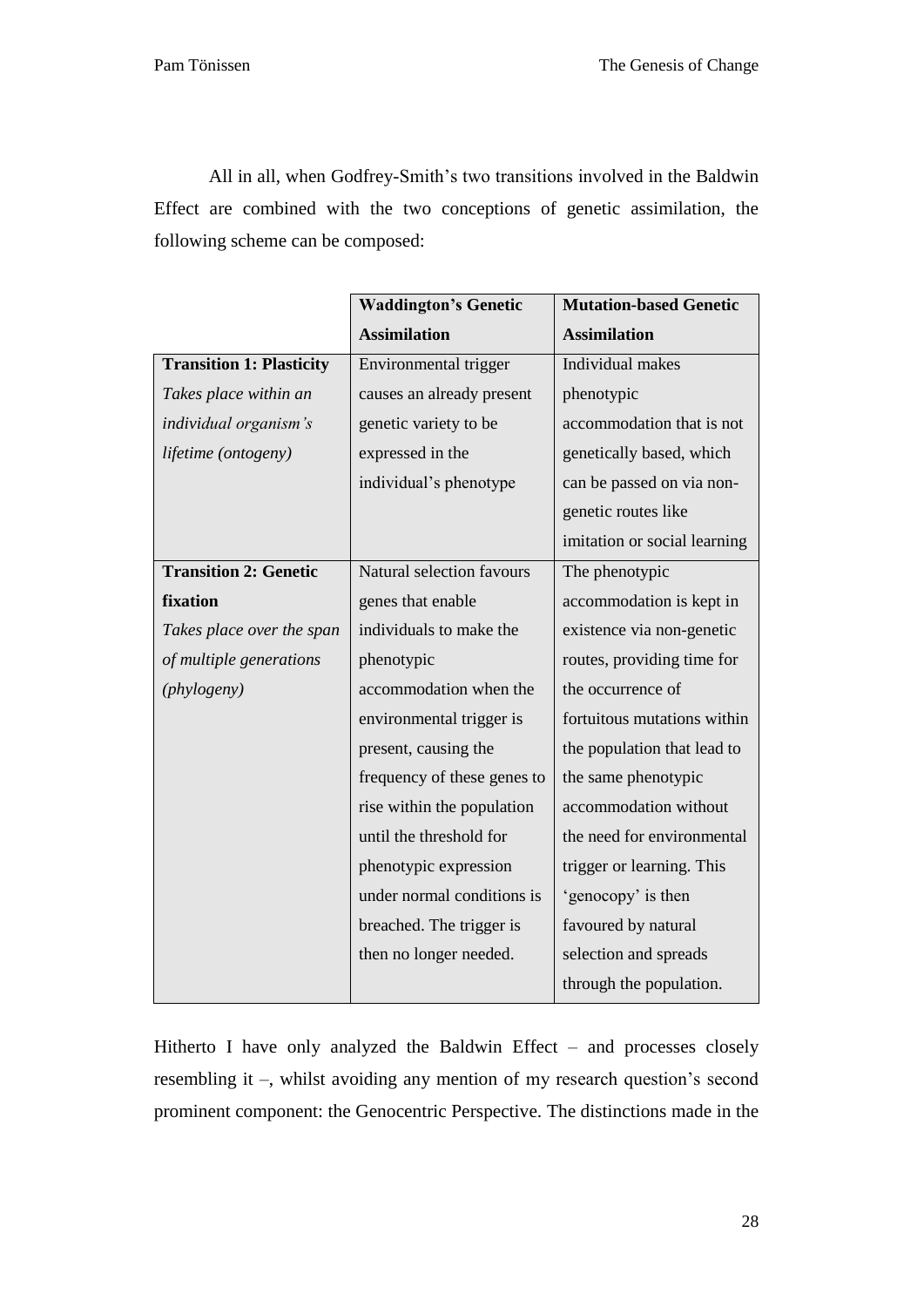scheme above, however, provide us with a conceptual toolbox sufficient to connect the Baldwin Effect with the Genocentric Perspective. As has been shown before, both distinct forms of genetic assimilation have been used interchangeably with the Baldwin Effect. One author who does so quite explicitly is Richard Dawkins.<sup>56</sup> He understands the Baldwin Effect as equivalent to Waddington's Genetic Assimilation and even refers to it as the 'Baldwin/Waddington Effect'.<sup>57</sup> This is hardly surprising, as Dawkins is one of the most eminent representatives of the Genocentric Perspective on evolution, and it makes perfect sense in this perspective to understand the Baldwin Effect as Waddington's Genetic Assimilation.<sup>58</sup>

Before assessing whether the Baldwin Effect, as originally conceived by Baldwin, can be equated with either form of genetic assimilation without any loss of meaning to the concepts involved, I will take a side-track into the Genocentric world of Dawkins and explain why it is perfectly consistent within this world to understand the Baldwin Effect as Waddington's Genetic Assimilation. After all, if we can understand why this conception of the Baldwin Effect logically results from the Genocentric Perspective, we will eventually be able to judge the latter's suitability to represent the former in its entirety.

<sup>56</sup> Downes, "Baldwin Effects," 40.

<sup>57</sup> Richard Dawkins, *The Extended Phenotype: The Long Reach of the Gene* (Oxford: Oxford Landmark Science, 2016), 440.

<sup>&</sup>lt;sup>58</sup> I have chosen the work of Richard Dawkins as the source on which to base my discussion of the Genocentric Perspective. I realize that Dawkins is neither the first, nor the only advocate of this view on evolution and that his account of it is largely built upon the work of authors like Henri Bergson (whose work was already identified as one of the first steps towards a genecentered biology in the introduction), John Maynard Smith, George C. Williams, and W.D. Hamilton. However, I believe it is safe to say that Dawkins' work is most frequently associated with the Genocentric Perspective, which at least partly justifies my narrow treatment of the literature on this subject. Additionally, providing a full overview of the development of the Genocentric Perspective with the contributions of all its most prominent advocates, would be vastly beyond the scope of this thesis.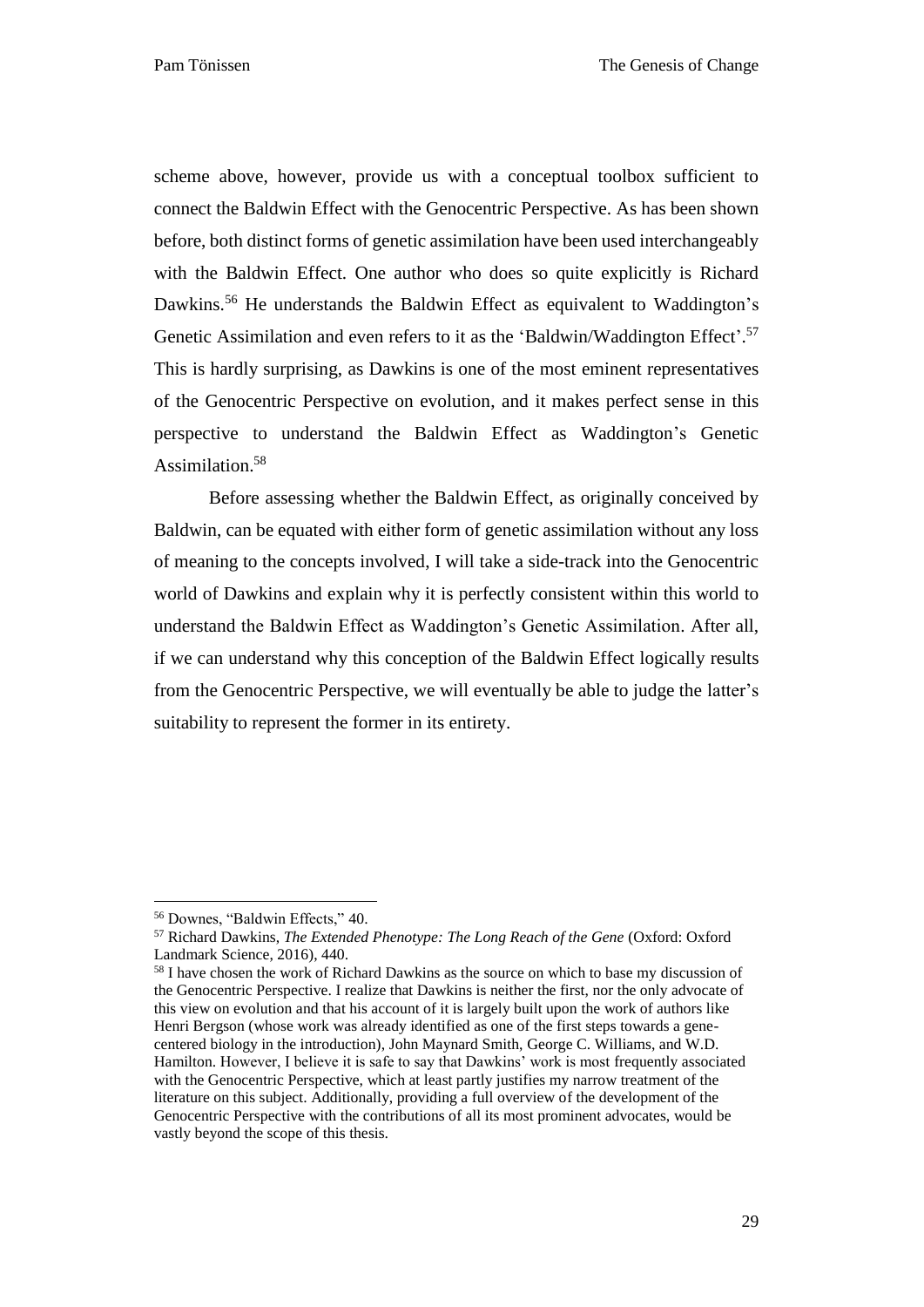## <span id="page-30-0"></span>**The Genocentric Perspective: What the Baldwin Effect Looks Like Through the Eyes of Genes**

There exists a considerable amount of literature devoted to analysing the Baldwin Effect, but Dawkins' work can hardly be counted among this. In his book *The Extended Phenotype*, he only mentions the Baldwin Effect in passing and adds his definition of it in the glossary. Brief as his reference to the Baldwin Effect may be, however, the way he names and defines it is quite telling within the context of our current inquiry:

**Baldwin/Waddington Effect** […] A largely hypothetical evolutionary process (also called *genetic assimilation*) whereby natural selection can create an illusion of the inheritance of acquired characteristics. Selection in favour of a genetic tendency to acquire a characteristic in response to environmental stimuli leads to the evolution of increased sensitivity to the same environmental stimuli, and eventual emancipation from the need for them. [I have previously suggested] that we might breed a race of spontaneously milk-producing male mammals by treating successive generations of males with female hormones and selecting for increased sensitivity to female hormones. The role of the hormones, or other environmental treatment, is to bring out into the open genetic variation which would otherwise lie dormant.<sup>59</sup>

It is rather obvious how to correctly place this Baldwin/Waddington Effect within the scheme drawn above, and not only because of its revealing double name. In the first place, it can be noted that both of Godfrey-Smith's transitions are readily recognizable: the acquirement of a characteristic in response to environmental stimuli corresponds to an individual showing plasticity in the face of duress, while the eventual emancipation from these stimuli can be reformulated in terms of

 $\overline{a}$ <sup>59</sup> Dawkins, *The Extended Phenotype*, 440.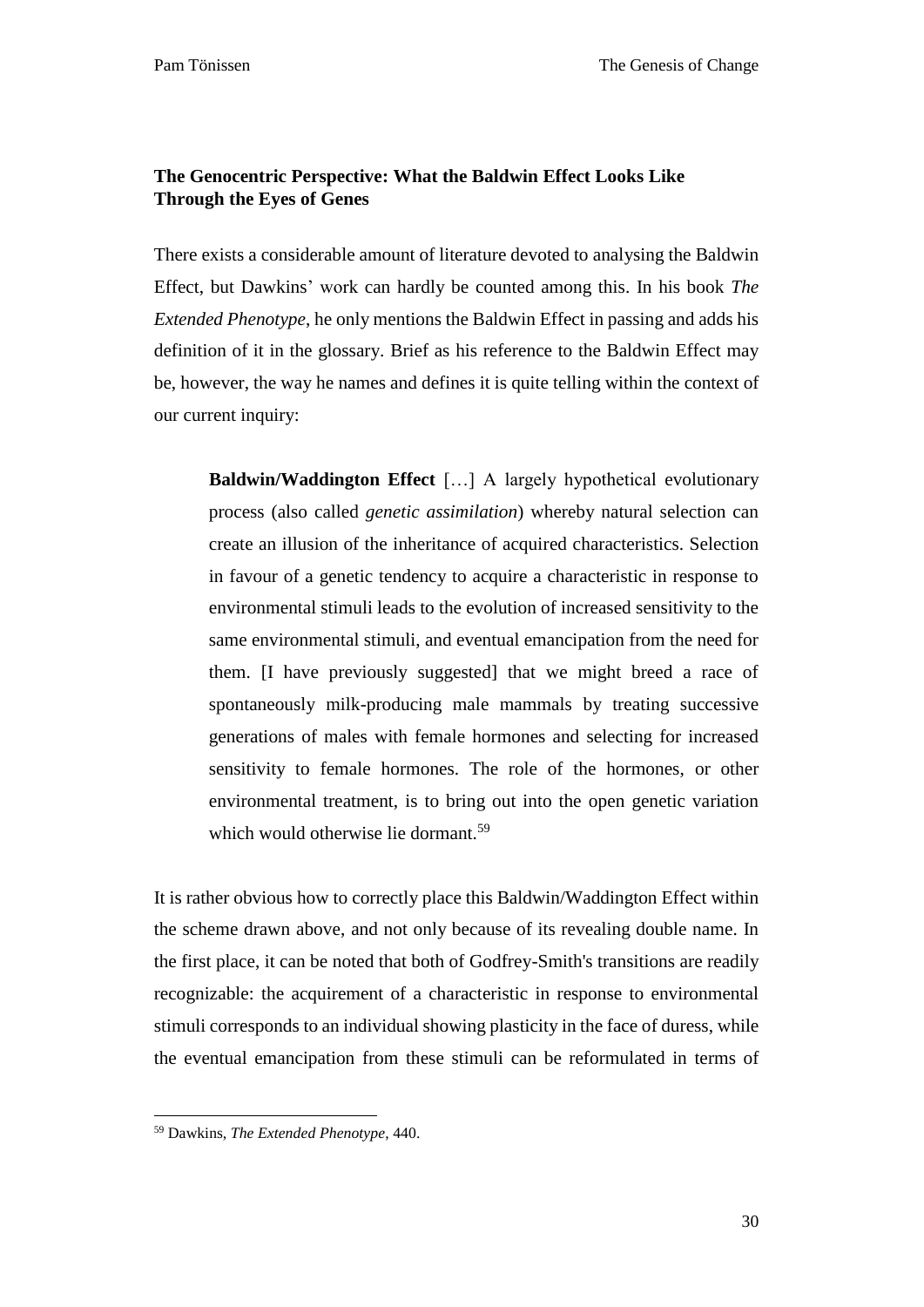$\overline{a}$ 

genetic fixation over the course of multiple generations. Secondly, the *types* of plasticity and of fixation Dawkins employs both fully belong in the column of Waddington's Genetic Assimilation: an already present genetic tendency is explicitly identified as the basis for the acquired characteristic and the eventual emancipation from environmental stimuli could just as well have been formulated in terms of emancipation from environmental triggers due to an increase in gene frequencies. Dawkins' lactation example, in which he mentions a 'dormant genetic variation' that is brought out into the open, confirms this once more. He thus not only understands genetic assimilation in the original Waddingtonian sense, but he also defines the Baldwin Effect as equivalent to it. From this it follows that to Dawkins, the Baldwin Effect is a process in which the incentive for phenotypic accommodations lies with the individual's genes, and is not to be found in the individual's actions or deliberations. To fully grasp the implications of this interpretation, we need to familiarize ourselves with its genocentric foundation. In other words, we must try and fathom what it means to look at evolution from the perspective of genes.

How adopting the Genocentric Perspective can influence one's conception of Darwinian evolution becomes evident when we compare Dawkins' definition of natural selection with a more conventional one. The definition listed in the Merriam-Webster dictionary, for instance, reads as follows:

[natural selection]: a natural process that results in the survival and reproductive success of individuals or groups best adjusted to their environment and that leads to the perpetuation of genetic qualities best suited to that particular environment.<sup>60</sup>

Note that in this definition the survival of individuals is mentioned first, and that the reproductive success of those individuals best adjusted to their environment is

<sup>60</sup> *Merriam Webster*, s.v. "Natural Selection," accessed 16-05-2019, URL: https://www.merriamwebster.com/dictionary/natural%20selection.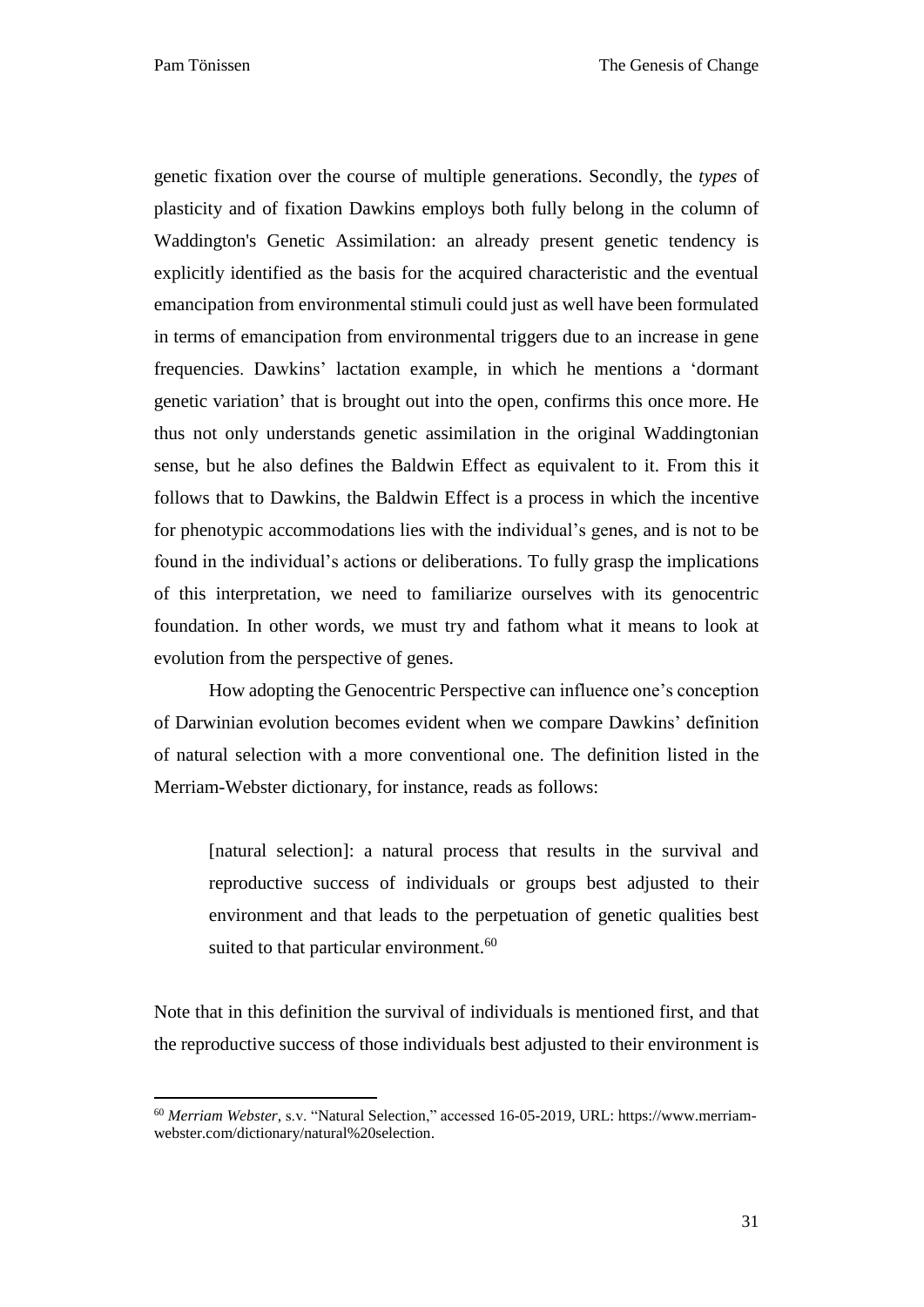said to *lead* to the survival and spread of adaptive genetic qualities. This implies that an individual's adaptations are, first and foremost, to be seen as beneficial to the individual, and that the perpetuation of the underlying genes is merely a result of the fact that the individual benefits from the adaptations. The legacy of an organism-centred biology shines through here: the discovery of genes has taught us that an individual's congenital characteristics are strictly passed down via genetic means, but it is still quite intuitive to see these units of heredity as entities that gracefully carry encoded information across the generations, like microscopic vehicles for the blueprints of our bodies. Formulated differently, the definition above seems to concord with the idea that genes are a means to an end.<sup>61</sup> Dawkins' definition, however, implies something altogether different:

[n]atural selection is the process by which replicators change in frequency in the population relative to their alleles. $62$ 

In Dawkins' definition, there is no explicit mention of the individual at all, nor is there any indication that the individual organism should be seen as the entity for whose benefit adaptations arise. Instead, he characterizes natural selection as the differential survival and consequent frequency changes of so-called *replicators*. The term 'replicator' refers to any entity of which copies are made during reproduction. Over the course of multiple generations, some replicators will increase in number at the expense of alternative replicators that are not copied. 63 According to Dawkins, only an entity suited to fulfil the role of replicator should be identified as the proper *unit of selection*, the unit on which natural selection works. It is with the help of this notion that he challenges the centrality of the individual, for it enables him to ask whether an individual organism can be

<sup>61</sup> Dawkins, *The Selfish Gene*, 306-307.

<sup>62</sup> Dawkins, *The Extended Phenotype*, 135.

<sup>63</sup> Ibid., 82-83.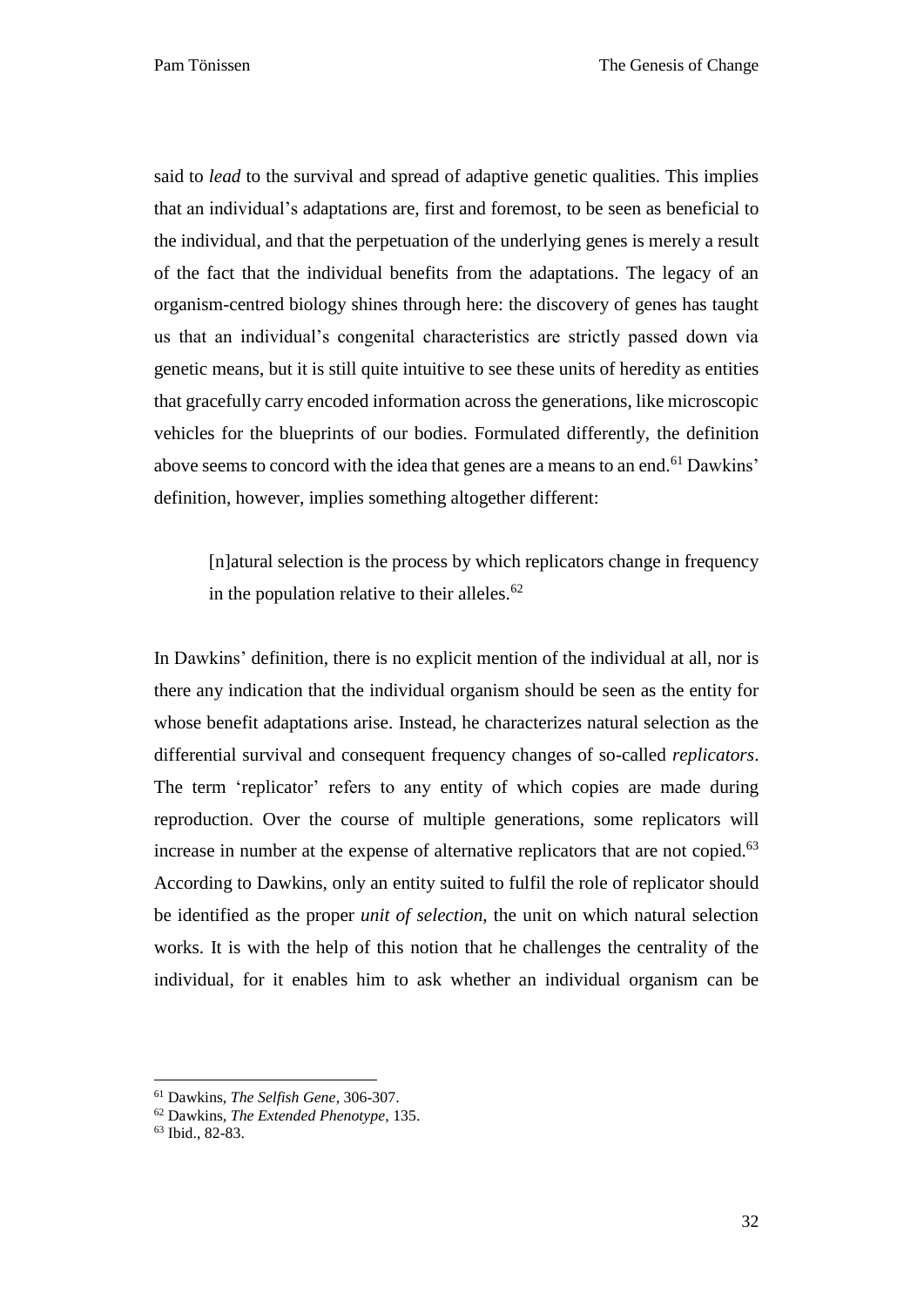assigned the role of replicator: does natural selection actually work on individuals, or should the role of replicator be assigned to some other entity?<sup>64</sup>

Dawkins' answer to this question was already foreshadowed in the brief discussion of the two fundamental characteristics of genes, back in chapter 2: a gene is an entity that is copied during reproduction and that has the ability to influence the phenotype of the body in which it sits. To see why the first of these two characteristics makes the gene a good candidate to take on the role of replicator, it must be clarified what Dawkins means by 'individual genes' that replicate themselves. He does not use the word 'gene' to refer to a well-outlined entity that can never be segmented – which in fact can happen due a phenomenon called 'crossing over' that occurs during sexual reproduction, or due to mutations. Instead, he provides a so-called 'fading-out definition', which characterizes the gene as:

[...] a genetic unit that is small enough to last for a large number of generations and to be distributed around in the form of many copies. […] The more likely a length of chromosome is to be split by crossing-over, or altered by mutations of various kinds, the less it qualifies to be called a gene in the sense in which I am using the term.<sup>65</sup>

Genes can thus be said to function as replicators in so far as they are preserved long enough to qualify as such. This way of defining the gene enables us to dismiss many other candidates for the role of replicator. For example, entire genomes do not have the potentially long futures that genes do. During sexual reproduction, individuals exchange genetic information and the genes that make up the genome of the new individual are reshuffled into a novel and unique combination. Hence, although it may not always be clear whether a certain length of DNA qualifies as

<sup>64</sup> Dawkins, *The Extended Phenotype*, 82.

<sup>65</sup> Dawkins, *The Selfish Gene*, 41.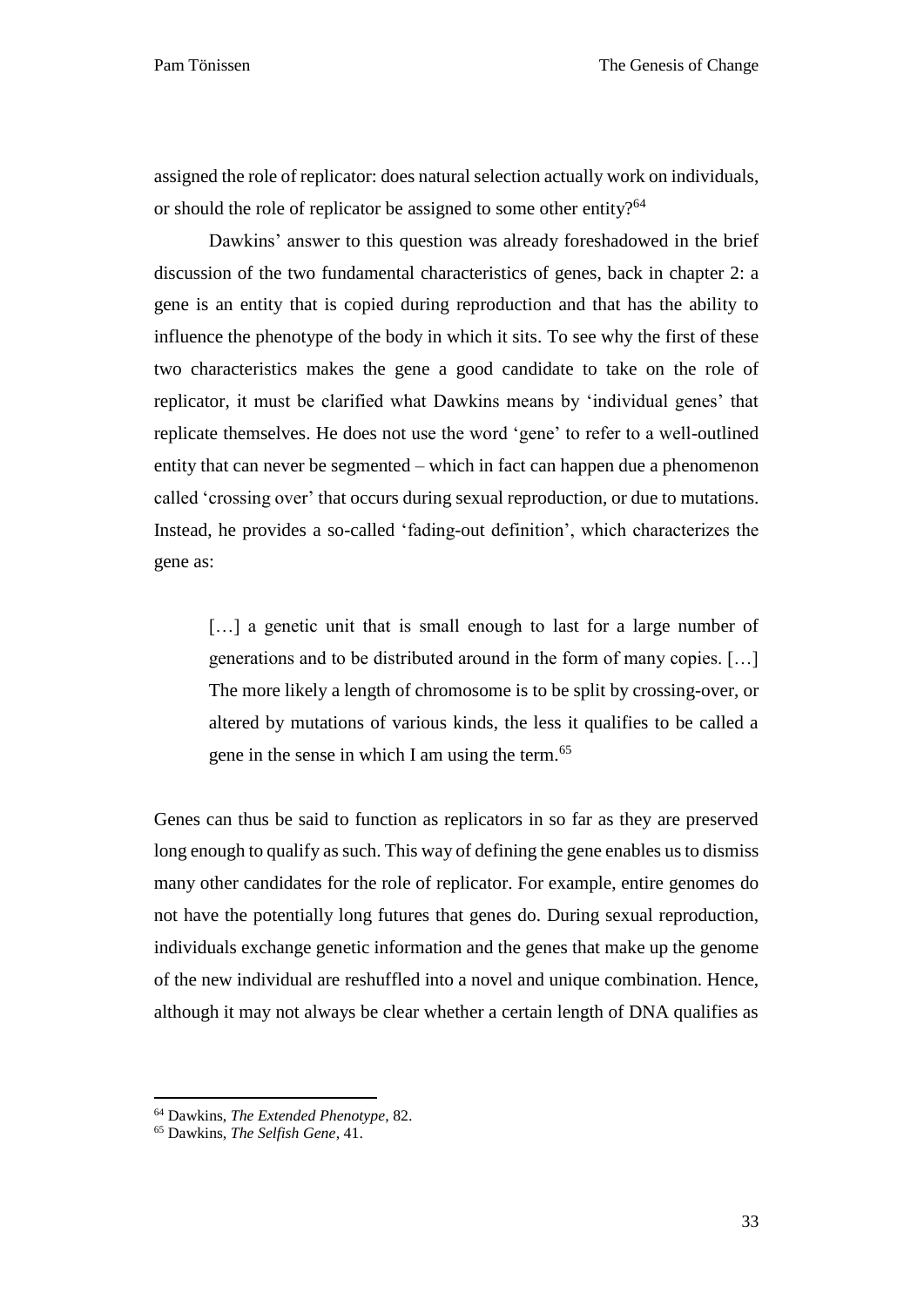a replicator, we can at least assert with certainty that complete genomes are not long-lasting enough to qualify.

Or can we? The phenomenon of asexual reproduction, during which an organism's entire genome is replicated, forms an exception to this rule.<sup>66</sup> For instance, asexual stick-insects reproduce without exchanging genetic information with other individuals, which indeed renders their genomes fit to bear the name of replicator. This, however, most certainly does not mean that the individual stickinsects *themselves* are replicators! The body of a stick-insect is not formed as a replica of its parent's body – identical as it may be to it –, but the genome that directs the building process of this body is moulded as a replica of the parent's genome. This is why, if we were to remove a leg from the parent stick-insect, its offspring would obviously not be born with a missing leg. <sup>67</sup> Whole organisms are thus unsuited for the role of replicator – including those organisms whose entire genomes can be called replicators – and should therefore not be seen as the unit of selection. 68

The potentially long-lasting nature of the gene is not enough to render it suitable to serve as the unit of selection. Its second ability – influencing the phenotype – is just as important, for genes are favoured or penalized because their effects are, respectively, beneficial or disadvantageous. But beneficial or disadvantageous to whom? For whose benefit do genes exert their adaptive phenotypic effects?<sup>69</sup> In Dawkins view, unsurprisingly, there is only one possible answer: the gene is the entity for whose benefit the adaptations that emerge through natural selection exist.<sup>70</sup> He clarifies this by stressing that the gene is the only entity whose *utility function* can explain the existence of every possible adaptation in nature.

<sup>66</sup> *Biology Dictionary*, s.v. "Asexual Reproduction," accessed 26-06-2019, URL:

https://biologydictionary.net/asexual-reproduction/.

<sup>67</sup> Dawkins, *The Selfish Gene*, 366-367.

<sup>68</sup> Ibid., 43-45.

<sup>69</sup> Ibid., 124-125.

<sup>70</sup> Ibid., 14.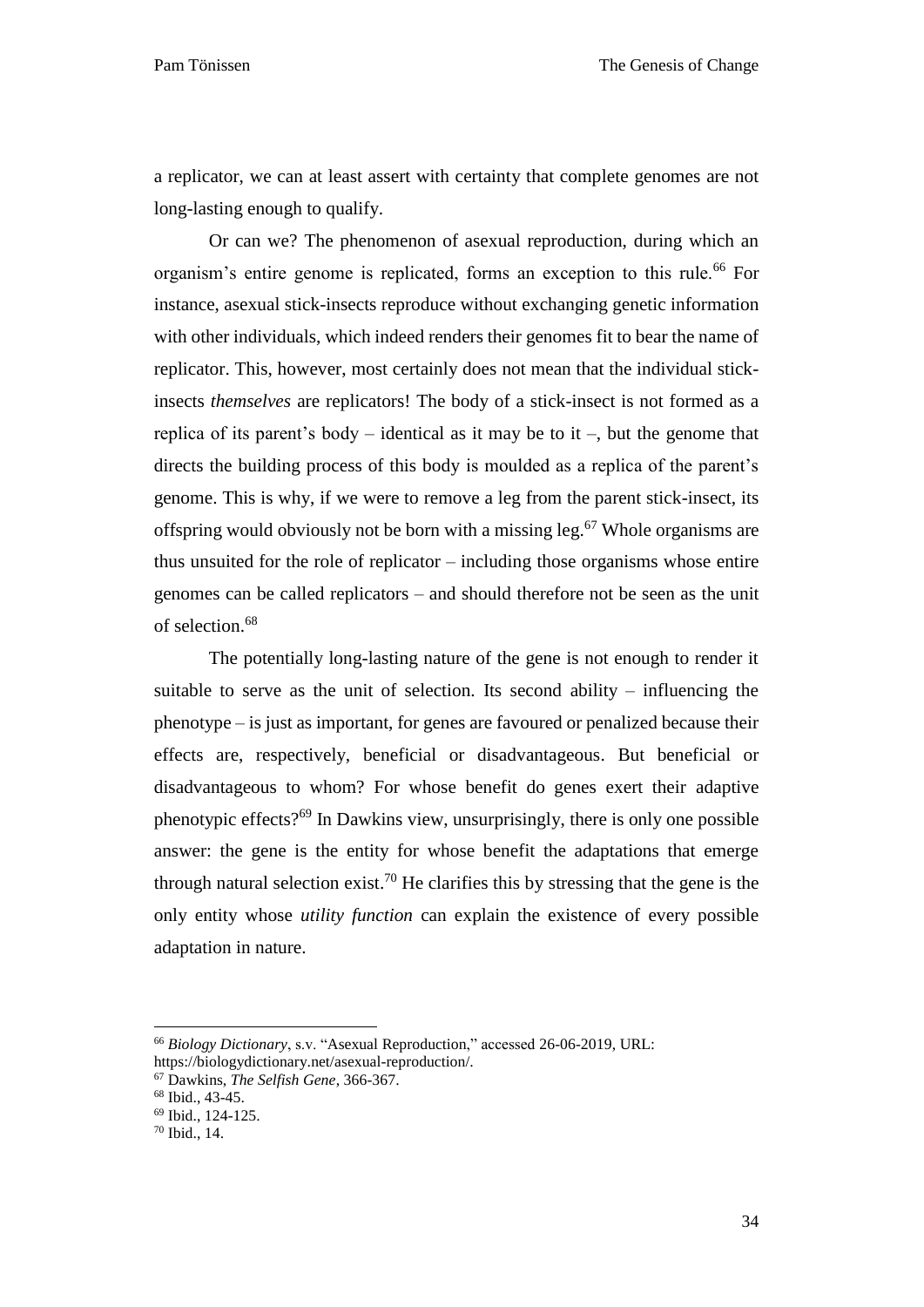Pam Tönissen The Genesis of Change

The term 'utility function' – originally used in economics – means 'that which is maximized'.<sup>71</sup> Dawkins uses this term in the context of evolutionary biology as follows: when we observe a certain trait, we might ask ourselves why it is there. Why does the flying squirrel have membranes between its wrists and ankles? Why does the owl have claws sophisticated enough to grasp the flying squirrel in mid-air? According to Dawkins, all questions of this type can be reformulated in terms of utility function: what commodity is being maximized by the existence of this trait?<sup>72</sup> On the face of it, the squirrel's membranes and the owl's claws might be supposed to serve opposite ends and therefore to maximize opposite commodities – respectively, squirrel survival chances and the number of squirrel deaths. Yet despite the opposite nature of the ends that are being pursued, the underlying genes of both these traits increase their own chances of being passed down in causing the individuals in which they sit to pursue these ends. Consequently, a gene that succeeds in increasing its own chances of being passed down, will in all likelihood increase in frequency within the population. Phenotypic effects should thus always be explained with reference to the quantitative maximization of the genes which cause them, a conclusion about which Dawkins leaves no doubt:

[t]he great universal Utility Function, the quantity that is being diligently maximized in every cranny of the living world is, in every case, the survival of the DNA responsible for the feature you are trying to explain.<sup>73</sup>

The idea that successful genes exert phenotypic effects that facilitate their own quantitative maximization thus substantiates the statement that the gene is the entity for whose benefit adaptations exist. This means that whether a particular gene's influence is beneficial to the individual organism in which it happens to sit

<sup>71</sup> Richard Dawkins, *River out of Eden: A Darwinian View of Life* (London: Weidenfeld & Nicolson, 1995), 103.

 $72$  Ibid.,  $105 - 106$ .

 $73$  Ibid.,  $120$ .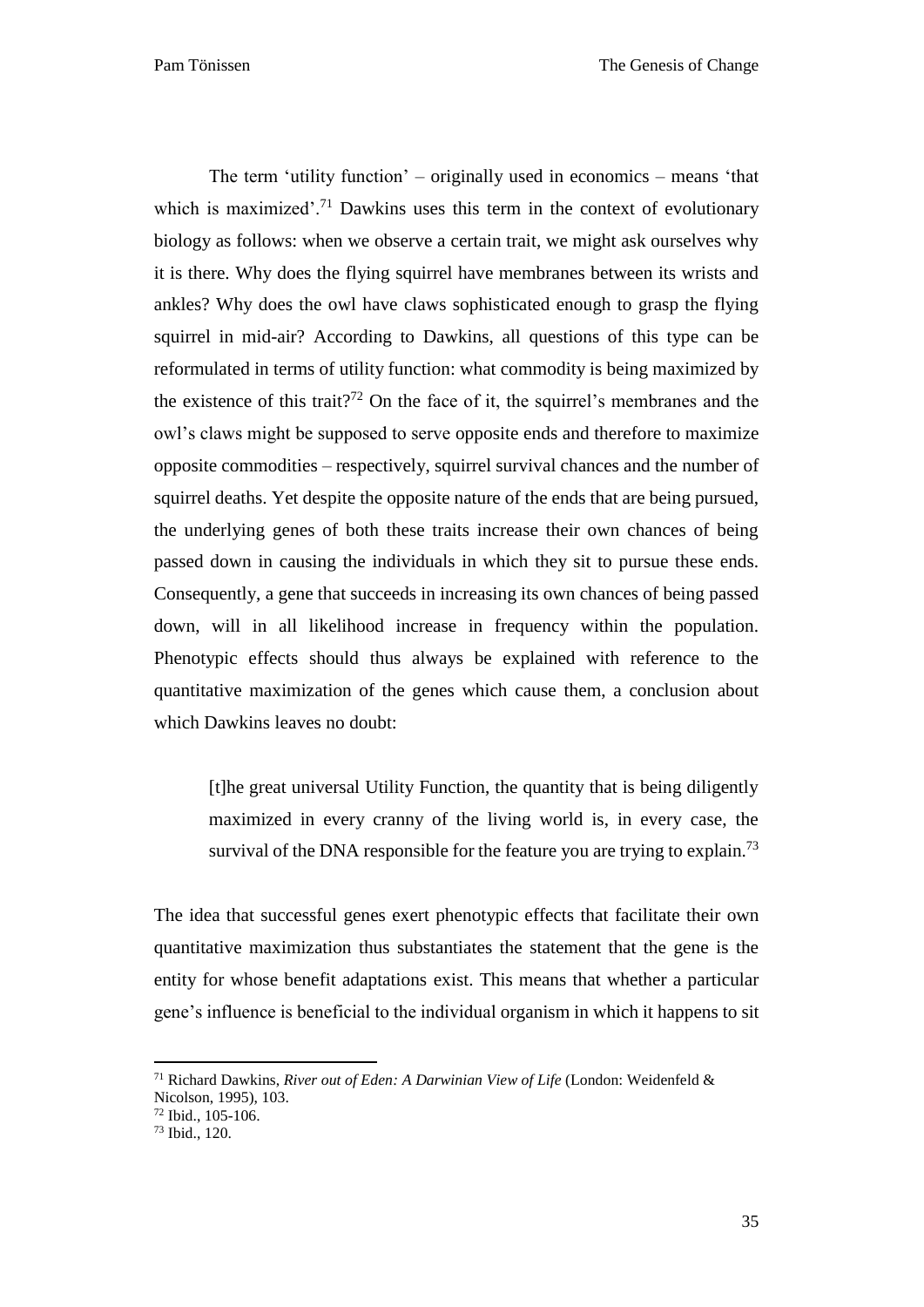or not, is of no consequence. Any benefits to the organism – phenotypic effects that increase its chances of survival and reproduction, which can lead to the evolution of an adaptative trait – are to be understood as the additional outcomes of the fact that these effects are beneficial to the proliferation of underlying genes, not as the cause of the genes' proliferation. Simply put, it is the quantitative maximization of genes that causes the evolution of adaptive traits, and not the evolution of adaptive traits that causes certain genes to be maximized in quantity. As counterintuitive as it may appear, the central question in the Genocentric Perspective on evolution should thus *not* be how a gene's phenotypic effect benefits the organism on which it is exerted. Instead, we should ask ourselves: *how does the phenotypic effect the gene exerts on an individual organism benefit the gene's own replication and consequent quantitative maximization?*

At this point, a complication seems to arise: most traits are not developed under the direction of a single gene. Instead, they are *polygenic*, which means they are controlled by multiple genes.<sup>74</sup> Now if most traits are polygenic, and their *raison d'être* is the proliferation of their underlying genes, it seems that we should ask how the existence of the trait benefits *all* of these genes as a cooperating group. Yet we have seen that genes get reshuffled during sexual reproduction, which makes it possible that cooperating genes will get separated. This separation might leave single genes incapable of producing the effects that are beneficial to their own proliferation. Would it therefore not be more accurate to assert that cooperating groups of genes are favoured or penalized by natural selection, instead of single genes?

Well, not necessarily. Any single gene that makes but a modest contribution to the development of an adaptive trait still increases its own chances of replication through this effect. Suppose thirty different genes work together to develop a certain trait. If and when this trait increases the individual's chances of reproduction, all thirty of the individual genes involved will get to cash in.

<sup>74</sup> *Biology Dictionary*, s.v. "Polygenic Traits," accessed 17-06-2019, URL: https://biologydictionary.net/polygenic-traits/.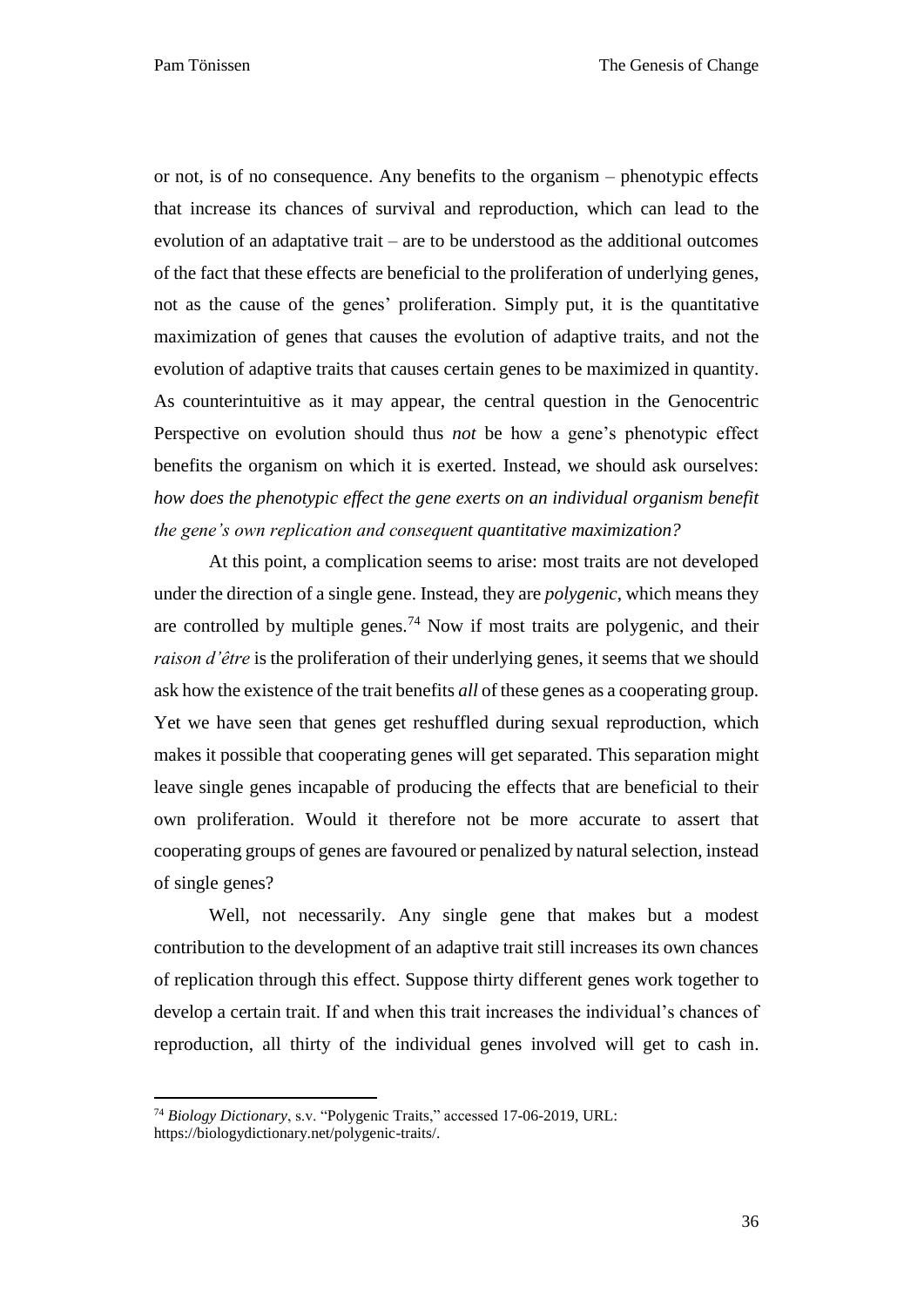Moreover, it is likely that these gene complexes, once formed, will be found in a large number of individuals in subsequent generations. After all, a single gene that works best if it is present in combination with the other genes with which it encodes for a trait will be replicated more often if it finds itself in that combination. If the genes that encode for a particular adaptive trait lose some of their collaborators – and if this prevents the trait to be efficiently developed – all of the genes involved will have a smaller chance of replication. The collaborating genes to which this does not happen *do* maintain their high replication chances through their joint effects. Hence, groups of collaborating genes will tend to survive, even though there is no intrinsic property that causes them to be favoured *as a group* in their journey down the generations. They simply tend to stick together because this is what is best for the numerical maximization of each and every *single* gene.<sup>75</sup>

What it means to look at evolution from the Genocentric Perspective, is thus to adopt a fundamentally different way of explaining phenotypic traits, due to the replacement of the individual as the unit of selection by the gene. Still, if the individual organism does not feature as the unit of selection, what role does it play in the drama of evolution? This is where Dawkins turns the abovementioned picture – that of genes as the vehicles for hereditary information – completely upside-down. According to him, it is the organism that quite literally plays the role of vehicle, not the gene. An organism, Dawkins argues, is nothing more than a complicated survival-machine, built by its genes to increase their own numbers in the genepool.<sup>76</sup> Such a survival-machine can be regarded as a temporal shell, programmed to preserve and propagate the genes that ride inside it.<sup>77</sup> Each time the genes replicate their way into the next generation, these temporal vehicles are cast aside and replaced. This means that any dents, gadgets or new tricks these vehicles may pick up in the course of their lifetimes will be lost once their passengers have built themselves a fresh carriage:

<sup>75</sup> Dawkins, *The Selfish Gene*, 110-111.

<sup>76</sup> Ibid. 24-25.

<sup>77</sup> Dawkins, *The Extended Phenotype*, 452.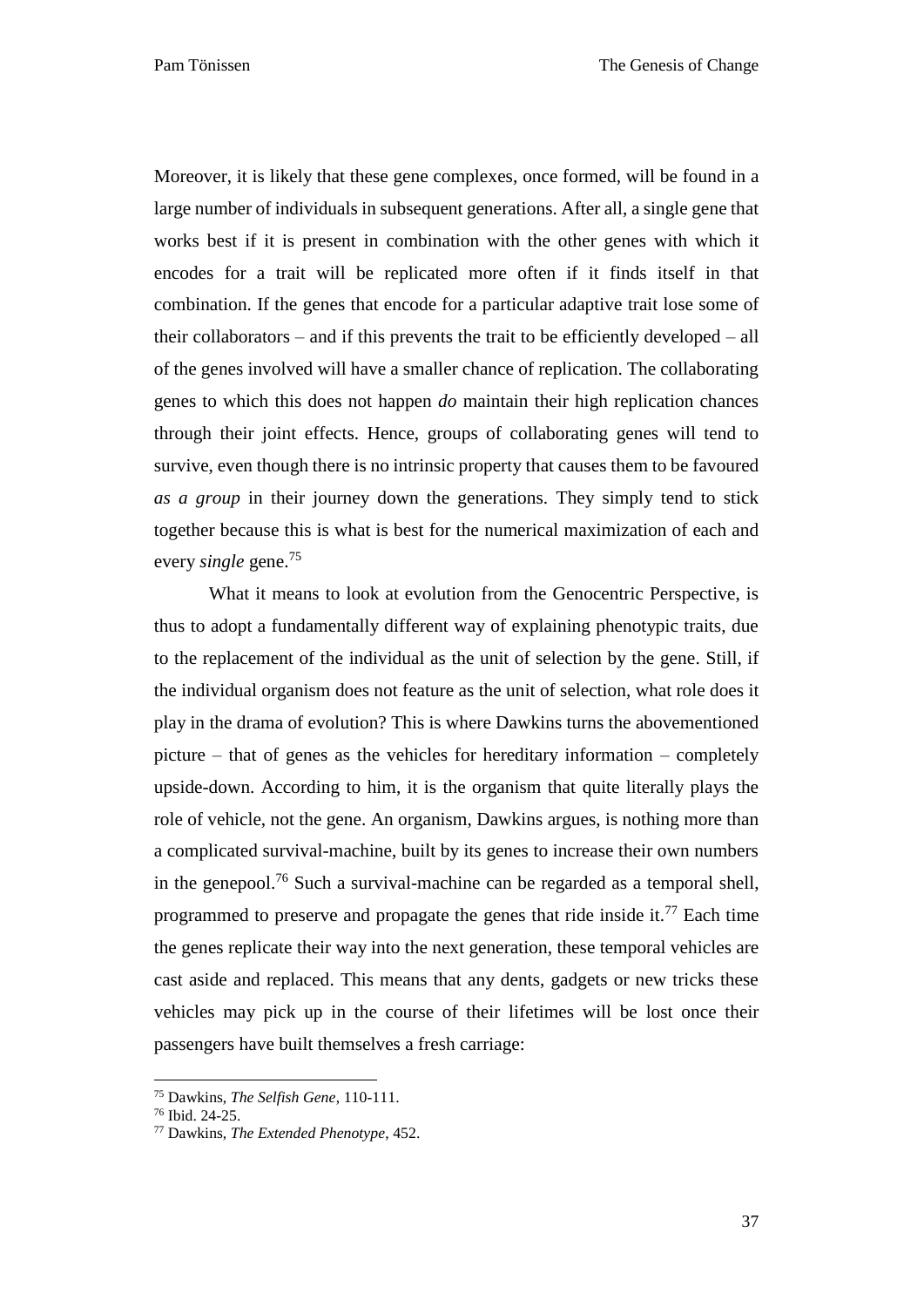[g]enes do indirectly control the manufacture of bodies, and the influence is strictly one way: acquired characteristics are not inherited. No matter how much knowledge and wisdom you acquire during your life, not one jot will be passed on to your children by genetic means. […]. *A body is the genes' way of preserving the genes unaltered* [italics mine].<sup>78</sup>

In this last sentence, Dawkins' reverse way of conceptualizing the status of both individuals and genes becomes especially evident. The individual vehicle gets assigned the role of means to an end, while the gene is firmly established as the entity around which evolutionary development revolves.

It can now be grasped why a conception of the Baldwin Effect as Waddington's Genetic Assimilation naturally follows from adopting the Genocentric Perspective. We have seen that this perspective corresponds to the idea that the existence of every trait can be explained by disclosing how this trait benefits the replication of its underlying genes. Now if we apply this explainingstrategy to a trait that has started out as an ontogenetic accommodation, it is clear what kind of plasticity and subsequent genetic fixation need to be presupposed: the ontogenetic accommodation needs to be understood as having an initially unexpressed genetic foundation, otherwise the fundamental genocentric question could not be asked. After all, without postulating an underlying genetic foundation, there would not be anything to increase in quantity as a consequence of the phenotypic expression of this foundation. The Genocentric Perspective thus gives rise to an interpretation of the Baldwin Effect as a process in which the incentive for ontogenetic accommodation lies with replicators, not vehicles. With this conceptual framework in the back of our heads, we are now in a position to assess to what extent the Genocentric Perspective is adequate to describe the Baldwin Effect. In order to do so, we must return to the phenomena that Baldwin originally described, and consider how they relate to the concepts involved in the

 $\ddot{\phantom{a}}$ 

<sup>78</sup> Dawkins, *The Selfish Gene*, 29.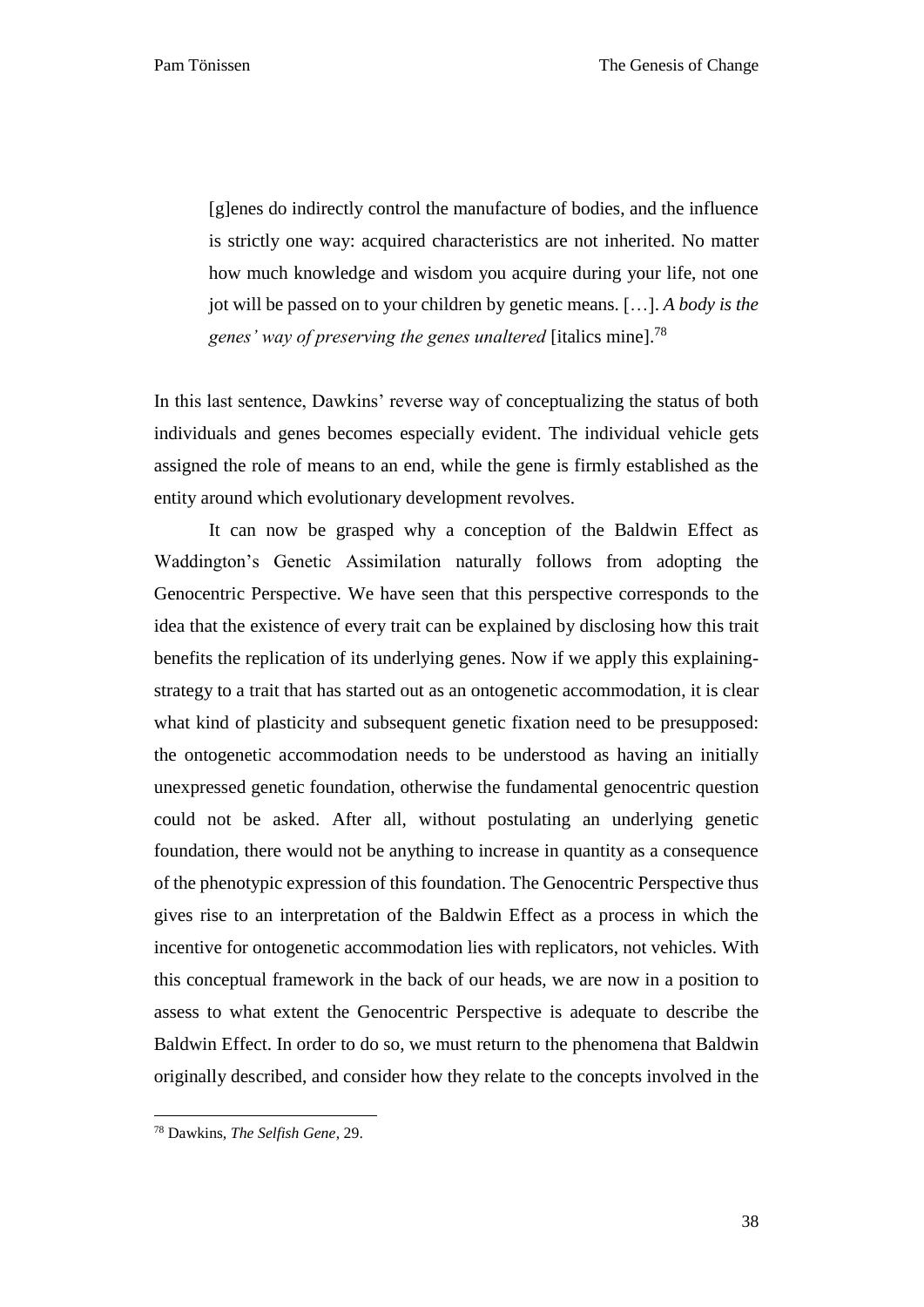two forms of genetic assimilation that were distinguished. This will enable us to judge whether understanding the Baldwin effect as Waddington's Genetic Assimilation actually suffices to incorporate all the intricate components of Baldwin's original theorem.

## <span id="page-39-0"></span>**Back to Baldwin-basics**

Recall that the Baldwin Effect has been described as the combination of organic selection within three types of ontogenetic accommodations on the one hand, and the effects of this selection on the evolutionary development of the relevant species on the other hand. We are now able to see that it is not as simple as connecting these respective phases to Godfrey-Smith's plasticity and genetic fixation, since both these latter terms may refer to different concepts. I will argue that, in order to represent all the accommodations identified by Baldwin, we need both the kind of plasticity involved in Waddington's Genetic Assimilation, and the kind that is involved in Mutation-based Genetic Assimilation. Additionally, since these different kinds of plasticity give rise to different forms of genetic fixation, it follows that we can exclude neither of the two forms of the second transition. What this means for the adequacy of the Genocentric Perspective to describe the full Baldwin Effect will become clear as the argument unfolds.

Let us begin by pairing the distinct kinds of plasticity to their corresponding types of accommodation. For starters, a clear analogy can be drawn between Baldwin's physico-genetic accommodations and the type of plasticity on which Waddington's Genetic Assimilation is based. With physico-genetic accommodations, an organism simply has the potential to make an accommodation and if the right environmental trigger is present, the accommodation will inadvertently and mechanically be made. This mechanism is explicable once the existence of an underlying genetic basis is postulated, and can therefore be paralleled to the conclusions Waddington drew from his experiments on fruit flies: the flies that developed a cross-veinless phenotype when exposed to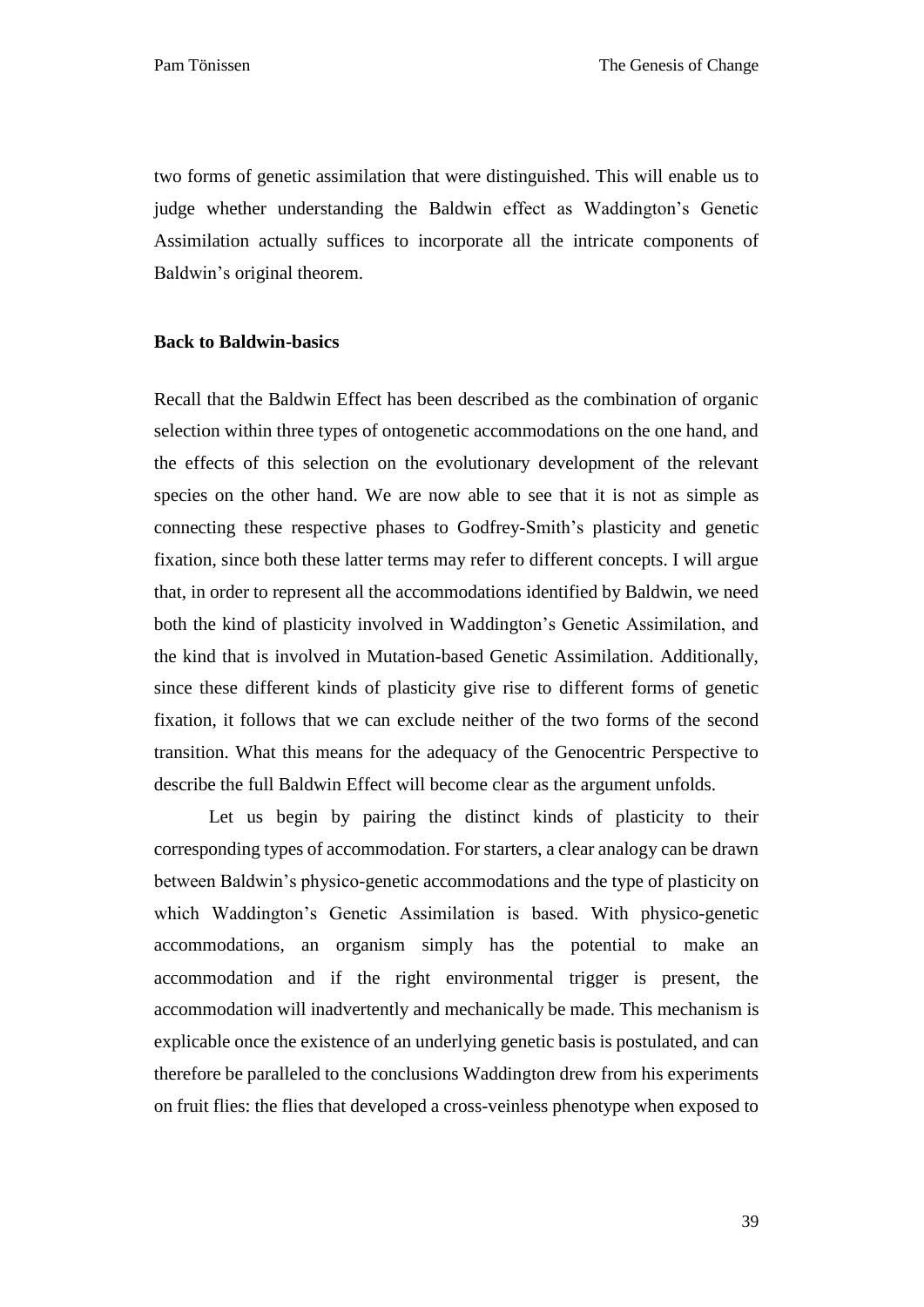heat shock did so because they possessed the right underlying genetic variety. Had the heat shock not been there, however, not even these flies would have developed a cross-veinless phenotype. Moreover, the fact that both authors refer to the same kind of trigger to induce the changes they describe, further accentuates the analogy between them. Baldwin explicitly mentions temperature changes when he lists the environmental influences that could potentially cause physico-genetic accommodations and Waddington uses exactly this kind of influence in his experiments. Unsurprisingly, considering that Dawkins understands the Baldwin Effect as Waddington's Genetic Assimilation, a similar analogy can be drawn between Dawkins' and Baldwin's environmental triggers: chemical agents are listed among Baldwin's potential causes for physico-genetic accommodations as well, and Dawkins uses hormones as the triggers for accommodation in his lactation-example.<sup>79</sup> It seems plausible to suppose that the hormones Dawkins mentions could with hindsight be grouped under the heading of Baldwin's 'chemical agents'. All these considerations substantiate my claim that the plasticity of Waddington's Genetic Assimilation can account for the class of physico-genetic accommodations.

If Baldwin's phase of organic selection only encompassed physico-genetic accommodations, the type of plasticity invoked by both Waddington and Dawkins would suffice to give a comprehensive description of it. However, to also account for Baldwin's neuro- and psycho-genetic accommodations, we seem to require the plasticity involved in Mutation-based Genetic Assimilation. As mentioned, this plasticity includes accommodations that are purely phenotypic and can be maintained in a population through non-genetic processes like learning and imitation. Here it must be stressed that when an accommodation is said to be 'purely phenotypic' this does *not* mean that it has no ties of any kind to the genotype. Rather, what is meant is that such phenotypic accommodations cannot be mapped directly onto a specific genetic basis, and that their occurrence must thus not be reduced to the mechanical expression of underlying genes. It is

 $\ddot{\phantom{a}}$ 

<sup>79</sup> Baldwin, "A New Factor," 2.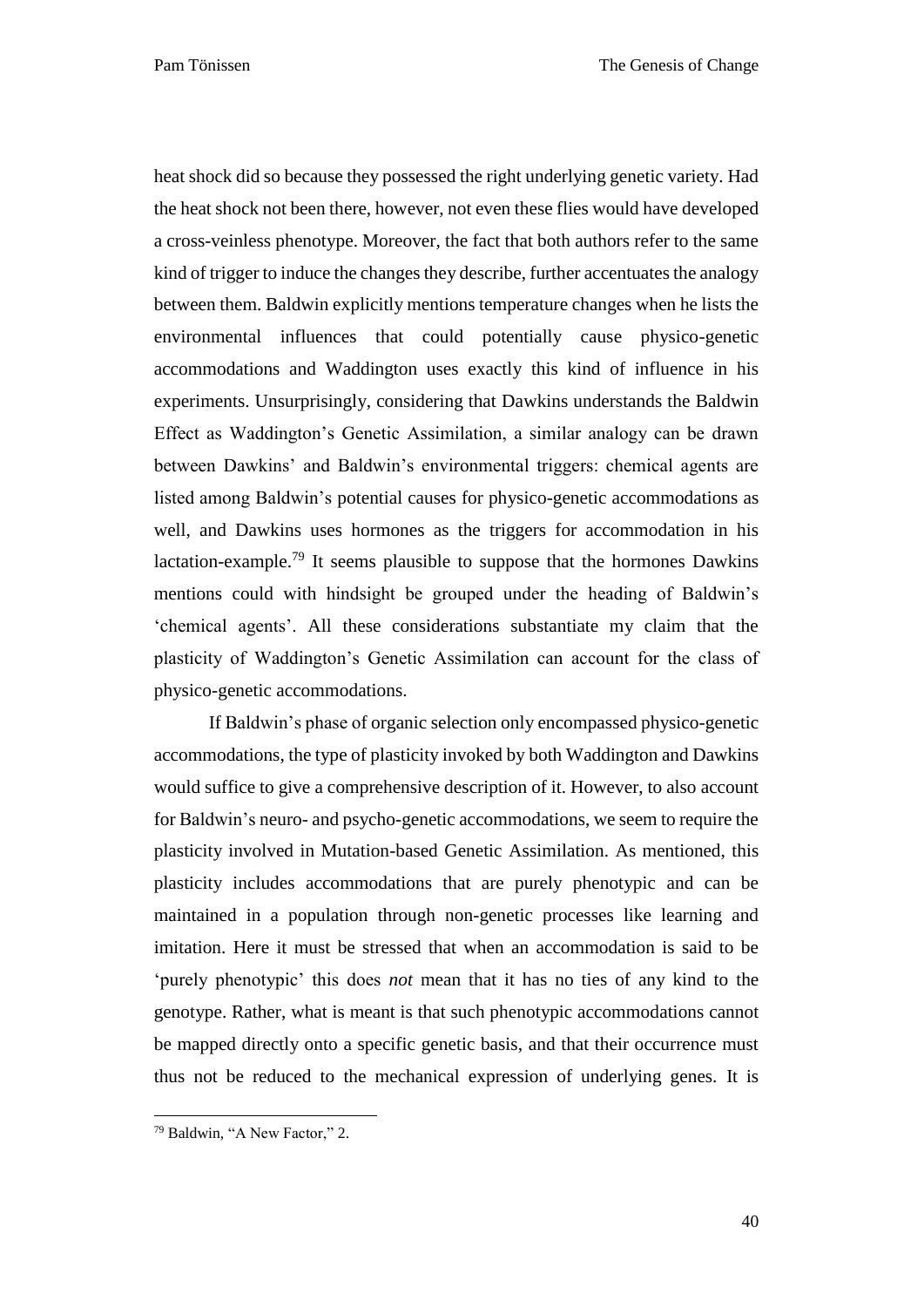probably safe to assume that when an individual acquires a new skill by imitating various muscular movements, it harbours genes that enable it to adequately imitate these movements. However, to suppose that this individual already possessed the genes that encode for this specific skill *itself* – which would be necessary to facilitate its direct inheritance – would be one step too far. It would be like supposing that, when a starling learns to open the lid of a milk bottle, the presence of this bottle and a dormant tendency to open bottles must automatically and inadvertently lead to the expression of this exact skill, without the need for neurological or psychological mediation. This is a power that even a convinced advocate of the Genocentric Perspective like Dawkins would not grant the gene. After all, if genes could control the ontogenetic development and behaviour of their vehicles in such a direct manner, why would they need to build such complicated nervous systems and brains at all? For these reasons, only postulating a plasticity based on a pre-existing genetic tendency is not enough to represent all of Baldwin's classes of accommodation; the plasticity on which Mutation-based Genetic Assimilation relies is needed as well.

Does this mean that the second type of plasticity is inclusive enough to represent all three of Baldwin's classes of accommodation? Well, not likely; although the plasticity concept of Mutation-based Genetic Assimilation can adequately represent both neuro-genetic and psycho-genetic accommodations, it cannot be matched with the passive and unmediated nature of physico-genetic accommodations. To do this, one would have to suppose that accommodations that are inadvertently and mechanically made when the right environmental trigger is present, somehow still depend upon neurological or psychological mediation. This would come dangerously close to the idea that if a male mammal is injected with female hormones, whether he will develop the ability to lactate will be determined by his own subsequent actions and deliberations. It would imply that a fruit fly with the right genetic variant to develop a cross-veinless phenotype might, through its own actions, prevent this development when it is exposed to heat-shock – and, for that matter, that humans could determine whether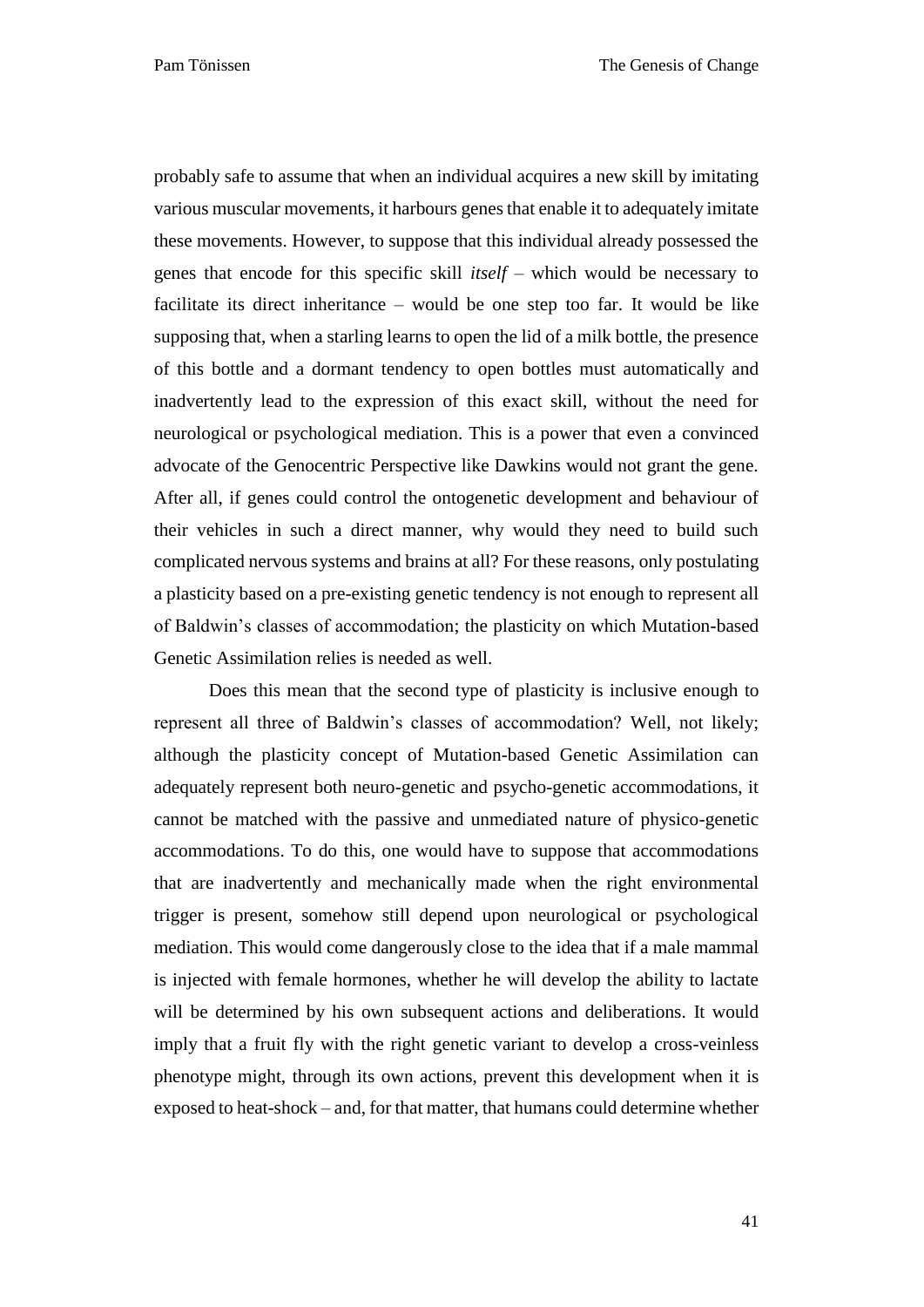their skin tans when it is exposed to sunrays, or not. Giving such a degree of control to the individual does not comply with the plausible idea that genes sometimes do determine how we accommodate, without needing any assistance from our actions and deliberations. Only postulating plasticity in the sense of phenotypic accommodations that cannot be mapped onto a genetic basis, is therefore not enough to represent all of Baldwin's classes of accommodation either.

These considerations concerning plasticity have profound implications for the way genetic fixation should be seen. Of course, Baldwin himself did not distinguish between different kinds of fixation; he only provided a rough sketch of the process through which ontogenetic accommodations could become hereditary over time, but whether this happened because pre-existing genes increased in frequency, or a genetic basis was newly produced in later generations cannot be deduced from his pre-genetic considerations. In other words, Baldwin gives us no positive reason to identify the effects of organic selection with one specific form of genetic fixation. This notwithstanding, what *can* be deduced from Baldwin's findings is the following: because we would have to make do with too narrow a concept of plasticity if we equated the Baldwin Effect with Waddington's Genetic Assimilation, the genetic fixation that belongs to this type of assimilation would also be insufficient. After all, once accommodations are included that do not initially rely upon a pre-existing genetic basis, the emergence of genocopies needs to be postulated in order for these accommodations to become genetically fixed. The second transition in the Baldwin Effect thus cannot simply be identified with the second transition involved in Waddington's Genetic Assimilation. From this, it inevitably follows that, if one equates the Baldwin Effect with Waddington's Genetic Assimilation, one can only do justice to part of the phenomena Baldwin described.

When applied in reverse, the same logic dismisses the identification of the Baldwin Effect with Mutation-based Genetic Assimilation; the only plasticity one would then have at one's disposal could not possibly result in genetic fixation of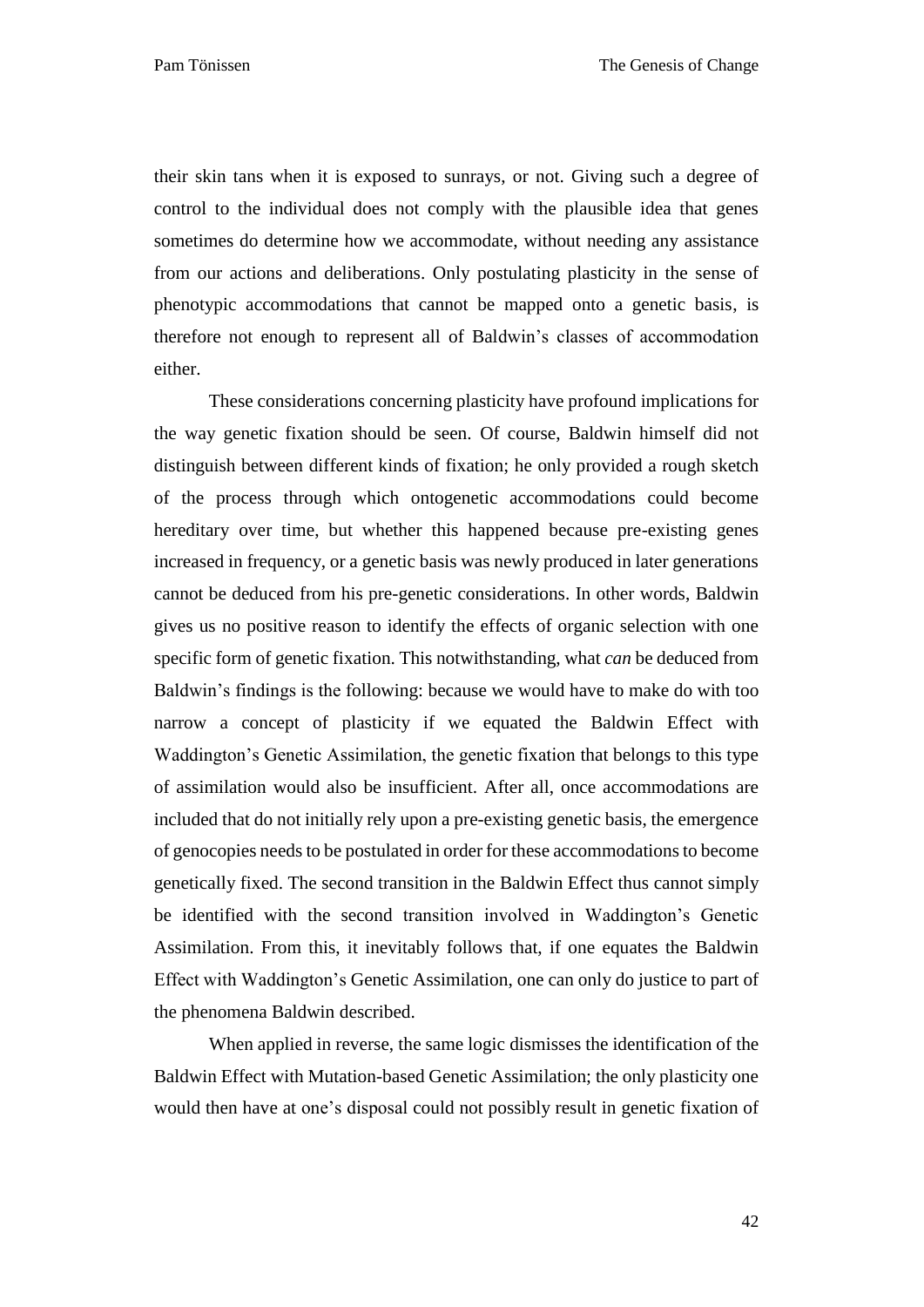the kind supposed by Waddington. There would be no genetic basis to be brought out into the phenotype, and so no possibility of a trait becoming genetically fixed through an increase in quantity of the relevant genes. What follows, is that the need to include both types of plasticity results in the impossibility to commit to only one form of genetic fixation. The upshot of all of the above is that the Baldwin effect cannot be understood as the mere equivalent of Waddington's Genetic Assimilation, or of Mutation-based Genetic Assimilation.

At this point, it may seem as if the question central to this thesis can be answered without further ado: the Genocentric Perspective can be considered sufficient to describe the Baldwin Effect to the extent that it implies the identification of this effect with Waddington's Genetic Assimilation, but this identification *itself* will not do because the plasticity and fixation concepts it entails are not inclusive enough. Ergo, the Genocentric Perspective is insufficient to describe the Baldwin Effect in its entirety. However, it would be somewhat premature – not to mention uncharitable towards the Genocentric Perspective – to draw this conclusion already here. The fact that the Genocentric Perspective results in an understanding of the Baldwin Effect as based upon the plasticity of Waddington's Genetic Assimilation, does not mean that this perspective leaves no room for the plasticity associated with Mutation-based Genetic Assimilation. In fact, Dawkins himself would fully agree with the statement that neurological and psychological processes can, and often do, mediate between genes and an individual's behaviour and ontogenetic development. He stresses that the influence genes exert upon organisms can be quite indirect – especially when the organism in question possesses a nervous system that includes a highly developed brain. 80

Genes contain information to steer the process of building a brain during embryotic development, but their influence is finite. They cannot possibly encode the appropriate neurological or psychological reaction to every possible situation, nor can they directly intervene; they can only provide a set of guidelines for the

 $\ddot{\phantom{a}}$ 

<sup>80</sup> Dawkins, *The Selfish Gene*, 63-64.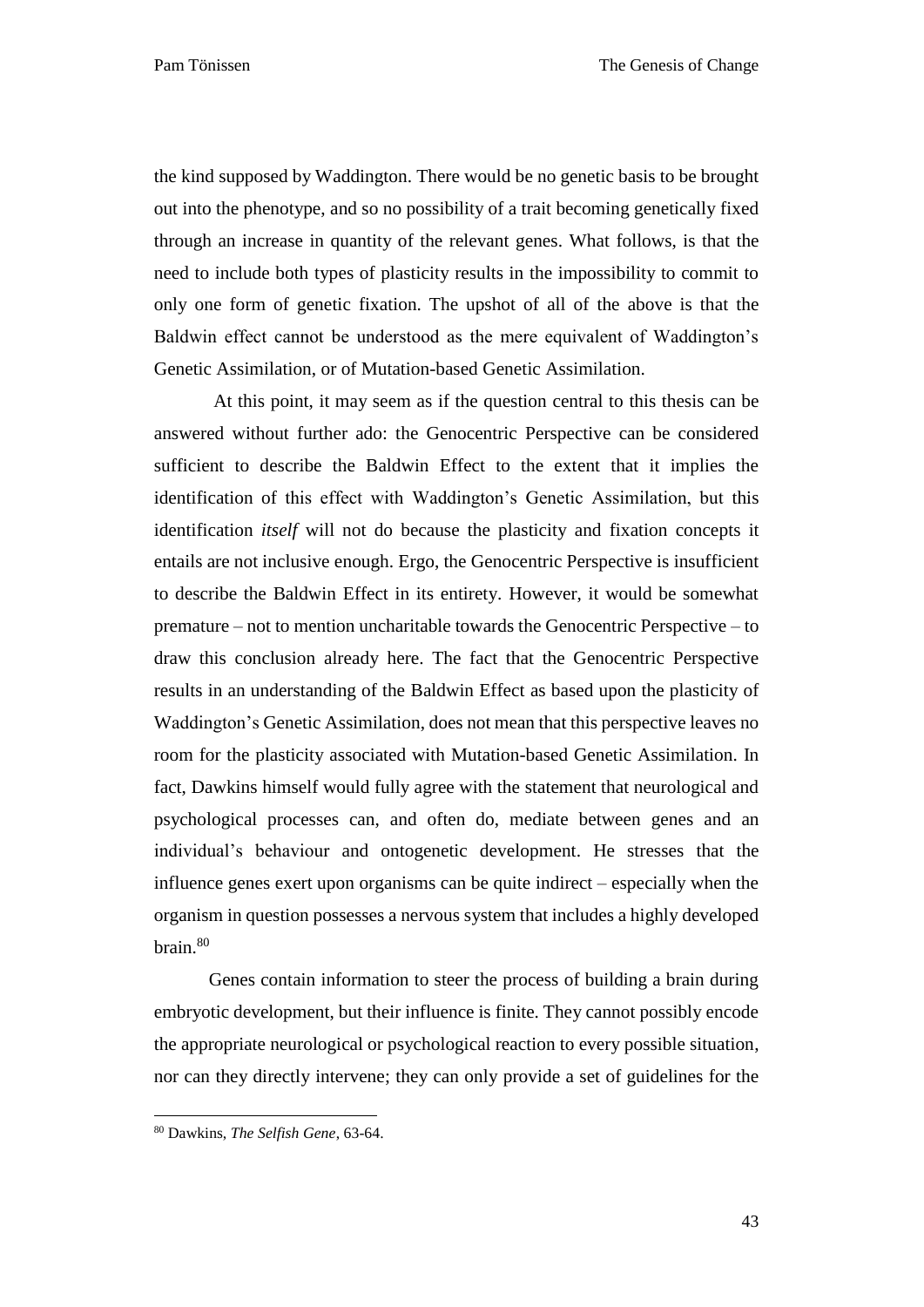Pam Tönissen The Genesis of Change

brain to act upon, but the actions themselves are, to a greater or lesser extent, initiated by the brain itself. $81$  As soon as a brain has been developed, it becomes the executor that has to deal with a highly contingent world by making predictions about that world. It is thus in the best interest of genes to provide their vehicles with a brain that is capable of doing this as accurately as possible. One way for them to achieve this, is to equip this brain with the capacity to learn new habits and skills. Dawkins proposes that genes may 'program' a brain to actively and formatively interact with its environment, for instance by inducing it to repeat actions with positive results and to avoid actions that have in the past proved detrimental.<sup>82</sup> In other words, Dawkins recognizes that genes may provide their vehicles with an organ capable of quite sophisticated plasticity – plasticity in the sense on which Mutation-based Genetic Assimilation relies. However, to be able to speak of the Baldwin Effect, the characteristics that spring from this plasticity must become hereditary through some form of genetic fixation. This is where the fact that the Genocentric Perspective acknowledges both forms of plasticity begins to truly complicate matters: in order for a purely phenotypic accommodation to become genetically fixed, a genocopy must emerge in the population. This means that the acquisition of the accommodation in question *precedes* the acquisition of the genetic basis necessary to make the accommodation hereditary. It will come as no surprise that this is problematic for the Genocentric Perspective, but to really grasp why this is so, several notions introduced in the previous chapter need to be revisited.

Recall that it is essential to the Genocentric Perspective that the existence of an adaptive trait is explained by answering the question as to how this trait benefits the quantitative maximalization of its underlying genes. We have seen that when this type of explanation is applied to traits that are acquired during ontogeny, it automatically implies a plasticity in which a genetic tendency is already present. However, since the Genocentric Perspective also embraces the

<sup>81</sup> Dawkins, *The Selfish Gene*, 66-71.

<sup>82</sup> Ibid., 73.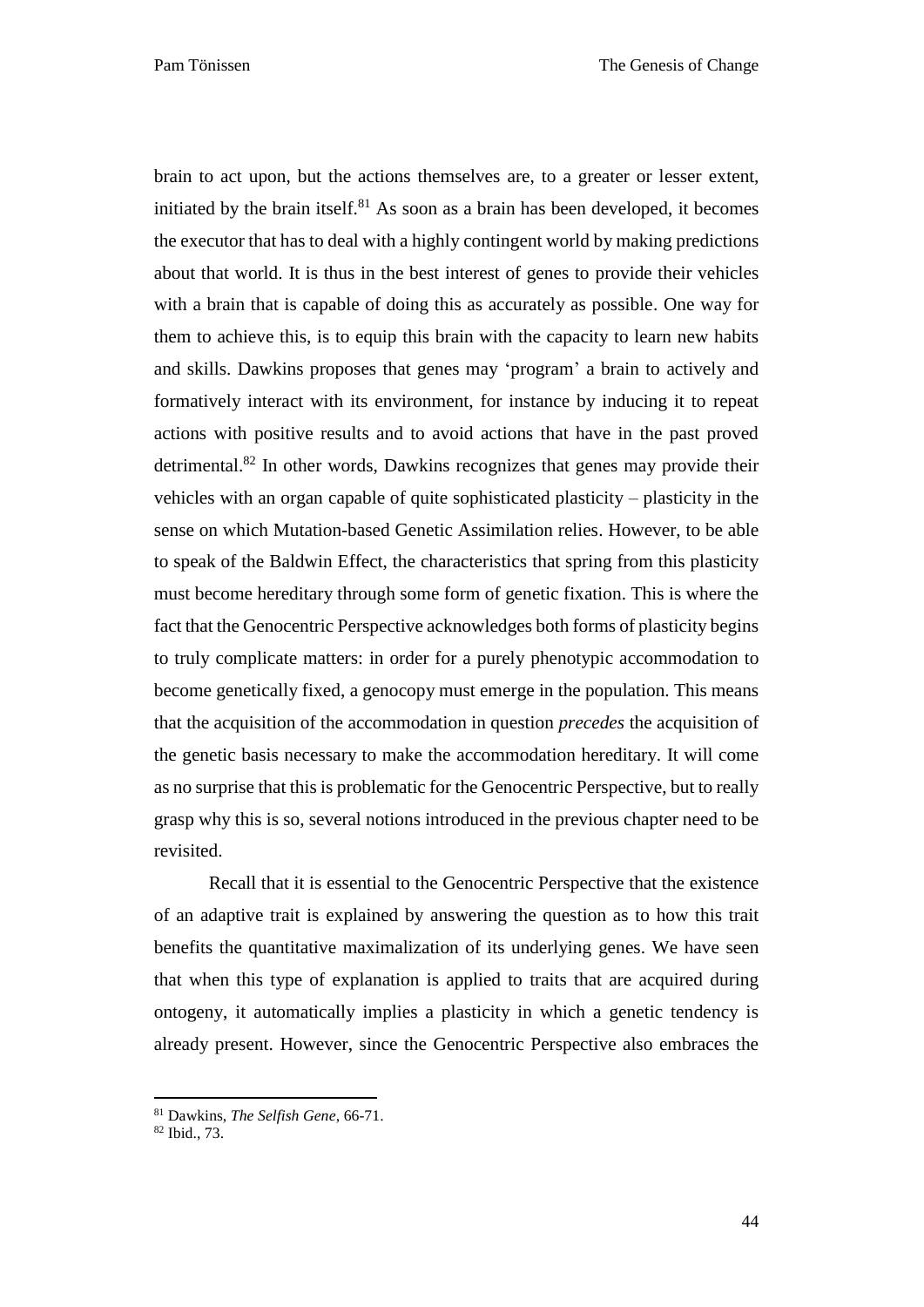acquisition of traits without a pre-existing genetic basis, it becomes quite unclear how to consistently answer the fundamental genocentric question *once such a trait has become genetically fixed*. Indeed, it is doubtful whether the Genocentric Perspective can make sense of this kind of plasticity leading to genetic fixation at all.

To elucidate this doubt, consider the following hypothetical scenario: within a certain population of birds, there exists a congenital instinct to use a particular type of rock to smash oysters. Although this trait is now hereditary, let us assume that it has started out as a purely phenotypic accommodation made by an individual organism several generations back. As we have seen, a trait that has begun as a purely phenotypic accommodation could only become hereditary by means of a genocopy. Prior to the emergence of this genocopy, however, the trait has been passed down from generation to generation through imitation and parental instruction. If we wanted to explain the existence of a trait with such a history in terms of the utility function of genes, we would be presented with a challenge. In the first place, the existence of such a trait implies that during the potentially long period *prior* to genetic fixation, it would make no sense to ask how this trait benefits the quantitative maximalization of its underlying genes. That is, we could explain the trait in terms of utility function, but the maximized commodity would not yet be the genes encoding for this trait. What would be maximized thanks to this trait, would rather be commodities at the level of the individual, such as pleasure, oyster-consumption and ultimately survival chances. Since at this point we are still talking about a trait acquired during individual ontogeny – and have thus not yet left the sphere of plasticity – this is not a problem for the Genocentric Perspective in and of itself. However, this first step does have a more problematic result: *after* genetic fixation has taken place, it becomes possible to explain the existence of the trait in terms of the utility function of its underlying genes, but this explanation will then not account for the 'pre-genetic fixation period' in the trait's history. This makes for a rather mysterious transition from ontogeny into phylogeny: during ontogeny there is no point in asking how a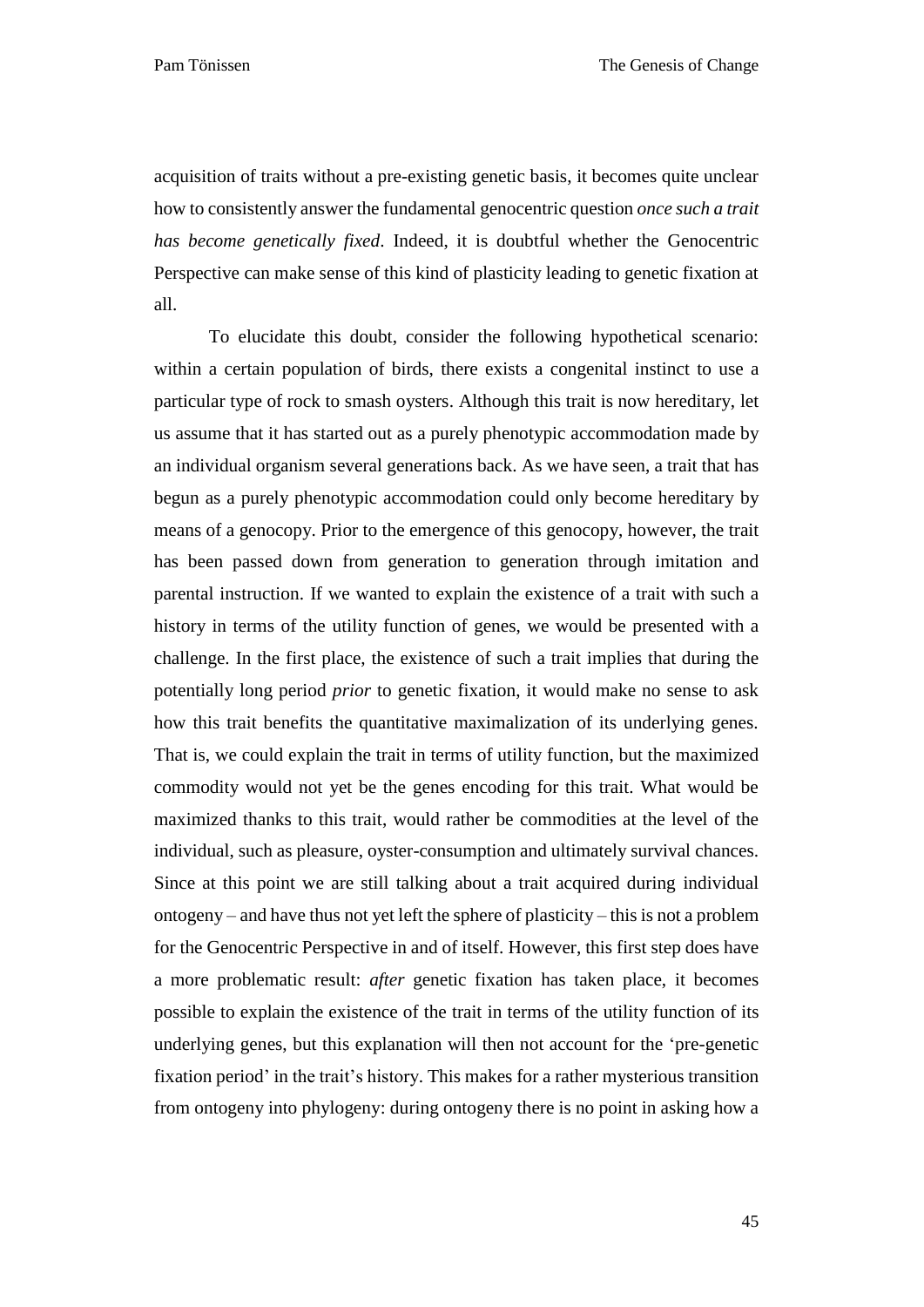trait benefits its genes, because the trait is not yet hereditary. Once the trait enters the realm of phylogeny, we *can* ask how its existence benefits its genetic foundation, and we will be able to answer this question in terms of genetic utility function. Yet how the Genocentric Perspective accounts for the transition between ontogeny and phylogeny – at least, when neuro- and psycho-genetic accommodations are concerned – remains quite unclear. It seems that the only way to do this would be to suppose that genocopies can emerge following and confirming purely phenotypic accommodations, which would be inconsistent with the most fundamental components of the Genocentric Perspective.

One could object that the commodity that is being maximized prior to the genetic fixation of a purely phenotypic accommodation actually *is* gene-survival, namely the survival of the genes that enable the organism to imitate, learn through trial and error or social instruction. Because these genes are favoured by natural selection due to their effects on the individual, these effects will spread through the population. However, this would only account for the spread of plasticity  $-$  in particular the abilities to imitate and learn – through the population. The Baldwin Effect, on the other hand, is a process in which the imitated or learned habits and skills *themselves* become hereditary over time. Solely referring to the benefits to the genes that make the acquirement of habits and skills possible, will therefore not suffice.

Admittedly, this has been quite a journey, but we are now finally equipped with enough information to answer the question central to this thesis: *to what extent can the Genocentric Perspective on evolution be considered sufficient to describe the Baldwin Effect?* The premature answer to this question stated that the Genocentric Perspective can be considered sufficient to describe the Baldwin Effect to the extent that it implies the identification of this effect with Waddington's Genetic Assimilation. However, this identification itself was deemed inapt. A precise and refined substantiation for this claim can now be given. From all the considerations above, we can deduce that any comprehensive description of the Baldwin Effect must meet the following two criteria:

46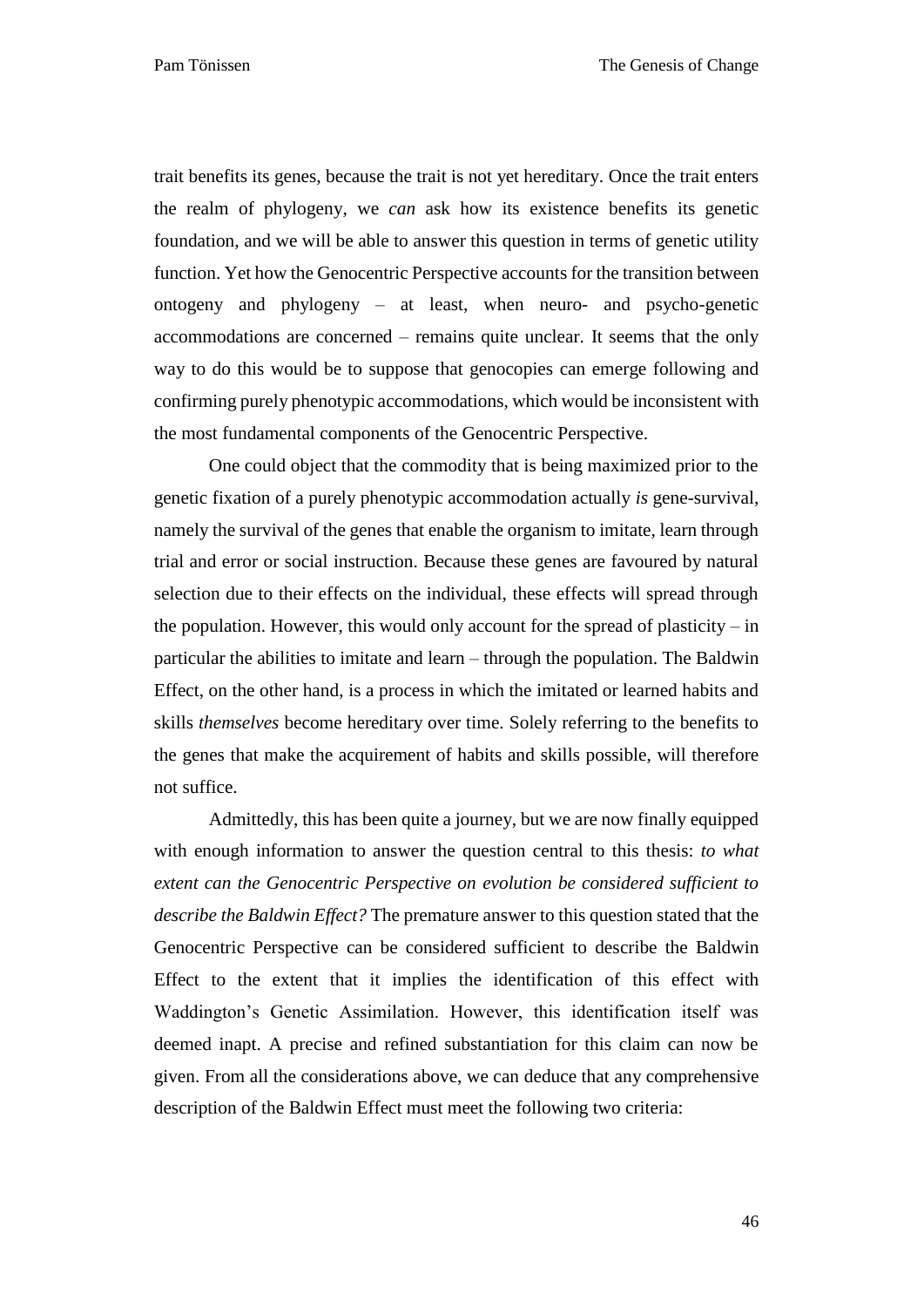- 1) It must be a description in which all of Baldwin's types of ontogenetic accommodation – physico-, neuro-, and psycho-genetic accommodations – are included.
- 2) It must be a description which allows for all of Baldwin's types of ontogenetic accommodation to be genetically fixed over the span of multiple generations.

We have seen that the Genetic Perspective has no problem meeting the first criterion. After all, this perspective logically leads to an understanding of the Baldwin Effect as Waddington's Genetic Assimilation – whose plasticity concept accounts for physico-genetic accommodations – and in addition to this, it fully recognizes the plasticity concept on which Mutation-based Genetic Assimilation relies – a concept that accounts for neuro- and psycho-genetic accommodations. However, the Genocentric Perspective *does* have a problem meeting the second criterion; to account for the genetic fixation of neuro- and psycho-genetic accommodations, the genetic fixation involved in Mutation-based Genetic Assimilation is needed. This type of fixation, which takes place through the emergence of genocopies, has been shown to be incompatible with the idea that the existence of each and every hereditary trait can be comprehensively explained with reference to the quantitative maximization of its underlying genes. Ergo, the Genocentric Perspective can be considered sufficient to describe the Baldwin Effect *in part*, but not in its entirety.

## <span id="page-47-0"></span>**Conclusion**

#### <span id="page-47-1"></span>*Summary*

This thesis has sprouted from a desire to understand the tension that seems to exist between the different roles that the individual plays in, respectively, the Baldwin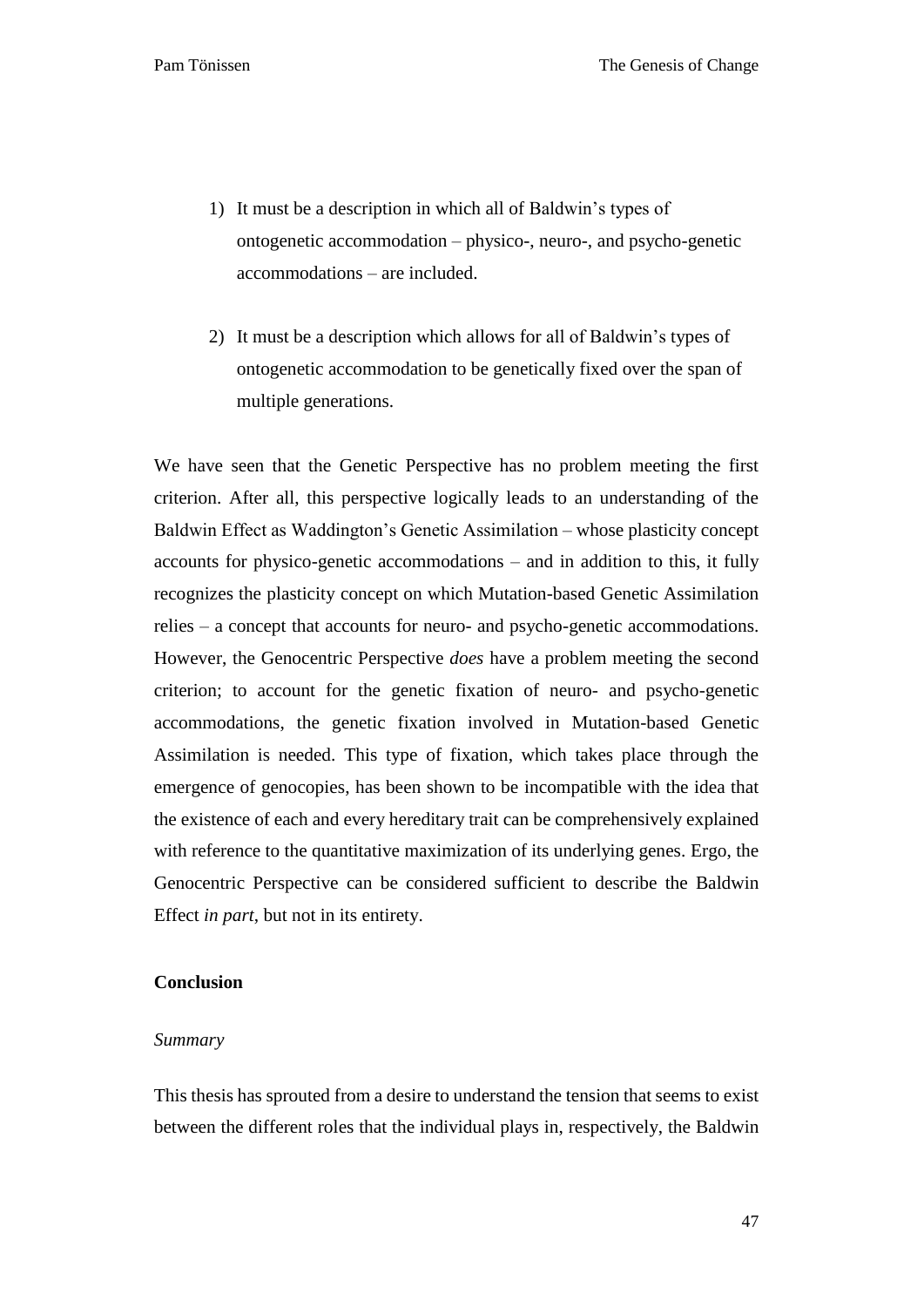Effect and the Genocentric Perspective on evolution. In order to analyse – and potentially nullify – this tension, it was asked whether the Genocentric Perspective could be considered sufficient to describe the Baldwin Effect. The inquiry that has enabled us to answer this question, can be summarized as follows:

We started our inquiry by familiarizing ourselves with Baldwin's original formulation of the theorem that would later be named after him. It was shown to consist of two components: organic selection among three types of ontogenetic accommodations – physico-, neuro-, and psycho-genetic –, and the subsequent effects of this selection upon the evolutionary development of the relevant species. These two respective components were linked to Godfrey-Smith's notions of plasticity and genetic fixation. This linkage enabled us to insert two related processes into the argument that harbour notions of plasticity and of genetic fixation as well, and are both occasionally identified with the Baldwin Effect: Waddington's Genetic Assimilation and Mutation-based Genetic Assimilation.

These forms of genetic assimilation, however, were demonstrated to adhere to different ideas of plasticity and consequent genetic fixation. In the case of Waddington's Genetic Assimilation, a pre-existing genetic variety is supposed to be brought out into the phenotype by an environmental trigger. Natural selection could then favour these genes, causing them to increase in frequency within the population until phenotypic expression could occur without the need for environmental inducement. In the case of Mutation-based Genetic Assimilation, it is presumed that individuals initially make purely phenotypic accommodations, which are then kept in existence through non-genetic routes of inheritance like imitation or other types of learning. This could provide enough time for a genocopy to emerge within the population, which could then be favoured by natural selection.

The analysis of both these concepts of genetic assimilation provided us with a way to link the Baldwin Effect to the Genetic Perspective on evolution, as taking this perspective precisely results in an understanding of the Baldwin Effect as Waddington's Genetic Assimilation. After all, the Genocentric Perspective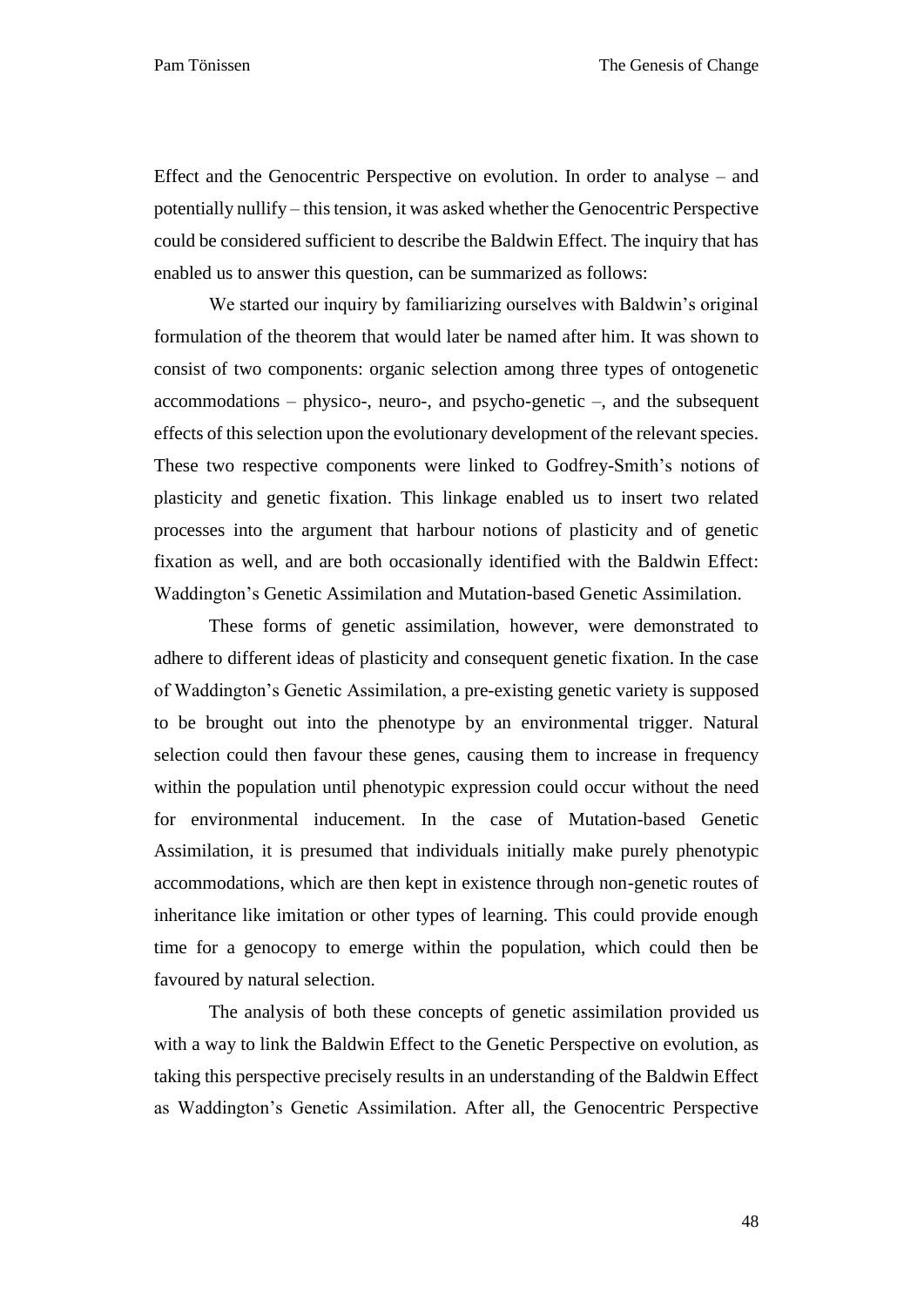adheres to the idea that the existence of every adaptive trait can be explained by disclosing how this trait benefits the replication of the genes that underly it – in other words, the idea that all traits can be explained in terms of a genetic utility function. Applied to a trait that started out as an ontogenetic accommodation, this explanation-strategy will naturally lead to the presupposition of a dormant genetic foundation that is not newly acquired, but is merely caused to be expressed. Without such a genetic foundation, there would be nothing to be increased through the process of natural selection.

After this detour into the world of the Genocentric Perspective, we returned to Baldwin's original account of organic selection on physico-, neuro-, and psycho-genetic accommodations, and combined these with the different plasticity and genetic fixation concepts involved in Waddington's Genetic Assimilation and Mutation-based Genetic Assimilation. As it turned out, physicogenetic accommodations can be seen as analogous to the plasticity of Waddington's Genetic Assimilation, while neuro- and psycho-genetic accommodations can be seen as closely linked to the plasticity of Mutation-based Genetic Assimilation. To represent all of Baldwin's types of accommodation, both forms of plasticity thus need to be appealed to. It was shown that because of this, we cannot exclude either one of the two forms of genetic fixation that spring from the respective plasticity concepts.

All these considerations allowed us to assess the adequacy of the Genocentric Perspective to describe the Baldwin Effect. Although taking the Genocentric Perspective was shown to lead to the identification of the Baldwin Effect with Waddington's Genetic Assimilation – and therefore to the adherence of the plasticity and fixation concepts that are associated with this type of assimilation –, it was noted that the Genocentric Perspective also recognizes the plasticity involved in Mutation-based Genetic Assimilation. The Genocentric Perspective was thus deemed adequate to account for all of Baldwin's types of accommodation.

49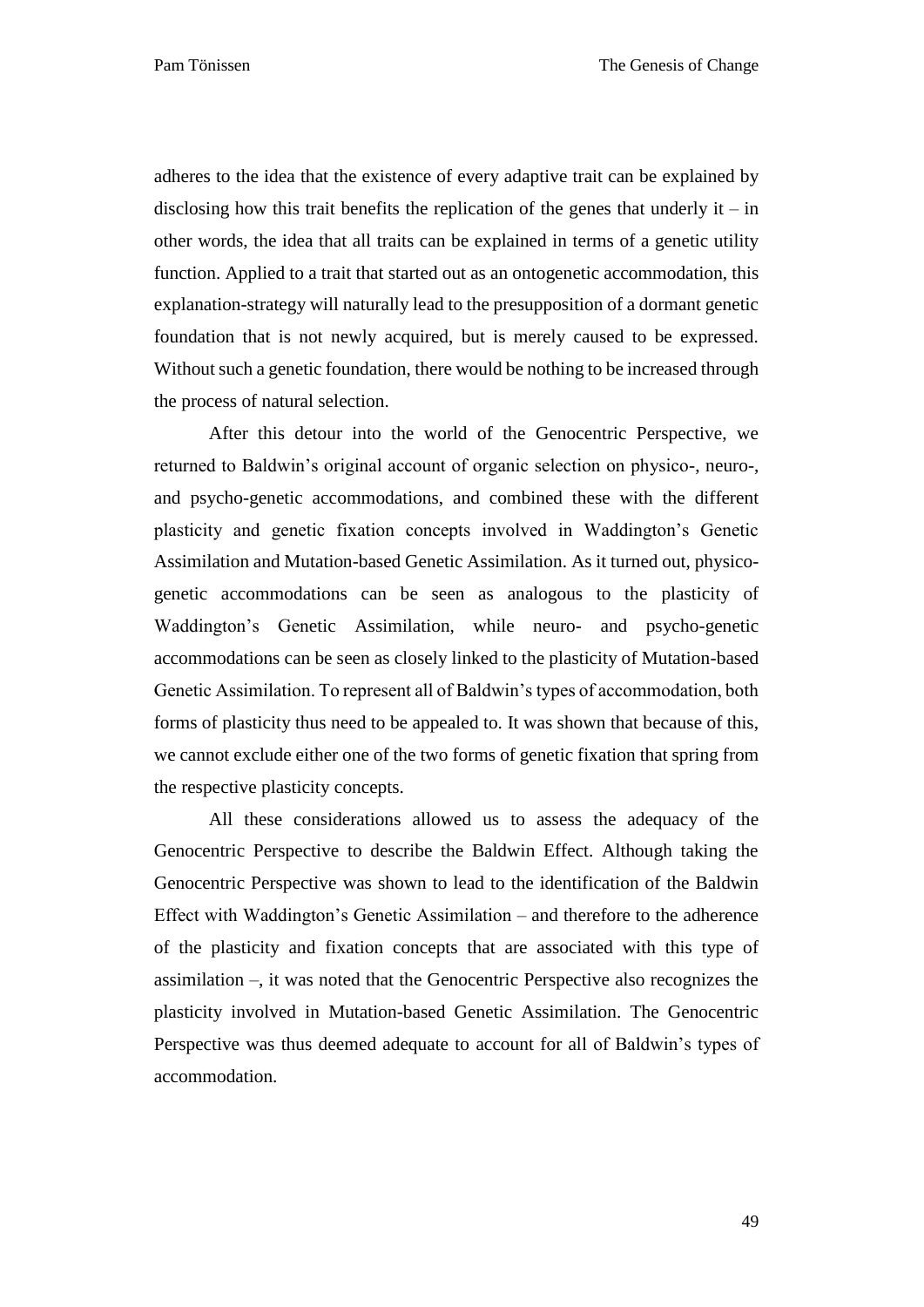However, it was established that any comprehensive account of the Baldwin Effect must also allow for all of Baldwin's accommodations to be genetically fixed over the span of multiple generations. This is where the Genocentric Perspective was demonstrated to fall short, as neuro- and physicogenetic accommodations rely upon the emergence of genocopies to be genetically fixed. This would mean that the acquisition of the accommodation in question would precede the acquisition of the genetic basis necessary for the direct inheritance of the accommodation. The question central to the Genocentric Perspective was shown to be insufficient to handle accommodations with such origin stories. On the basis of this argumentation, the question '*to what extent can the Genocentric Perspective on evolution be considered sufficient to describe the Baldwin Effect?*', was answered: the Genocentric Perspective has turned out to be sufficient to describe the Baldwin Effect in part, but can be considered insufficient to describe it in full.

## <span id="page-50-0"></span>*Discussion*

Before we take a look at what this conclusion implies, an important caveat already eluded to in multiple footnotes has to be considered. Throughout this investigation, I have made use of fairly outlined categories and well-defined concepts – both borrowed and original. This has made it possible to compare and contrast different theorems, which has in turn enabled me to draw the above conclusion. However, the categories I have employed may in some cases be oversimplified and arbitrary versions of the phenomena they are meant to represent in reality. For example, it is likely that many ontogenetic accommodations harbour elements associated with both neuro- and psychogenetic accommodations, or even include elements belonging to all three of Baldwin's accommodation-categories. One could even argue – as Baldwin himself has remarked in his original paper on organic selection, although he seemed to consider purely physico-genetic accommodations as the exception to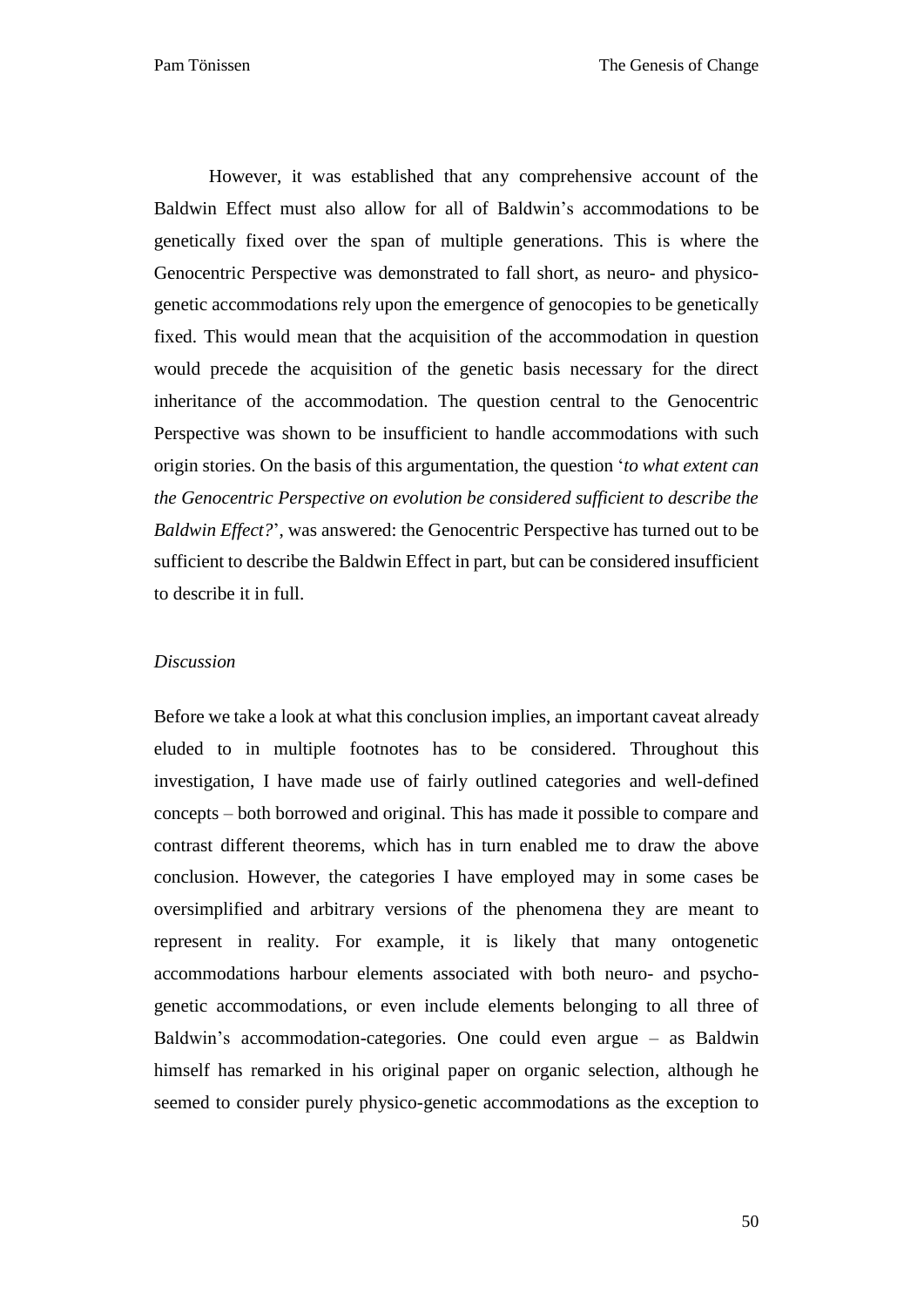this rule – that most ontogenetic accommodations involve some contribution of the organism's nervous system, although this in itself does not tell us at which point in the process of acquiring an accommodation this contribution is made.<sup>83</sup>

To name another example, the distinction between Waddington's Genetic Assimilation and Mutation-based Genetic Assimilation has been explained without reference to the fact that, in all probability, there exists a grey area between the two. In some cases, asking whether the acquisition of the phenotypic accommodation has preceded the acquisition of the necessary genetic foundation, may be like asking which came first, the chicken or the egg. There may not always be a fact of the matter about the order of these occurrences, which has to do with the fact that a large number of genes are involved in the development of most characteristics. When a mutation causes a small change in an already existing characteristic, this change may make the organism in which it occurs more likely to make further changes to the characteristic in question. These further changes may in turn be confirmed by sequential mutations, which brings us full circle. It seems rather likely that such a course of events can take place, since so many traits are polygenic. Accommodations that occur in this gradual way, are not easily placed under the heading of either Waddington's Genetic Assimilation or Mutation-based Genetic Assimilation, but seem more at home somewhere inbetween.

In short, there are grey areas galore. Yet without projecting relatively crude boundaries onto gradual phenomena, it would become extremely difficult to make comparisons between them. Phrased differently, doing justice to the fluidity between all processes and concepts that are employed in our current investigation would get us stuck in a whirlpool of grey areas before we would even get a chance to formulate the research question – let alone answer it in any substantial way. I would argue, however, that this caveat in itself does not nullify the conclusion stated above. Even if no arbitrary categories had been postulated, only looking at evolution from the Genocentric Perspective would still result in an incomplete

 $\ddot{\phantom{a}}$ 

<sup>83</sup> Baldwin, "A New Factor," 9.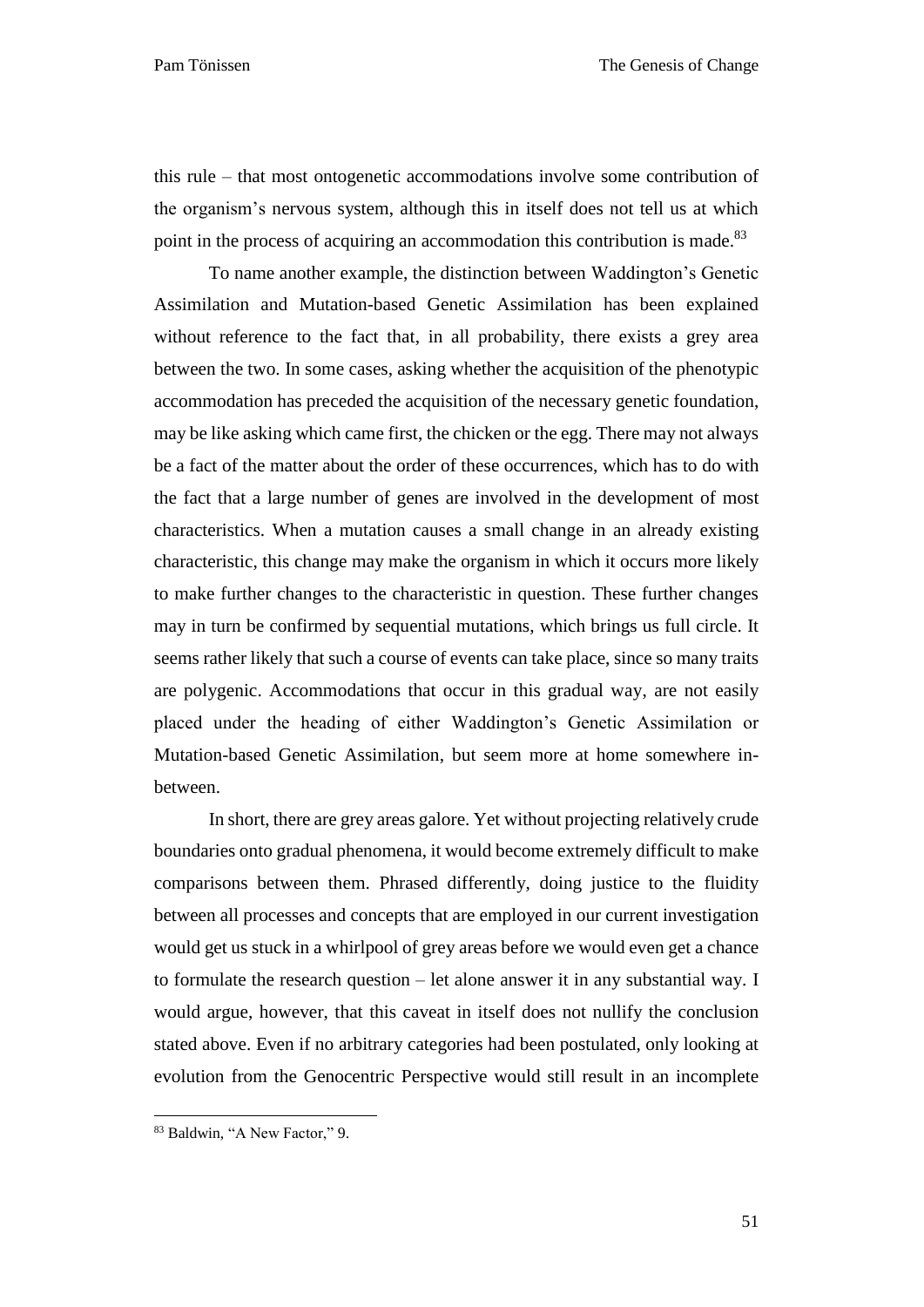Pam Tönissen The Genesis of Change

account of the Baldwin Effect, simply because the many grey-areas – in which the extent to which the individual's initiative induces the relevant accommodation remains unclear – would not be sufficiently recognized. In short, doing justice to the probable fluidity of the processes involved in the Baldwin Effect, does not lead to a more Genocentric account of these processes; if anything, it reinforces their elusiveness, which makes it less plausible that they can be captured through the sole use of the Genocentric Perspective.

Now what does our conclusion imply for the tension concerning the role the individual organism should be assigned in evolutionary theory? Here, it must in the first place be remarked that we should not interpret this conclusion as an attempt to refute the validity of the Genocentric Perspective; seeing genes as the units on which natural selection ultimately works, provides us with immense explanatory power. However, I suggest that the explanations that spring from the Genocentric Perspective should be understood as only *one type* of explanation useful to grasp the intricacy of evolutionary processes. A legitimate answer to the question 'why is this trait there?' can in most cases be given in terms a genetic utility function, but this does not mean that an equally relevant answer of a different style cannot be given at the same time. For example, in order to explain why a certain kind of bird has the instinct to freeze when they detect a lurking predator, we can ascertain that the genes which underly this characteristic propagate themselves by grace of their effects on these birds. However, we could also refer to the way these birds have interacted with their environment – which includes interactions with other individuals from whom behaviour can be copied or who can act as instructors in social learning – as a supplementary answer. Although these answers differ greatly, they would both be sensible and informative.

From the Genocentric Perspective, to ask about the purpose of a certain trait means to ask how this trait helps to quantitively maximize its underlying genes. I would speculate that this approach is directed forwards – 'what is being attained through the existence of this trait?'. If, however, we ask about the causal

52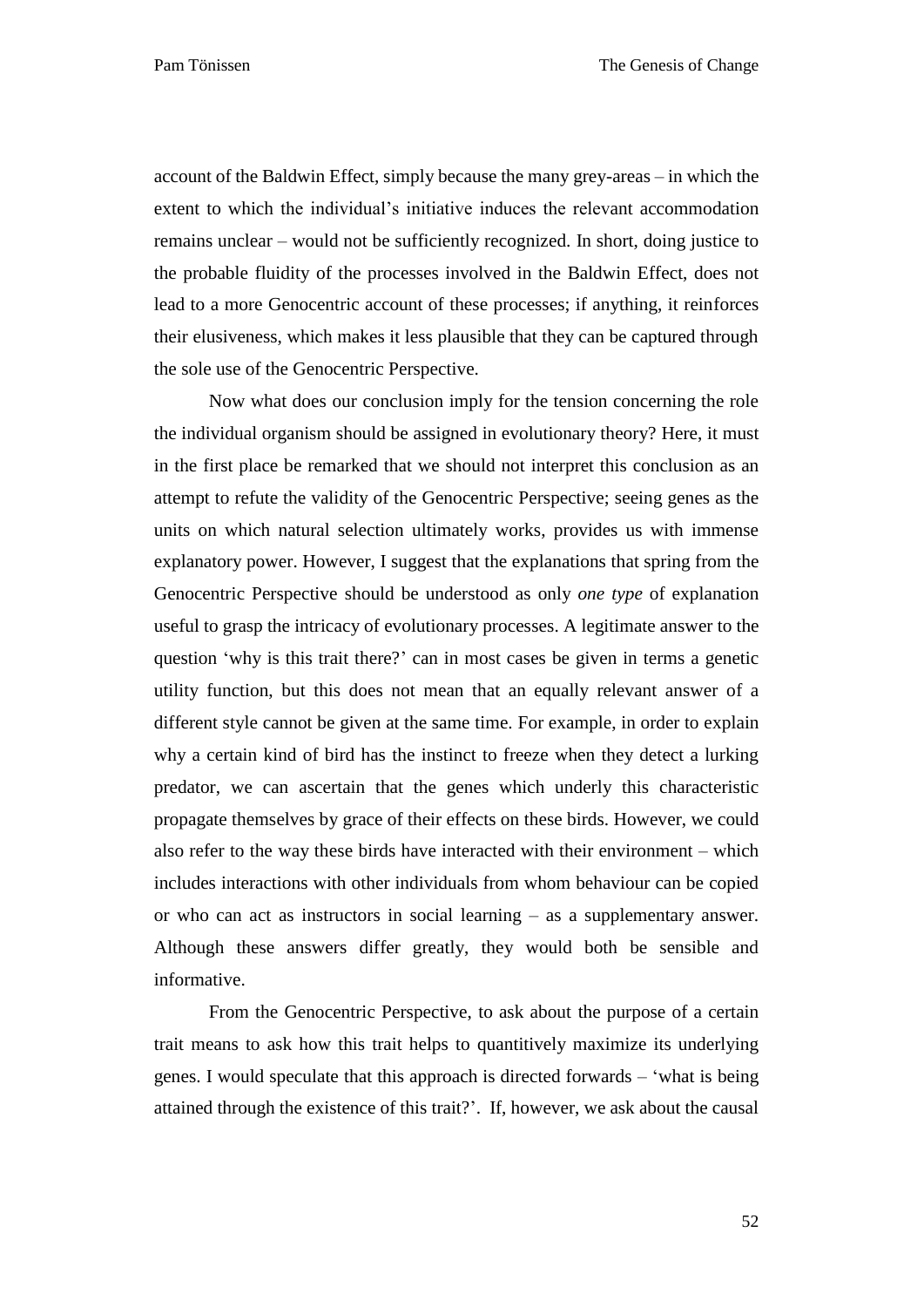history of a trait – 'through which interactions between an individual and its environment has it come about?' – we take an approach that is directed backwards. With the latter approach, we obtain some elbowroom for the individual: the individual's survival may not be the purpose of its adaptive traits, but the way this individual has kept itself alive *can* feature as part of the causal history behind the development of an adaptive trait. These approaches, I argue, are by no means mutually exclusive, but should be seen as two different sides of the same  $\sin - a$ Genocentric side and a non-Genocentric flipside, if you will.

Moreover, I have sought to show that, when we consider traits that have started out as ontogenetic accommodations, only looking at the Genocentric side of this coin will in some cases lead to an impoverished explanation as to why the trait is there. Note that this does not mean that in such cases, considering the Genocentric side of the coin is completely superfluous. However, *only* looking at this side would lead to an explanatory story that harbours cavities. The Genocentric Perspective is thus not rendered illegitimate by the conclusion drawn above, but what this conclusion *does* imply is that the tension between the different roles that the individual is assigned in the Baldwin Effect and the Genocentric Perspective, is not a phantom-tension: the individual might only feature as a vehicle on the Genocentric side of the coin, but on the flipside, its interactions with the environment – and the way these shape the evolutionary development of its species – are accentuated. We could hypothesize that, on the non-Genocentric flipside of our coin, the individual features in the role of 'interactor'.

## <span id="page-53-0"></span>*Further Research*

With the hypothesis mentioned above, a possibility for further research arises: the idea of assigning the role of 'interactor' to the individual, rather than that of a mere vehicle, was put forward by David Hull in his book *Science as a Process: An Evolutionary Account of the Social and Conceptual Development of Science*. He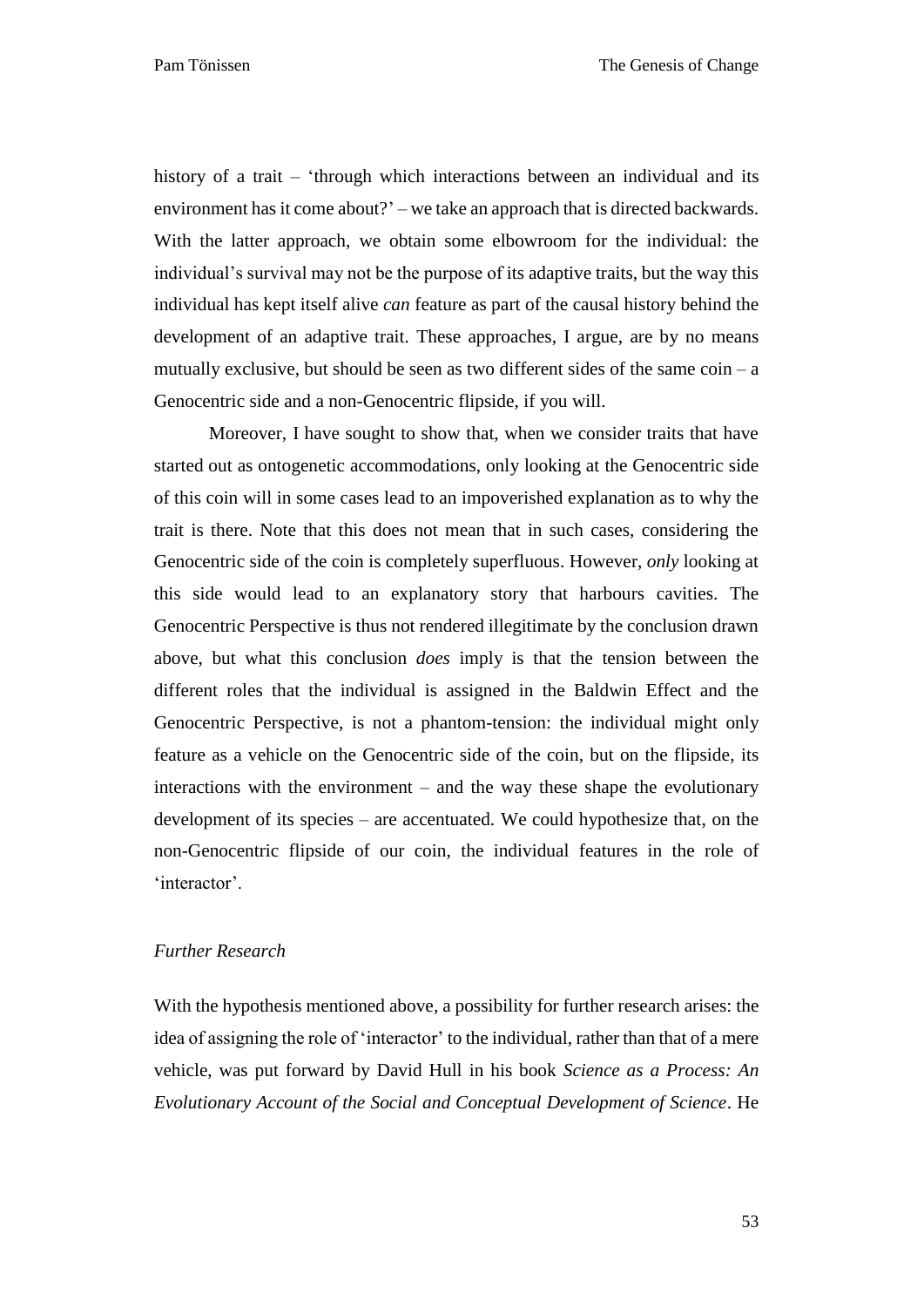defined this notion as "an entity that interacts as a cohesive whole with its environment in such a way that this interaction causes replication to be differential." <sup>84</sup> At first glance, it seems plausible to identify this role for the individual with the role it appears to play in the Baldwin Effect. After all, the causal power the interactor has over the differential replication of genes – and thus over the evolutionary development of a species or population  $-$  is explicitly mentioned. It would be interesting to investigate what it would mean to insert this notion of 'interactor' into the debate around the Baldwin Effect, especially with regard to the differences between the Baldwin Effect as Waddington's Genetic Assimilation and as Mutation-based Genetic Assimilation. In the latter case, it would in all probability make sense to talk about interactors and replicators, as this assimilation concept entails accommodations that are initiated by the individual and are later confirmed by its replicators. This would give the individual the causal power it would need to pass as an interactor in Hull's sense. Yet in the former case, it is not at all clear whether the individual can be assigned the role of interactor, as with this assimilation concept the initiative to make accommodations is exclusively attributed to the replicators. However, exactly how the notion of interactor fits within the conceptual framework that was edified above, is a question that would require further investigation to be answered.

A second opportunity for further research emerges when we dive back into the world of the Genocentric Perspective, and would consider another one of Dawkins' contributions to evolutionary theory: the notion of 'memes'. Dawkins defines this notion as:

[a] unit of cultural inheritance, hypothesized as analogous to the particulate gene, and as naturally selected by virtue of its 'phenotypic' consequences on its own survival and replication in the cultural environment.<sup>85</sup>

<sup>84</sup> David Hull, *Science as a Process: An Evolutionary Account of the Social and Conceptual* 

*Development of Science* (Chicago: University of Chicago Press, 1988), 408.

<sup>85</sup> Dawkins, *The Extended Phenotype*, 290.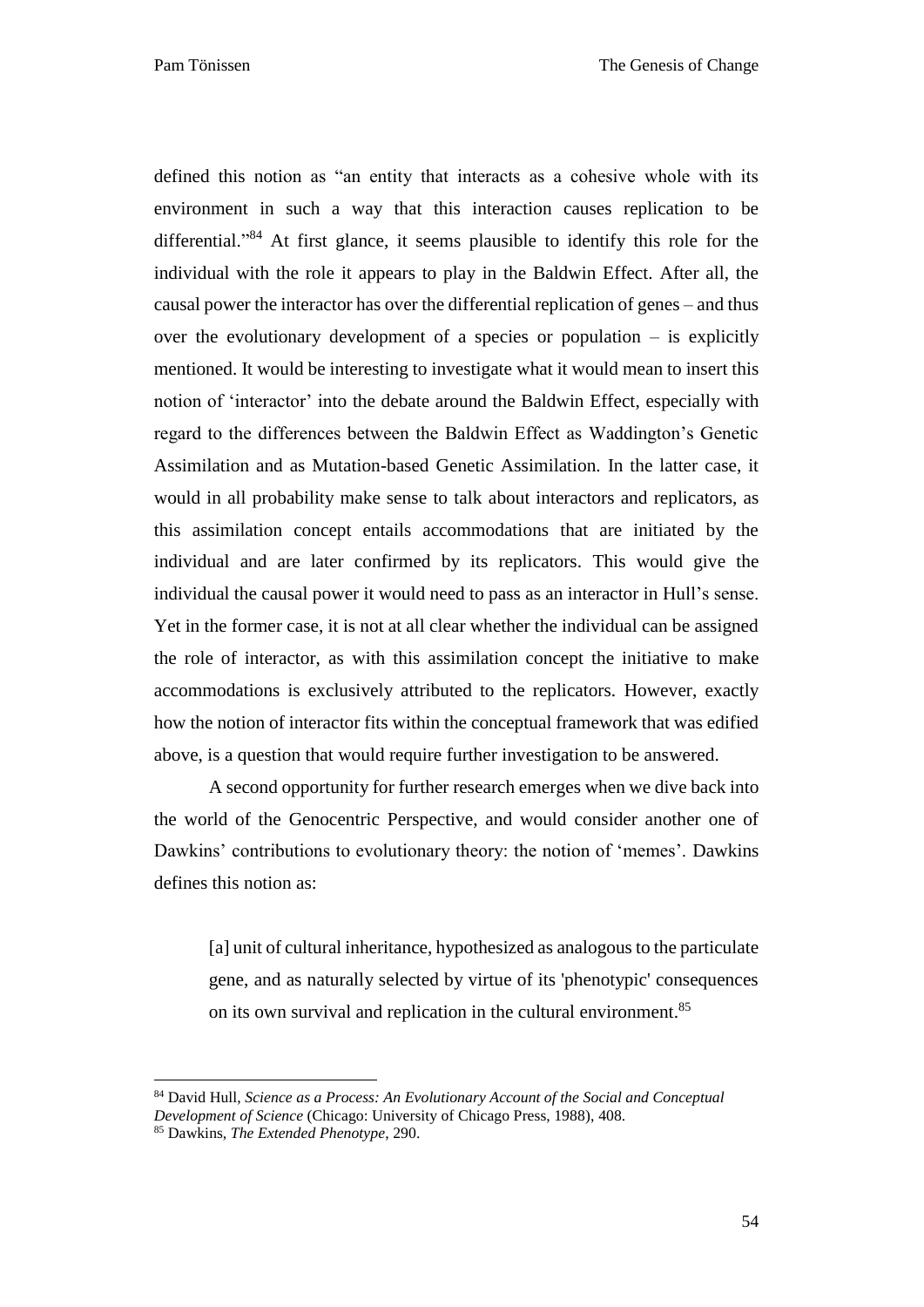A meme can be most anything we normally associate with culture: a musical tune, an idea, a theory, a catch-phrase, or a fun fact.<sup>86</sup> It propagates itself by replicating its way into as many brains – the meme's own personal vehicle – as possible. The addition of memes into the Genocentric Perspective allows Dawkins to account for the huge class of  $-$  mostly human  $-$  characteristics that have no genetic foundation.<sup>87</sup> We have seen that, when neuro- and psycho-genetic accommodations are at issue, the Genocentric Perspective cannot give a satisfactory account of the transition between ontogeny and phylogeny. The question now becomes: could memes potentially fill the explanatory gap that has been shown to emerge here? For instance, could we say that neuro- and especially psycho-genetic accommodations are comparable to memes? If so, could we speculate further that the transition from ontogeny to phylogeny that has proved to be so problematic for the Genocentric Perspective can be rephrased in terms of a transition between memetic and genetic inheritance? What would this paraphrase of the problem imply for its potential solutions? Although this is all highly problematic – partly due to the fact that genes and memes are two completely separate types of replicator that may thus act independently of, or even against, each other – I would say that this set of questions deserves an investigation of its own. Yet this is not the time nor place to go down that road.

All in all, when we look back at the road we *did* go down, the following dichotomous image appears in our rear-view mirror: on the one hand, we see a road on which replicators, the ultimate evolutionary executors, are indifferently hitching a ride in their intricate vehicles. On the other hand, we see how these same vehicles can at times manifest themselves as assertive individuals, equipped with more or less highly developed self-driving functions. Which of these two images is closer to reality? Well, this is probably a lot like asking which way of

<sup>86</sup> Dawkins, *The Selfish Gene*, 249.

<sup>&</sup>lt;sup>87</sup> Although Dawkins discusses memes and mostly within a context of human cultures, he does not claim that memes are exclusively to be found within this context. Remarkably, he even introduces the concept of memes by means of the example of a species of bird called the 'saddleback'. These birds pass on parts of songs from father to son via non-genetic, cultural routes. For this example, see: Dawkins, *The Selfish Gene*, 245-246.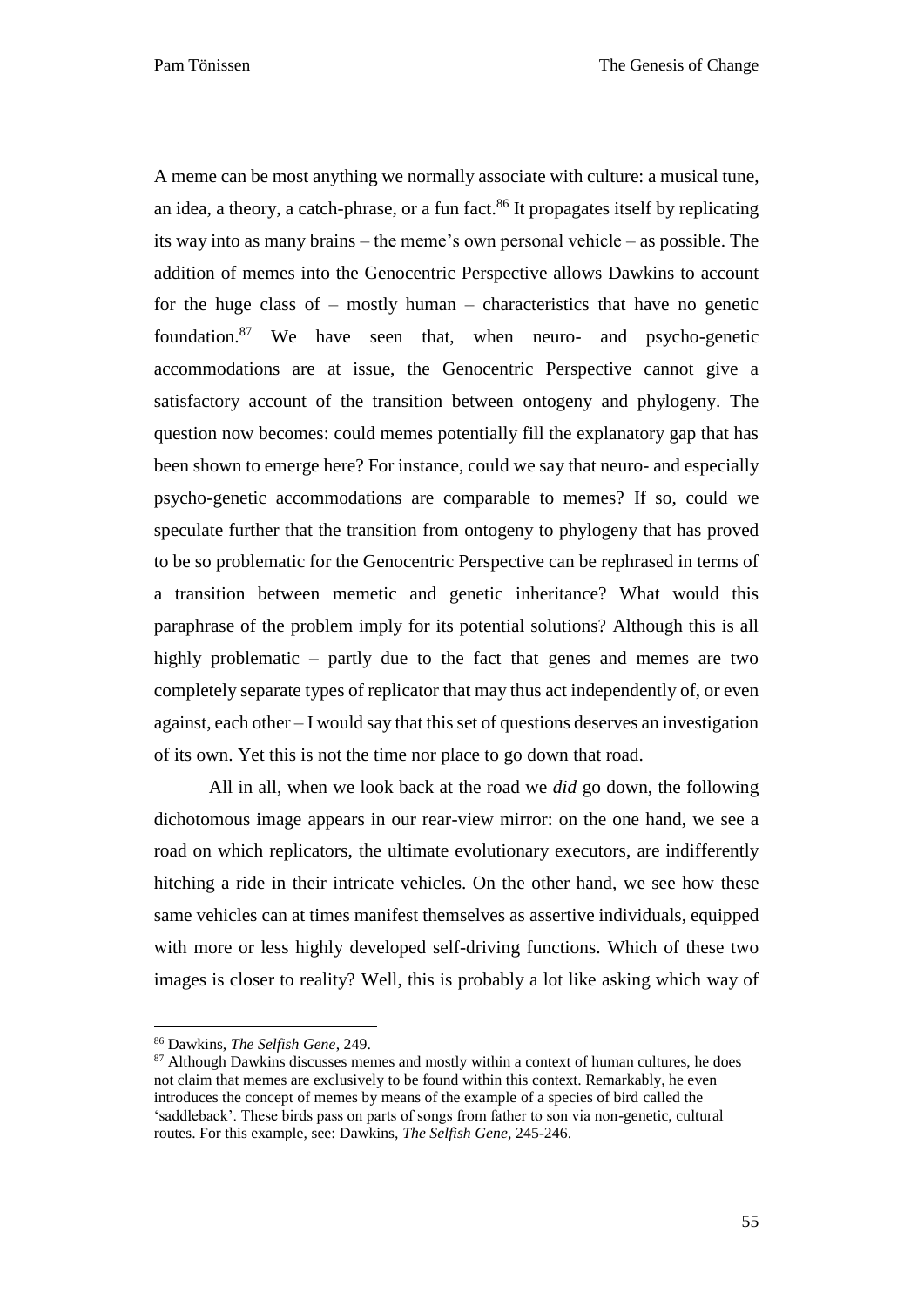looking at a Necker cube is the correct one. Our consideration of the Baldwin Effect, with all its complexity and elusiveness, strongly induces us to abstain from reducing the individual to either a mere vehicle, or the entity behind the wheel. Both roles may blend into and complement each other. Yet exactly how, why and when they do, may continue to elude us for a long time to come.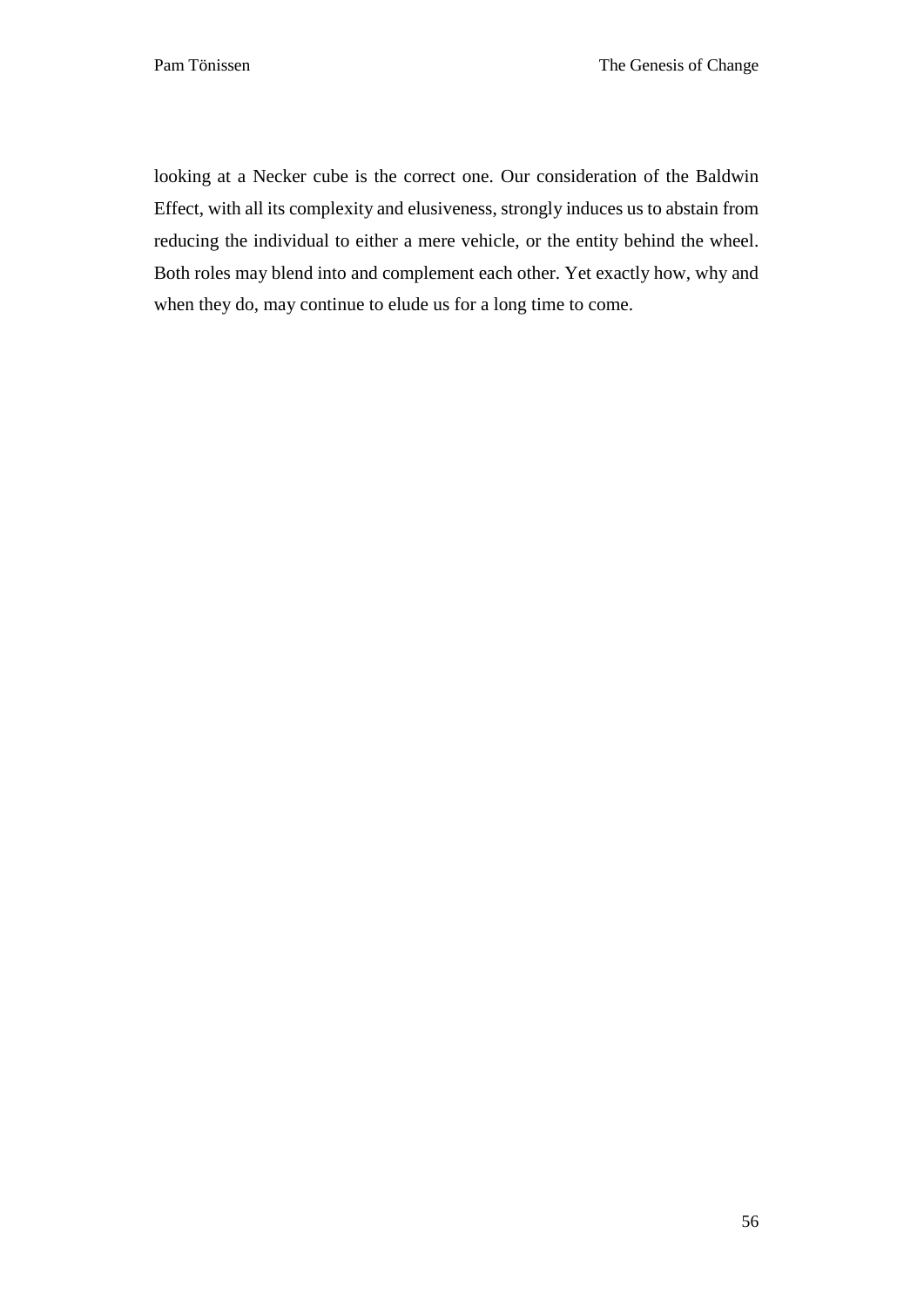## <span id="page-57-0"></span>**Bibliography**

Baldwin, James Mark. "A New Factor in Evolution." *The American Naturalist* 30, no. 354 (1896): 441-451.

Baldwin, James Mark. *Mental Development in the Child and The Race: Methods and Processes*. New York: Kessinger Publishing, 1906.

Bergson, Henri. *Creative Evolution*. Translated by Arthur Mitchell. New York: Random House Publishers, 1944.

*Biology Online Dictionary*. S.v. "Lamarckian Theory." Accessed 12-06- 2019, URL: https://www.biology-online.org/dictionary/Lamarckian\_theory.

Biology Dictionary. S.v. "Asexual Reproduction." Accessed 26-06-2019, URL: [https://biologydictionary.net/asexual-reproduction/.](https://biologydictionary.net/asexual-reproduction/)

*Biology Dictionary*. S.v. "Polygenic Traits." Accessed 17-06-2019, URL: https://biologydictionary.net/polygenic-traits/.

Carey, Gregory. *Human Genetics for the Social Sciences*. Thousand Oaks: Sage Publications, 2003.

Darwin, Charles. *On the Origin of Species by Means of Natural Selection*. New York: D. Appleton and Company, 1859.

Dawkins, Richard. *The Extended Phenotype: The Long Reach of the Gene*. Oxford: Oxford Landmark Science, 2016.

Dawkins, Richard. *River out of Eden: A Darwinian View of Life*. London: Weidenfeld & Nicolson, 1995.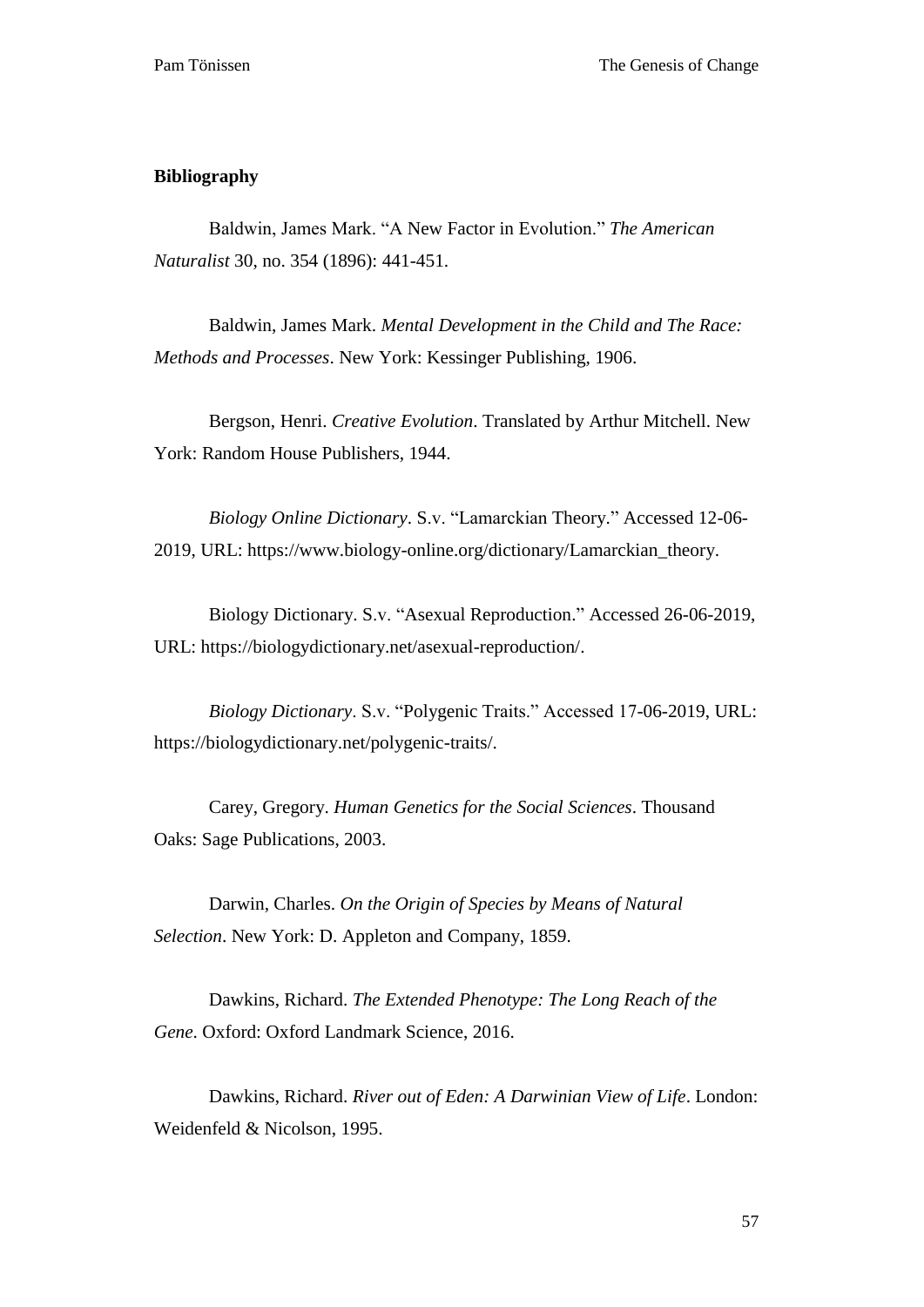Dawkins, Richard. *The Selfish Gene: 40th Anniversary Edition*. Oxford: Oxford Landmark Science, 2016.

Depew, David J. "Baldwin and His Many Effects." In *Evolution and Learning: The Baldwin Effect Reconsidered*, edited by Bruce H. Weber and David J. Depew, 3-31. Cambridge, Massachusetts: The MIT Press, 2007.

*Dictionary*. S.v. "Modern Synthesis." Accessed 12-06-2019, URL: https://www.dictionary.com/browse/modern-synthesis.

*Dictionary*. S.v. "Weismannism." Accessed 11-06-2019, URL: https://www.dictionary.com/browse/weismannism.

Downes, Stephen M. "Baldwin Effects and the Expansion of the Explanatory Repertoire in Evolutionary Biology." In *Evolution and Learning: The Baldwin Effect Reconsidered*, edited by Bruce H. Weber and David J. Depew, 34-51. Cambridge, Massachusetts: The MIT Press, 2007.

Godfrey-Smith, Peter. "Between Baldwin Skepticism and Baldwin Boosterism." In *Evolution and Learning: The Baldwin Effect Reconsidered*, edited by Bruce H. Weber and David J. Depew, 53-67. Cambridge, Massachusetts: The MIT Press, 2007.

Hall, Brian K. "Baldwin and Beyond: Organic Selection and Genetic Assimilation." In *Evolution and Learning: The Baldwin Effect Reconsidered*, edited by Bruce H. Weber and David J. Depew, 141-167. Cambridge, Massachusetts: The MIT Press, 2007.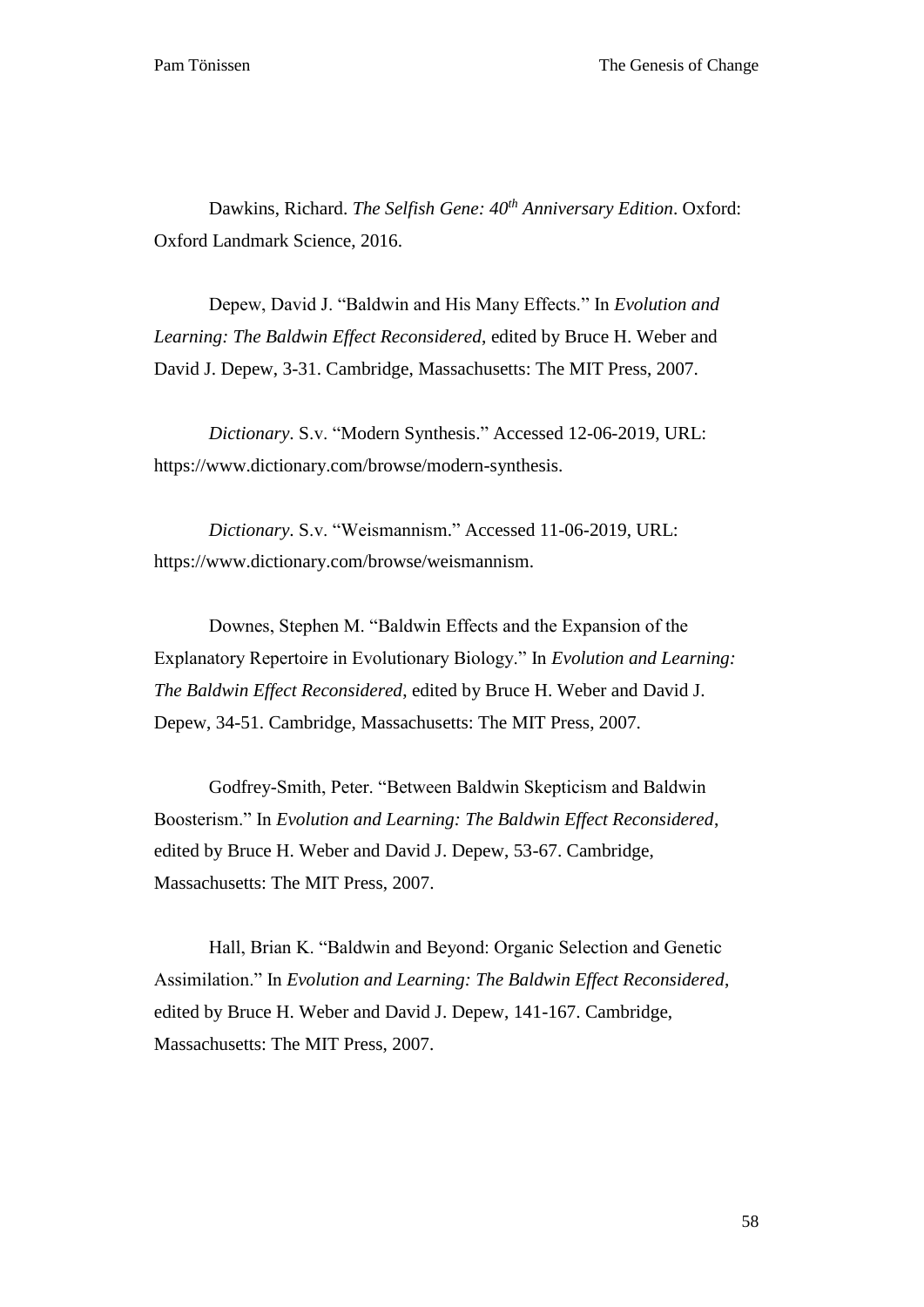Hull, David. *Science as a Process: An Evolutionary Account of the Social and Conceptual Development of Science*. Chicago: University of Chicago Press, 1988.

Mandal, Ananya. "Gene History." *News Medical Life Sciences*. Last modified 22-04-2019. URL: [https://www.news-medical.net/life-sciences/Gene-](https://www.news-medical.net/life-sciences/Gene-History.aspx)[History.aspx.](https://www.news-medical.net/life-sciences/Gene-History.aspx)

Masel, J. "Genetic Assimilation Can Occur in the Absence of Selection for the Assimilating Phenotype, Suggesting a Role for the Canalization Heuristic." *Journal of Evolutionary Biology* 17, no. 5 (2004): 1106-1111.

*Merriam Webster*. S.v. "Natural Selection." Accessed 16-05-2019, URL: https://www.merriam-webster.com/dictionary/natural%20selection.

*Merriam Webster*. S.v. "Phenotype." Accessed 07-03-2019, URL: https://www.merriam-webster.com/dictionary/phenotype.

Moore, Celia L. "Evolution, Development, and the Individual Acquisition of Traits: What We've Learned Since Baldwin." In *Evolution and Learning: The Baldwin Effect Reconsidered*, edited by Bruce H. Weber and David J. Depew, 115-139. Cambridge, Massachusetts: The MIT Press, 2007.

*Online Etymology Dictionary*. S.v. "Genetic." Accessed 10-06-2019, URL: https://www.etymonline.com/search?q=genetic.

Scarfe, Adam C. "James Mark Baldwin with Alfred North Whitehead on Organic Selectivity: the "Novel" Factor in Evolution." *Cosmos and History: The Journal of Natural and Social Philosophy* 5, no. 2 (2009): 40-107.